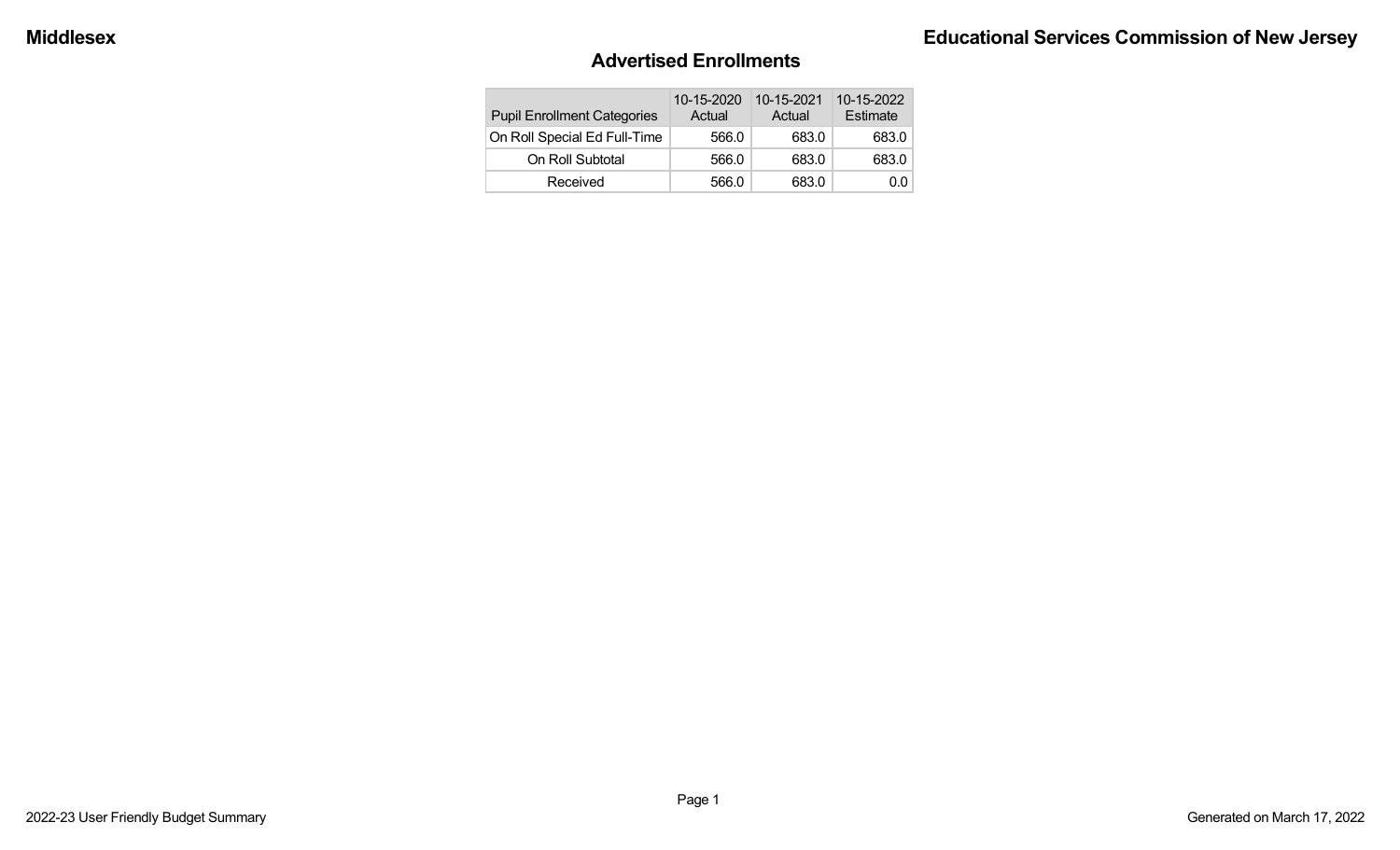#### **Advertised Revenues**

| <b>Budget Category</b>                           | Description                                                      | Account      | 2020-21<br>Actual | 2021-22<br>Revised | 2022-23<br>Proposed |
|--------------------------------------------------|------------------------------------------------------------------|--------------|-------------------|--------------------|---------------------|
|                                                  | Other Local Governmental Units-Unrestricted                      | 10-12XX      | 21,562,394        | 27,318,071         | 22,006,641          |
|                                                  | <b>Total Tuition</b>                                             | 10-1300      | 35,461,205        | 44,334,613         | 46,971,388          |
| <b>General Fund Revenues from Local Sources</b>  | Transportation Fees from Other Local Education Authorities       | 10-1420-1440 | 23,764,775        | 43,110,000         | 43,110,000          |
|                                                  | <b>Unrestricted Miscellaneous Revenues</b>                       | 10-1XXX      | 178,307           | 234,267            | 153,000             |
|                                                  | <b>Total Revenues from Local Sources</b>                         |              | 80,966,681        | 114,996,951        | 112,241,029         |
| <b>General Fund Revenues from State Sources</b>  | State Reimbursements from Securing Our Childrens Future Bond Act | 10-3256      | 31,637            |                    | $\mathbf{0}$        |
|                                                  | <b>Total Revenues from State Sources</b>                         |              | 31,637            | <sup>0</sup>       | $\mathbf 0$         |
|                                                  | <b>Budgeted Fund Balance-Operating Budget</b>                    | 10-303       | $\mathbf{0}$      | 3,619,080          | $\mathbf 0$         |
| <b>General Fund Revenues from Other Sources</b>  | Withdrawal from Maintenance Reserve                              | 10-310       | $\mathbf 0$       | 732,243            | 0                   |
|                                                  | Adjustment for Prior Year Encumbrances                           |              | $\mathbf 0$       | 1,448,105          | $\pmb{0}$           |
|                                                  | Actual Revenues (Over)/Under Expenditures                        |              | $-5,896,954$      | 0                  | $\mathbf 0$         |
| <b>General Fund Revenues</b>                     | <b>Total Operating Budget</b>                                    |              | 75,101,364        | 120,796,379        | 112,241,029         |
|                                                  | <b>Student Activity Fund Revenue</b>                             | 20-1760      | 4,880             | $\mathbf{0}$       | 0                   |
| Special Revenue Fund Revenues from Local Sources | Other Revenue from Local Sources                                 | 20-1XXX      | 52,184            | 29,258             | $\mathbf 0$         |
|                                                  | <b>Total Revenues from Local Sources</b>                         | 20-1XXX      | 57,064            | 29,258             | $\Omega$            |
| Special Revenue Fund Revenues from State Sources | <b>Other Restricted Entitlements</b>                             | 20-32XX      | 7,742,325         | 9,730,814          | 9,755,080           |
|                                                  | <b>Total Revenues from State Sources</b>                         |              | 7,742,325         | 9,730,814          | 9,755,080           |
|                                                  | Title I                                                          | 20-4411-4416 | 219,855           | 380,688            | 248,292             |
|                                                  | <b>Title III</b>                                                 | 20-4491-4494 | 5,481             | $\Omega$           | $\Omega$            |
| Special Revenue Fund Revenues from Federal       | <b>ARP-IDEA Basic</b>                                            | 20-4419      | $\Omega$          | 291,211            | $\Omega$            |
| Sources                                          | IDEA Part B (Handicapped)                                        | 20-4420-4429 | 1,932,524         | 3,024,478          | 2,016,455           |
|                                                  | <b>CRRSA Act-ESSER II</b>                                        | 20-4534      | 37,911            | 136,442            |                     |
|                                                  | Other                                                            | 20-4XXX      | 46,906            | 28,420,362         | $\Omega$            |
|                                                  | <b>Total Revenues from Federal Sources</b>                       |              | 2,242,677         | 32,253,181         | 2,264,747           |
| <b>Special Revenue Fund Revenues</b>             | <b>Total Grants and Entitlements</b>                             |              | 10,041,377        | 42,013,253         | 12,019,827          |
| Debt Service Fund Transfer and Other Financing   | <b>Transfers from Other Funds</b>                                | 40-5200      | 6,240,376         | 0                  | $\mathbf 0$         |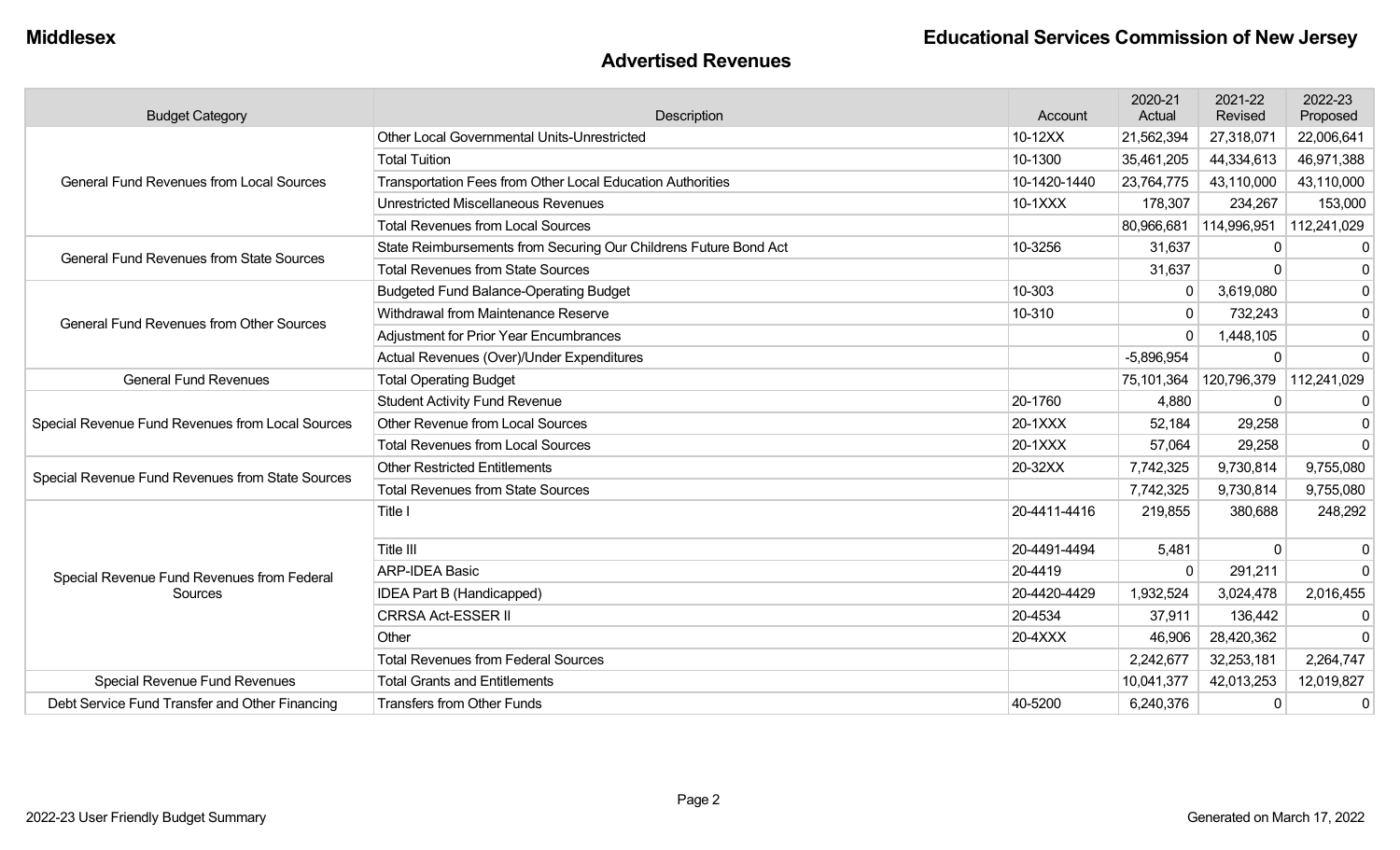#### **Advertised Revenues**

| <b>Budget Category</b>                        | Description                                                                                         | Account        | 2020-21<br>Actual | 2021-22<br>Revised | 2022-23<br>Proposed |
|-----------------------------------------------|-----------------------------------------------------------------------------------------------------|----------------|-------------------|--------------------|---------------------|
|                                               | Interest on Investments                                                                             | 40-1510        | 1,820             |                    | 0                   |
| Debt Service Fund Revenues from Local Sources | Miscellaneous                                                                                       | 40-1XXX        | 1,820             |                    | 0                   |
|                                               | <b>Total Revenues from Local Sources</b>                                                            |                | 1,820             |                    | $\Omega$            |
| Debt Service Fund Revenues from Other Sources | <b>Budgeted Fund Balance</b>                                                                        | 40-303         | $\overline{0}$    | 6,117,292          | 6,108,442           |
|                                               | <b>Total Local Repayment of Debt</b>                                                                |                | 6,242,196         | 6,117,292          | 6,108,442           |
|                                               | Actual Revenues (Over)/Under Expenditures                                                           |                | -122,679          |                    |                     |
| Debt Service Fund Revenues                    | <b>Total Repayment of Debt</b>                                                                      |                | 6,119,517         | 6,117,292          | 6,108,442           |
| All Fund Revenues                             | <b>Total Revenues/Sources</b>                                                                       |                | 91,262,258        | 168,926,924        | 130,369,298         |
| <b>Revenues Net of Transfers</b>              | Deduct Transfer-Transfer from General Fund Surplus to Debt Service-Repay Community Disaster<br>Loan | 11-000-520-937 | 7,091,708         |                    |                     |
|                                               | <b>Total Revenues/Sources Net of Transfers</b>                                                      |                | 84,170,550        | 168,926,924        | 130,369,298         |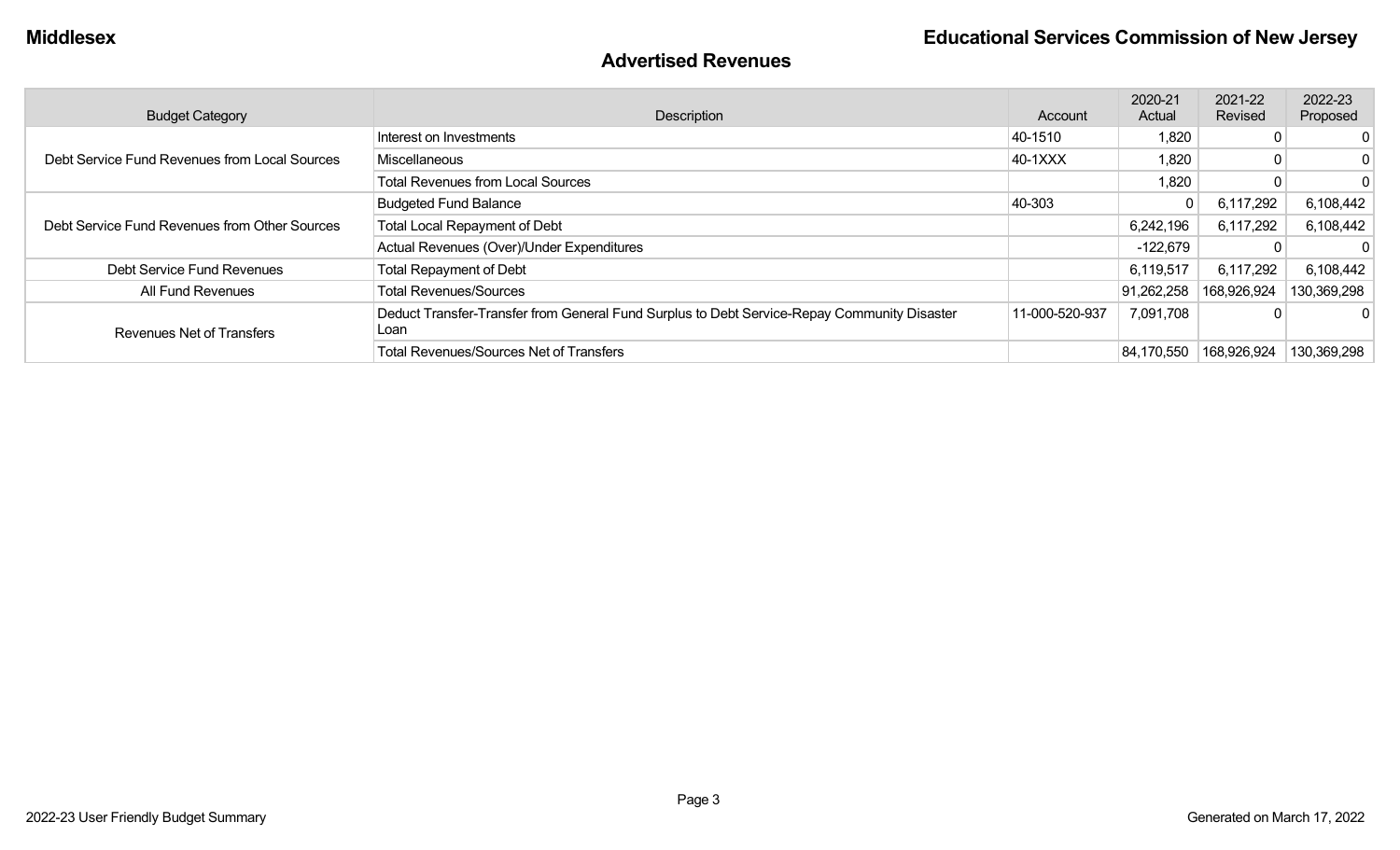## **Advertised Appropriations**

| <b>Budget Category</b>                               | Description                                                                        | Account        | 2020-21<br>Actual | 2021-22<br>Revised | 2022-23<br>Proposed     |
|------------------------------------------------------|------------------------------------------------------------------------------------|----------------|-------------------|--------------------|-------------------------|
|                                                      | Regular Programs-Instruction                                                       | 11-1XX-100-XXX | 241,788           | 440,000            | 440,000                 |
| General Fund Current Expenses for Instruction        | <b>Special Education-Instruction</b>                                               | 11-2XX-100-XXX | 11,631,720        | 19,286,929         | 17,207,748              |
|                                                      | <b>Summer School</b>                                                               | 11-422-XXX-XXX | $\Omega$          | 3,467,490          | 3,785,486               |
|                                                      | Undistributed Expenditures-Health Services                                         | 11-000-213-XXX | 1,368,721         | 1,651,445          | 1,684,735               |
|                                                      | Undistributed Expenditures-Speech, OT, PT and Related Services                     | 11-000-216-XXX | 4,700,316         | 6,737,457          | 6,392,592               |
|                                                      | Undistributed Expenditures-Other Support Services, Students-Extraordinary Services | 11-000-217-XXX | 2,832,461         | 4,175,563          | 3,902,500               |
|                                                      | Undistributed Expenditures-Guidance                                                | 11-000-218-XXX | 592,384           | 648,807            | 704,500                 |
|                                                      | Undistributed Expenditures-Child Study Teams                                       | 11-000-219-XXX | 2,272,992         | 4,935,531          | 3,382,449               |
|                                                      | Undistributed Expenditures-Instructional Staff Training Services                   | 11-000-223-XXX | 47,590            | 103,097            | 106,850                 |
|                                                      | Undistributed Expenditures-Support Services-General Administration                 | 11-000-230-XXX | 1,136,298         | 1,347,489          | 1,379,167               |
| General Fund Current Expenses for Support Services   | Undistributed Expenditures-Support Services-School Administration                  | 11-000-240-XXX | 2,211,954         | 2,608,961          | 2,639,361               |
|                                                      | <b>Undistributed Expenditures-Central Services</b>                                 | 11-000-251-XXX | 1,819,428         | 2,318,847          | 2,514,705               |
|                                                      | Undistributed Expenditures-Administrative InformationTechnology                    | 11-000-252-XXX | 342,379           | 530,261            | 542,800                 |
|                                                      | Undistributed Expenditures-Operation and Maintenance of Plant Services             | 11-000-26X-XXX | 2,391,916         | 12,539,726         | 9,111,184               |
|                                                      | Undistributed Expenditures-Student Transportation Services                         | 11-000-270-XXX | 24,271,501        | 43,757,239         | 43,780,928              |
|                                                      | Personal Services-Employee Benefits                                                | 11-XXX-XXX-2XX | 10,101,573        | 13,265,927         | 14,034,124              |
|                                                      | Transfer from General Fund Surplus to Debt Service-Repay Community Disaster Loan   | 11-000-520-937 | 7,091,708         | 0                  | $\mathbf 0$             |
|                                                      | <b>Total Undistributed Expenditures</b>                                            |                | 61,181,221        | 94,620,350         | 90,175,895              |
| General Fund Current Expenses for Increased Reserves | Increase In Maintenance Reserve                                                    | 10-606         | $\mathbf 0$       | 732,243            | $\Omega$                |
| <b>General Fund Current Expenses</b>                 | <b>Total General Current Expense</b>                                               |                | 73,054,729        |                    | 118,547,012 111,609,129 |
|                                                      | Equipment                                                                          | 12-XXX-XXX-730 | 348,399           | 899,367            | 81,900                  |
| Capital Outlay                                       | Facilities Acquisition and Construction Services                                   | 12-000-400-XXX | 47,714            | 1,350,000          | 550,000                 |
|                                                      | <b>Total Capital Outlay</b>                                                        |                | 396,113           | 2,249,367          | 631,900                 |
|                                                      | <b>Summer School-Instruction</b>                                                   | 13-422-100-XXX | 711,674           | 0                  | $\mathbf 0$             |
| Special School Expenses for Summer School            | <b>Summer School-Support Services</b>                                              | 13-422-200-XXX | 938,848           | 0                  | $\mathbf 0$             |
|                                                      | <b>Total Summer School</b>                                                         | 13-422-X00-XXX | 1,650,522         | 0                  | $\pmb{0}$               |
| <b>Special School Expenses</b>                       | <b>Total Special Schools</b>                                                       | 13-XXX-XXX-XXX | 1,650,522         | 0                  | $\mathbf 0$             |
| <b>General Fund Expenses and Transfers</b>           | <b>General Fund Grand Total</b>                                                    |                | 75,101,364        | 120,796,379        | 112,241,029             |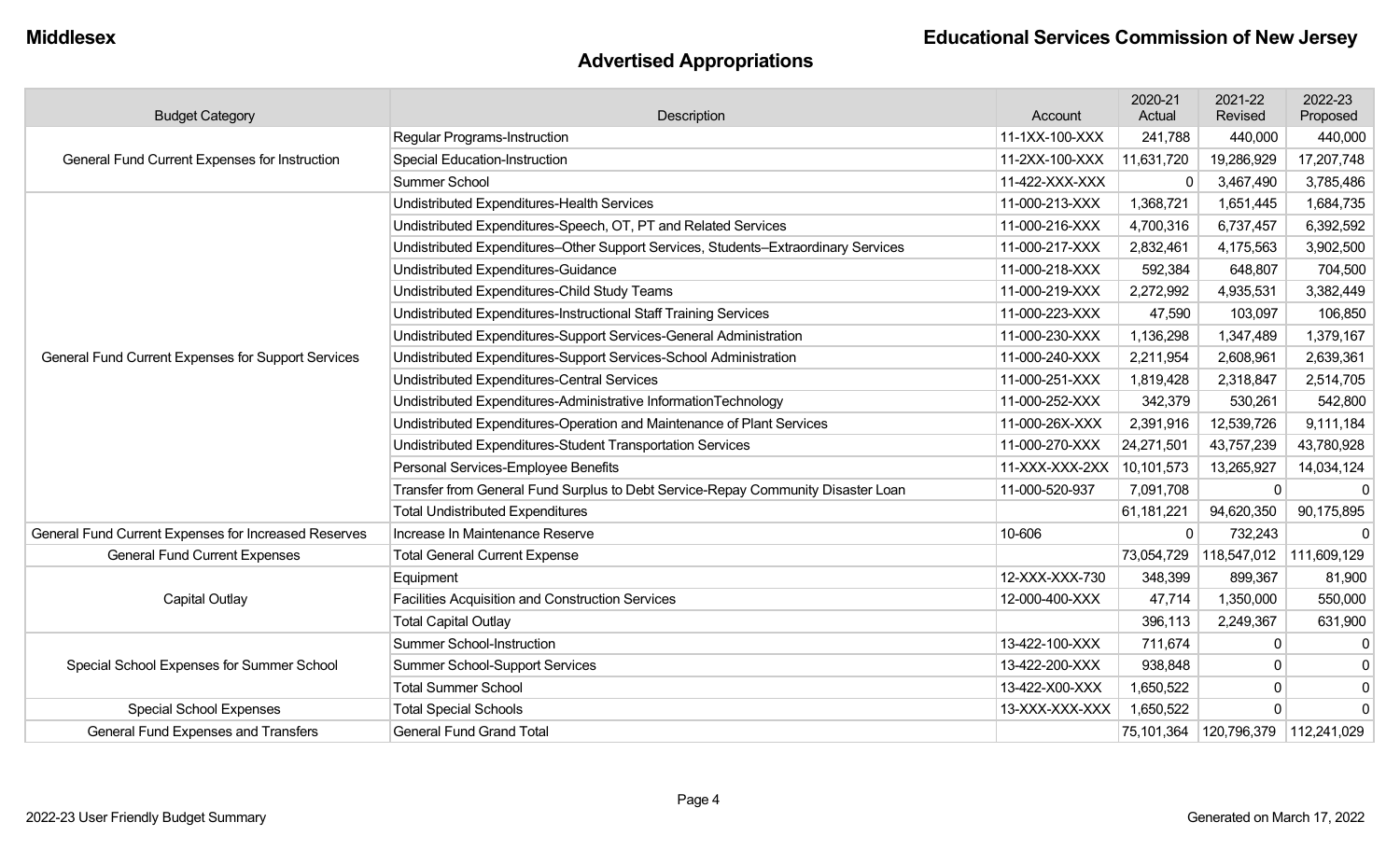## **Advertised Appropriations**

| <b>Budget Category</b>                                       | Description                                                                                         | Account        | 2020-21<br>Actual | 2021-22<br>Revised | 2022-23<br>Proposed |
|--------------------------------------------------------------|-----------------------------------------------------------------------------------------------------|----------------|-------------------|--------------------|---------------------|
| Special Revenue Fund Expenses for Grants and<br>Entitlements | <b>Local Projects</b>                                                                               | 20-XXX-XXX-XXX | 52,184            | 29,258             | $\mathbf{0}$        |
|                                                              | Nonpublic Textbooks                                                                                 | 20-XXX-XXX-XXX | 573,394           | 576,792            | 576,792             |
|                                                              | Nonpublic Auxiliary Services                                                                        | 20-XXX-XXX-XXX | 1,610,840         | 2,225,081          | 2,225,081           |
| Special Revenue Fund Expenses for Other State                | Nonpublic Handicapped Services                                                                      | 20-XXX-XXX-XXX | 2,245,886         | 2,550,903          | 2,575,169           |
| Projects                                                     | <b>Nonpublic Nursing Services</b>                                                                   | 20-XXX-XXX-XXX | 1,685,903         | 2,072,336          | 2,072,336           |
|                                                              | Nonpublic Technology Initiative                                                                     | 20-XXX-XXX-XXX | $\Omega$          | 463,302            | 463,302             |
|                                                              | Nonpublic Security Aid                                                                              | 20-XXX-XXX-XXX | 1,626,302         | 1,842,400          | 1,842,400           |
| Special Revenue Fund Expenses for State Projects             | <b>Total State Projects</b>                                                                         | 20-XXX-XXX-XXX | 7,742,325         | 9,730,814          | 9,755,080           |
|                                                              | Title I                                                                                             | 20-XXX-XXX-XXX | 219,855           | 380,688            | 248,292             |
|                                                              | Title III                                                                                           | 20-XXX-XXX-XXX | 5,481             | $\Omega$           | $\Omega$            |
|                                                              | IDEA Part B (Handicapped)                                                                           | 20-XXX-XXX-XXX | 1,932,524         | 3,024,478          | 2,016,455           |
| Special Revenue Fund Expenses for Federal Projects           | <b>ARP-IDEA Basic Grant Program</b>                                                                 | 20-223-XXX-XXX | 0                 | 291,211            | 0                   |
|                                                              | Other                                                                                               | 20-XXX-XXX-XXX | $\Omega$          | 28,420,362         | $\mathbf 0$         |
|                                                              | Nonpublic Technology Funds Under CRF                                                                | 20-482-xxx-xxx | 46,906            | $\mathbf{0}$       | $\mathbf 0$         |
|                                                              | CRRSA Act-ESSER II Grant Program                                                                    | 20-483-XXX-XXX | 37,911            | 136,442            | $\Omega$            |
|                                                              | <b>Total Federal Projects</b>                                                                       | 20-XXX-XXX-XXX | 2,242,677         | 32,253,181         | 2,264,747           |
| Special Revenue Fund Expenses                                | <b>Total Special Revenue Funds</b>                                                                  |                | 10,041,377        | 42,013,253         | 12,019,827          |
|                                                              | <b>Total Regular Debt Service</b>                                                                   | 40-701-510-XXX | 6,119,517         | 6,117,292          | 6,108,442           |
| Debt Service Fund Expenses                                   | <b>Total Debt Service Funds</b>                                                                     |                | 6,119,517         | 6,117,292          | 6,108,442           |
| All Fund Expenses                                            | <b>Total Expenditures/Appropriations</b>                                                            |                | 91,262,258        | 168,926,924        | 130,369,298         |
| <b>Expenses Net of Transfers</b>                             | Deduct Transfer-Transfer from General Fund Surplus to Debt Service-Repay Community<br>Disaster Loan | 11-000-520-937 | 7,091,708         |                    |                     |
|                                                              | <b>Total Expenditures Net of Transfers</b>                                                          |                | 84,170,550        | 168,926,924        | 130,369,298         |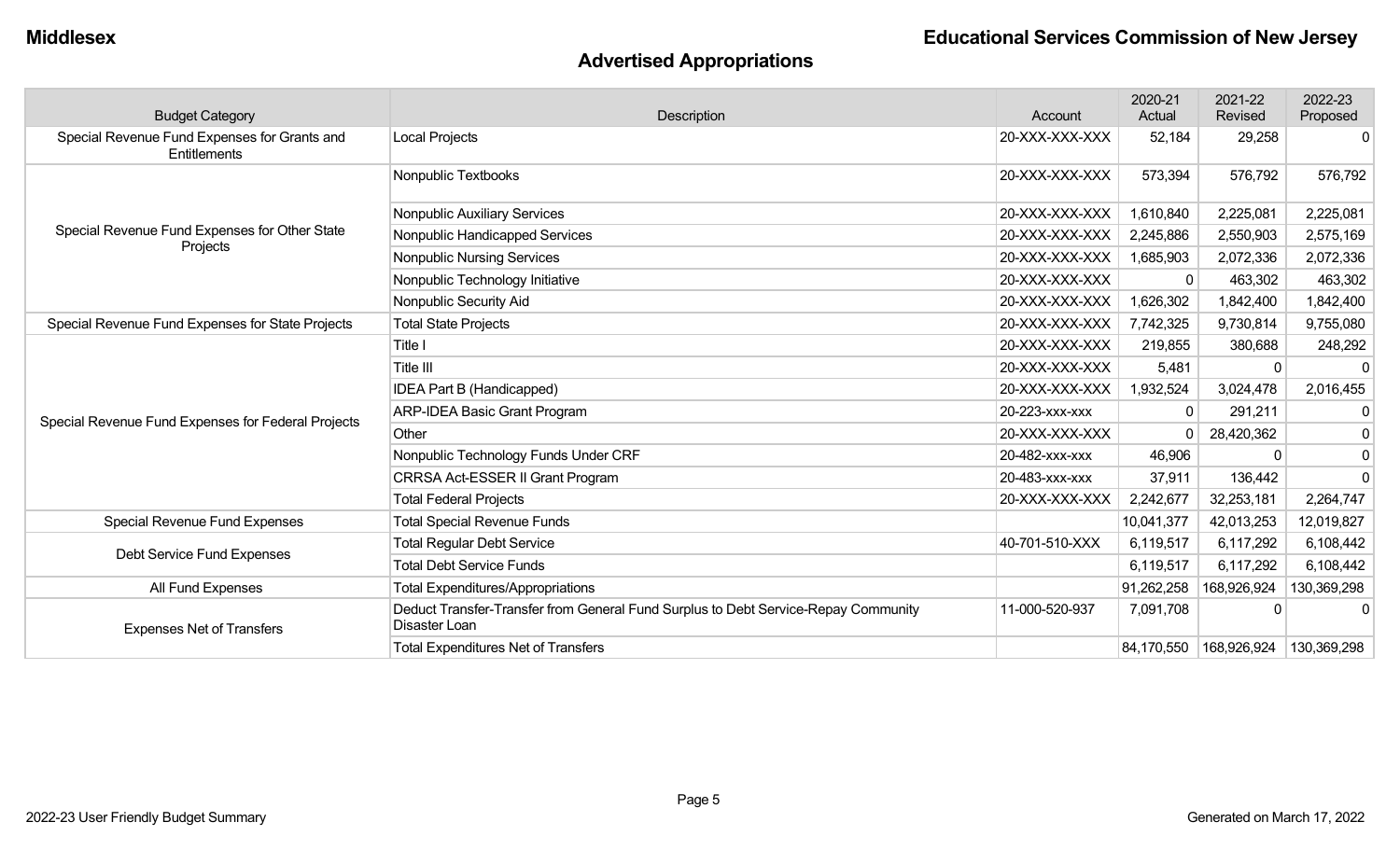### **Advertised Recapitulation of Balances**

| <b>Fund Balance Category</b>                   | <b>Budget Category</b>                                           | Audited<br><b>Balance</b><br>06/30/2020 | Audited<br><b>Balance</b><br>06/30/2021 | Estimated<br><b>Balance</b><br>06/30/2022 | Estimated<br><b>Balance</b><br>06/30/2023 |
|------------------------------------------------|------------------------------------------------------------------|-----------------------------------------|-----------------------------------------|-------------------------------------------|-------------------------------------------|
|                                                | <b>General Operating Budget</b>                                  | 29,667,612                              | 34,796,532                              | 31,177,452                                | 31,177,452                                |
| Unrestricted                                   | Repayment of Debt                                                | 5,874,703                               | 5,997,382                               | 6,108,442                                 |                                           |
|                                                | Capital Reserve                                                  | 216,392                                 | 216,392                                 | 216,392                                   | 216,392                                   |
|                                                | <b>Adult Education Programs</b>                                  | 0                                       |                                         |                                           | 0                                         |
|                                                | Maintenance Reserve                                              | 1,170,896                               | 2,277,370                               | 2,277,370                                 | 2,277,370                                 |
|                                                | Legal Reserve                                                    | 0                                       |                                         |                                           |                                           |
| <b>Restricted for General Operating Budget</b> | Unemployment Fund                                                | 322,846                                 | 323,402                                 | 323,402                                   | 323,402                                   |
|                                                | <b>Tuition Reserve</b>                                           | 0                                       | 0                                       |                                           | 0                                         |
|                                                | <b>Current Expense Emergency Reserve</b>                         | 0                                       | 0                                       |                                           | 0                                         |
|                                                | Impact Aid Reserve for General Expenses (Sections 8002 and 8003) | 0                                       | 0                                       |                                           | $\overline{0}$                            |
|                                                | Impact Aid Reserve for Capital Expenses (Sections 8007 and 8008) | 0                                       |                                         |                                           | $\overline{0}$                            |
| Restricted for Special Revenue Fund            | <b>Student Activity Fund</b>                                     | 9,795                                   | 10,484                                  | 10,484                                    | 10,484                                    |
|                                                | Scholarship Fund                                                 | 0                                       | 0                                       |                                           | 0                                         |
| Restricted for Repayment of Debt               | Restricted for Repayment of Debt                                 | 0                                       | 0                                       | 0                                         | $\overline{0}$                            |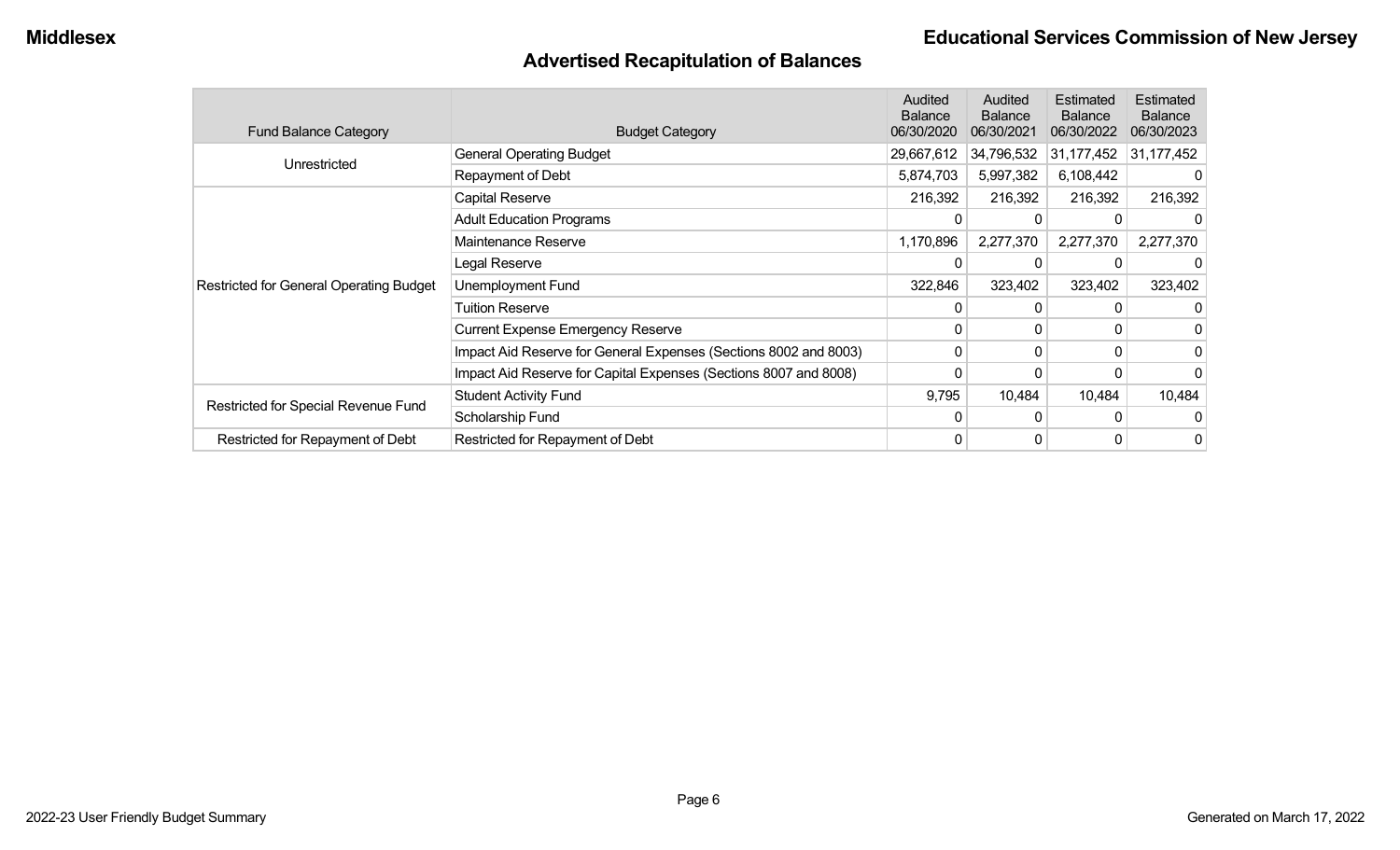## **Shared Services**

| <b>Shared Service</b><br>Category Type | <b>Shared Service Category Description</b>                                                                                                                                                                                                                                     | Amount<br>Saved<br>(Optional) |
|----------------------------------------|--------------------------------------------------------------------------------------------------------------------------------------------------------------------------------------------------------------------------------------------------------------------------------|-------------------------------|
|                                        | ESCNJ Transportation services including shared transportation routes contracts, Aid in Lieu and field trip transportation management.                                                                                                                                          | $\Omega$                      |
| Others                                 | ESCNJ itinerant services including Home instruction, CBI, Technology, Speech, Partnership for children with hearing loss, Partial Hospitalization program instruction, Professional<br>development academy, CST, Charter School, OT/PT, BCBA and other Collaborative Services. | $\Omega$                      |
|                                        | ESCNJ Cooperative bidding and pricing services including Natural Gas, Supply of Electricity, DRLAP and others for all coop members.                                                                                                                                            | $\Omega$                      |
|                                        | ESCNJ provides all Nonpublic programs including PL192/193, Title I, Title III, Textbook, Nursing, Technology, Security, IDEA-B, IDEA ARP and EANS.                                                                                                                             | $\Omega$                      |
| <b>Special Education</b><br>Services   | ESCNJ Tuition programs for autistic, behavioral disabled, multiple disabled and preschool disabled students                                                                                                                                                                    | $\Omega$                      |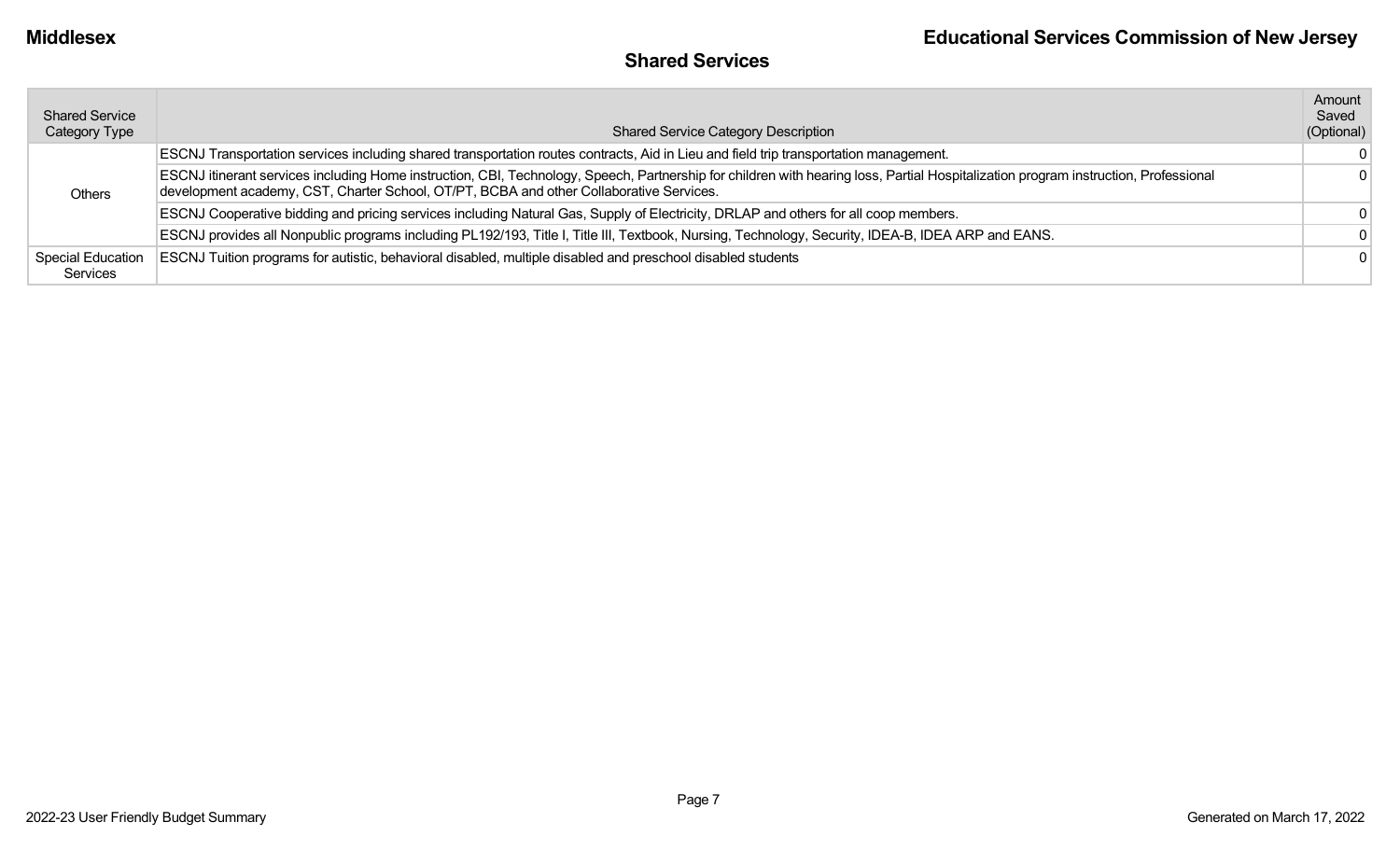| Name                   | Category                                                                                     | Measure                                 |
|------------------------|----------------------------------------------------------------------------------------------|-----------------------------------------|
|                        | Job Title                                                                                    | Coordinator/Director/Manager/Supervisor |
|                        | Job Title II                                                                                 | <b>ACS</b>                              |
|                        | <b>Base Annual Salary Amount</b>                                                             | \$100,785                               |
|                        | Full-Time Equivalent (FTE)                                                                   | 1.0                                     |
|                        | Shared with Another District?                                                                | N                                       |
|                        | <b>Shared County</b>                                                                         | None Reported                           |
|                        | <b>Shared District</b>                                                                       | None Reported                           |
|                        | <b>Job Title Other District</b>                                                              | None Reported                           |
|                        | Member of Collective Bargaining Unit (CBU)?                                                  | N                                       |
|                        | <b>Beginning Date of Contract</b>                                                            | 07/01/21                                |
|                        | <b>End Date of Contract</b>                                                                  | 06/30/22                                |
|                        | Contracted Number of Annual Work Days                                                        | 242                                     |
|                        | <b>Contracted Number of Annual Vacation Days</b>                                             | 20                                      |
| <b>Allison Sanchez</b> | Contracted Number of Annual Sick Days                                                        | 12                                      |
|                        | <b>Contracted Number of Annual Personal Days</b>                                             | 4                                       |
|                        | <b>Contracted Number of Annual Consulting Days</b>                                           | $\pmb{0}$                               |
|                        | Number of Other Contracted Non-Working Days                                                  | 5                                       |
|                        | Description of Other Contracted Non-Working Days                                             | Recess Days                             |
|                        | <b>Total Allowances Amount</b>                                                               | \$0                                     |
|                        | <b>Total Bonuses Amount</b>                                                                  | \$0                                     |
|                        | <b>Total Stipends Amount</b>                                                                 | \$0                                     |
|                        | District Contributions Above Teacher Contract for Insurance (Health, Dental, Life,<br>Other) | \$11,749                                |
|                        | District Contributions Above Teacher Contract for Retirement Plans                           | \$14,110                                |
|                        | <b>Total Contractual Post-Employment Benefit Amount</b>                                      | \$30,000                                |
|                        | Contractual Post-Employment Benefit Description of Payout of Sick days                       | N/A                                     |
|                        | Contractual Post-Employment Benefit Description of Payout of Vacation days                   | N/A                                     |
|                        | Contractual Post-Employment Benefit Description of Payout of Personal days                   | N/A                                     |
|                        | Contractual Post-Employment Benefit Description of Other Benefits 1                          | None Reported                           |
|                        | Contractual Post-Employment Benefit Description of Other Benefits 2                          | None Reported                           |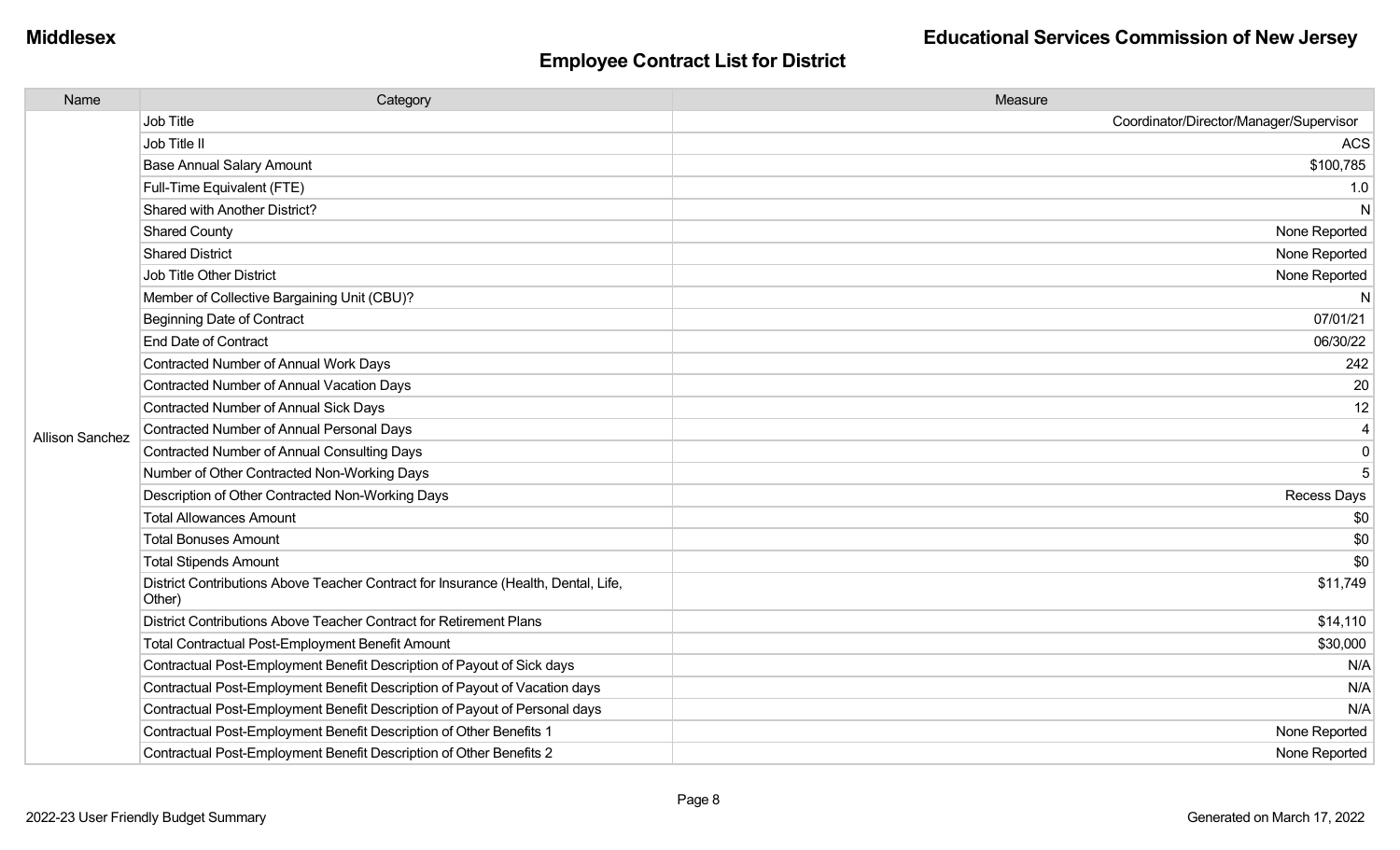| Name                   | Category                                                                                    | Measure                                                                                                                |
|------------------------|---------------------------------------------------------------------------------------------|------------------------------------------------------------------------------------------------------------------------|
|                        | Contractual Post-Employment Benefit Description of Other Benefits 3                         | None Reported                                                                                                          |
|                        | Total Other/In-Kind Remuneration Amount                                                     | \$0                                                                                                                    |
|                        | Description of Other/In-Kind Remuneration Annual Option to Buyback Sick Time in<br>Cash     | N/A                                                                                                                    |
|                        | Description of Other/In-Kind Remuneration Annual Option to Buyback Vacation Time<br>in Cash | N/A                                                                                                                    |
| <b>Allison Sanchez</b> | Description of Other/In-Kind Remuneration Annual Option to Buyback Personal Time<br>in Cash | N/A                                                                                                                    |
|                        | Description of Other/In-Kind Remuneration Annual Option to Other Remuneration 1             | None Reported                                                                                                          |
|                        | Description of Other/In-Kind Remuneration Annual Option to Other Remuneration 2             | None Reported                                                                                                          |
|                        | Description of Other/In-Kind Remuneration Annual Option to Other Remuneration 3             | None Reported                                                                                                          |
|                        | <b>Additional Comment 1</b>                                                                 | Commission provides same Workers' Comp. and the options of Medical/Prescription/Dental Coverages for all<br>employees. |
|                        | <b>Additional Comment 2</b>                                                                 | None Reported                                                                                                          |
|                        | <b>Additional Comment 3</b>                                                                 | None Reported                                                                                                          |
|                        | Job Title                                                                                   | <b>Business Administrator</b>                                                                                          |
|                        | Job Title II                                                                                | <b>Board Secretary</b>                                                                                                 |
|                        | <b>Base Annual Salary Amount</b>                                                            | \$170,000                                                                                                              |
|                        | Full-Time Equivalent (FTE)                                                                  | 1.0                                                                                                                    |
|                        | Shared with Another District?                                                               | N                                                                                                                      |
|                        | <b>Shared County</b>                                                                        | None Reported                                                                                                          |
|                        | <b>Shared District</b>                                                                      | None Reported                                                                                                          |
| Anthony La Marco       | Job Title Other District                                                                    | None Reported                                                                                                          |
|                        | Member of Collective Bargaining Unit (CBU)?                                                 | N                                                                                                                      |
|                        | <b>Beginning Date of Contract</b>                                                           | 01/01/22                                                                                                               |
|                        | <b>End Date of Contract</b>                                                                 | 06/30/22                                                                                                               |
|                        | Contracted Number of Annual Work Days                                                       | 260                                                                                                                    |
|                        | Contracted Number of Annual Vacation Days                                                   | 22                                                                                                                     |
|                        | Contracted Number of Annual Sick Days                                                       | 12                                                                                                                     |
|                        | Contracted Number of Annual Personal Days                                                   | $\overline{4}$                                                                                                         |
|                        | <b>Contracted Number of Annual Consulting Days</b>                                          | $\mathbf 0$                                                                                                            |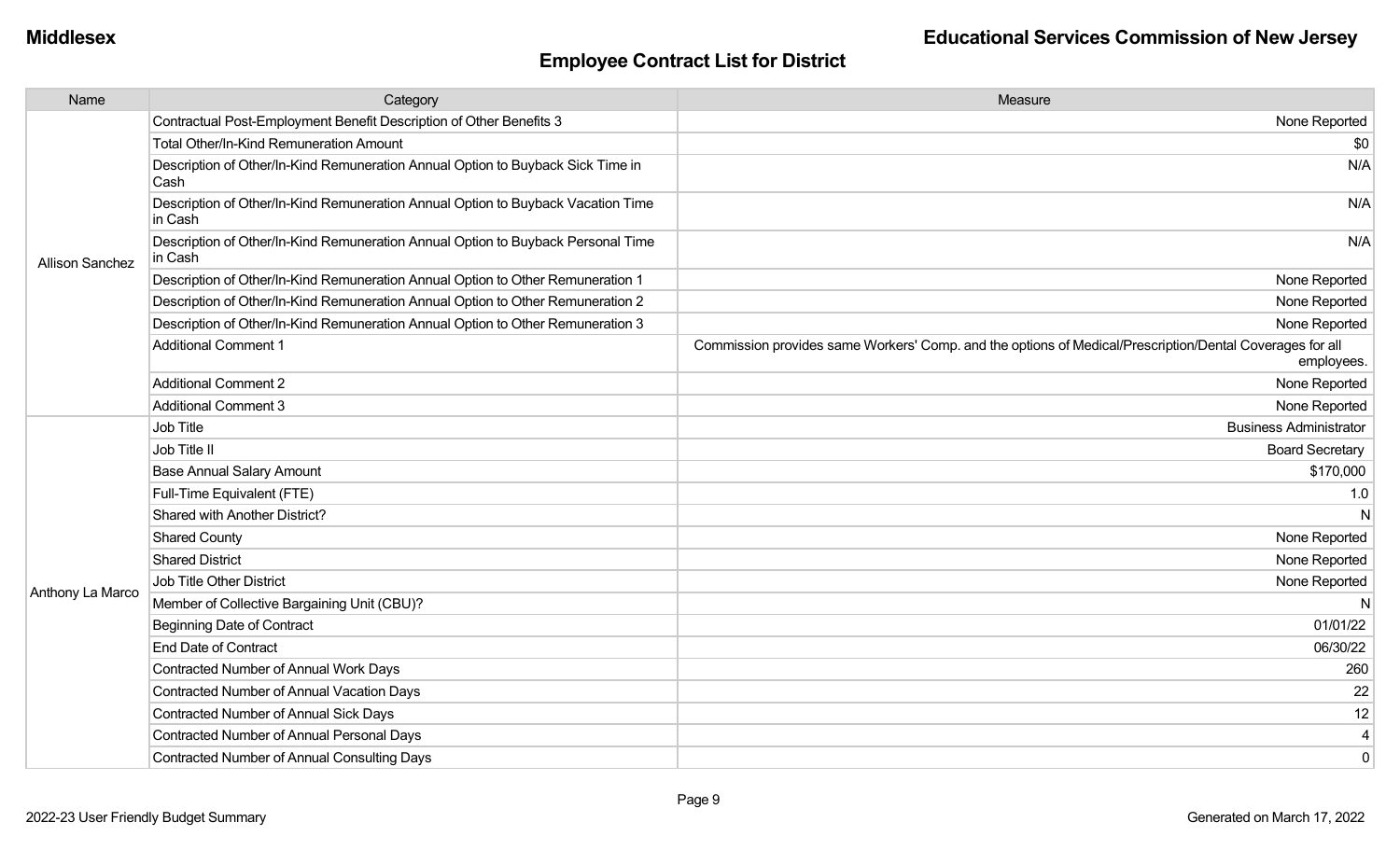| Name             | Category                                                                                     | Measure                                                                                                                |
|------------------|----------------------------------------------------------------------------------------------|------------------------------------------------------------------------------------------------------------------------|
|                  | Number of Other Contracted Non-Working Days                                                  | 5                                                                                                                      |
|                  | Description of Other Contracted Non-Working Days                                             | Recess Days                                                                                                            |
|                  | <b>Total Allowances Amount</b>                                                               | \$8,790                                                                                                                |
|                  | <b>Total Bonuses Amount</b>                                                                  | \$0                                                                                                                    |
|                  | <b>Total Stipends Amount</b>                                                                 | \$0                                                                                                                    |
|                  | District Contributions Above Teacher Contract for Insurance (Health, Dental, Life,<br>Other) | \$2,872                                                                                                                |
|                  | District Contributions Above Teacher Contract for Retirement Plans                           | \$0                                                                                                                    |
|                  | <b>Total Contractual Post-Employment Benefit Amount</b>                                      | \$30,000                                                                                                               |
|                  | Contractual Post-Employment Benefit Description of Payout of Sick days                       | N/A                                                                                                                    |
|                  | Contractual Post-Employment Benefit Description of Payout of Vacation days                   | N/A                                                                                                                    |
|                  | Contractual Post-Employment Benefit Description of Payout of Personal days                   | N/A                                                                                                                    |
|                  | Contractual Post-Employment Benefit Description of Other Benefits 1                          | None Reported                                                                                                          |
|                  | Contractual Post-Employment Benefit Description of Other Benefits 2                          | None Reported                                                                                                          |
| Anthony La Marco | Contractual Post-Employment Benefit Description of Other Benefits 3                          | None Reported                                                                                                          |
|                  | <b>Total Other/In-Kind Remuneration Amount</b>                                               | \$0                                                                                                                    |
|                  | Description of Other/In-Kind Remuneration Annual Option to Buyback Sick Time in<br>Cash      | N/A                                                                                                                    |
|                  | Description of Other/In-Kind Remuneration Annual Option to Buyback Vacation Time<br>in Cash  | N/A                                                                                                                    |
|                  | Description of Other/In-Kind Remuneration Annual Option to Buyback Personal Time<br>in Cash  | N/A                                                                                                                    |
|                  | Description of Other/In-Kind Remuneration Annual Option to Other Remuneration 1              | None Reported                                                                                                          |
|                  | Description of Other/In-Kind Remuneration Annual Option to Other Remuneration 2              | None Reported                                                                                                          |
|                  | Description of Other/In-Kind Remuneration Annual Option to Other Remuneration 3              | None Reported                                                                                                          |
|                  | <b>Additional Comment 1</b>                                                                  | Commission provides same Workers' Comp. and the options of Medical/Prescription/Dental Coverages for all<br>employees. |
|                  | <b>Additional Comment 2</b>                                                                  | None Reported                                                                                                          |
|                  | <b>Additional Comment 3</b>                                                                  | None Reported                                                                                                          |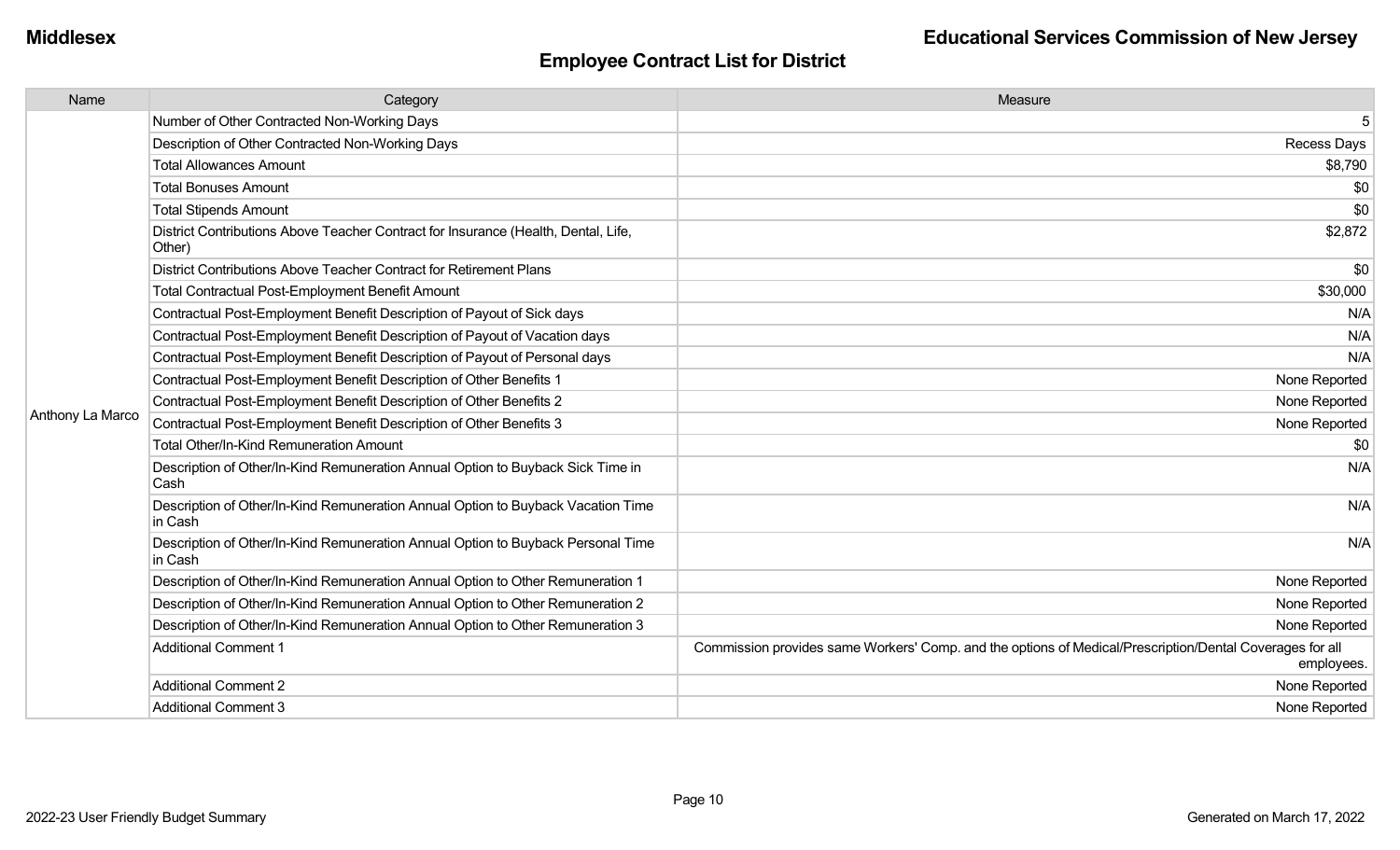| Name       | Category                                                                                     | Measure                                 |
|------------|----------------------------------------------------------------------------------------------|-----------------------------------------|
|            | Job Title                                                                                    | Coordinator/Director/Manager/Supervisor |
|            | Job Title II                                                                                 | <b>CLL</b>                              |
|            | <b>Base Annual Salary Amount</b>                                                             | \$97,000                                |
|            | Full-Time Equivalent (FTE)                                                                   | 1.0                                     |
|            | Shared with Another District?                                                                | N                                       |
|            | <b>Shared County</b>                                                                         | None Reported                           |
|            | <b>Shared District</b>                                                                       | None Reported                           |
|            | Job Title Other District                                                                     | None Reported                           |
|            | Member of Collective Bargaining Unit (CBU)?                                                  | N                                       |
|            | Beginning Date of Contract                                                                   | 07/01/21                                |
|            | <b>End Date of Contract</b>                                                                  | 06/30/22                                |
|            | Contracted Number of Annual Work Days                                                        | 240                                     |
|            | Contracted Number of Annual Vacation Days                                                    | 20                                      |
| Antoinette | <b>Contracted Number of Annual Sick Days</b>                                                 | 12                                      |
| Nicholasi  | Contracted Number of Annual Personal Days                                                    | $\overline{4}$                          |
|            | Contracted Number of Annual Consulting Days                                                  | $\mathbf 0$                             |
|            | Number of Other Contracted Non-Working Days                                                  | 5                                       |
|            | Description of Other Contracted Non-Working Days                                             | Recess Days                             |
|            | <b>Total Allowances Amount</b>                                                               | \$1,330                                 |
|            | <b>Total Bonuses Amount</b>                                                                  | \$0                                     |
|            | <b>Total Stipends Amount</b>                                                                 | \$0                                     |
|            | District Contributions Above Teacher Contract for Insurance (Health, Dental, Life,<br>Other) | \$1,078                                 |
|            | District Contributions Above Teacher Contract for Retirement Plans                           | \$0                                     |
|            | <b>Total Contractual Post-Employment Benefit Amount</b>                                      | \$30,000                                |
|            | Contractual Post-Employment Benefit Description of Payout of Sick days                       | N/A                                     |
|            | Contractual Post-Employment Benefit Description of Payout of Vacation days                   | N/A                                     |
|            | Contractual Post-Employment Benefit Description of Payout of Personal days                   | N/A                                     |
|            | Contractual Post-Employment Benefit Description of Other Benefits 1                          | None Reported                           |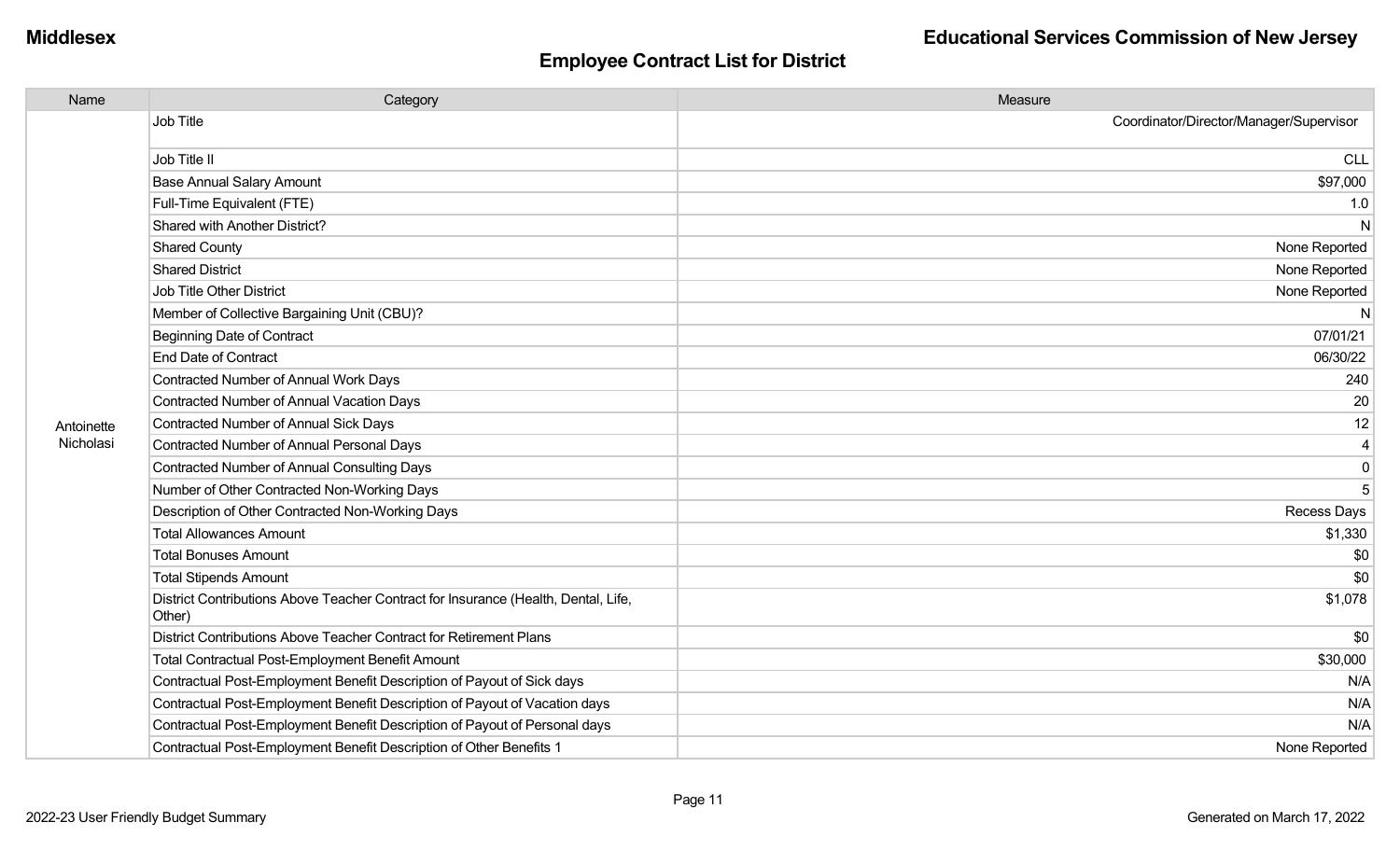| Name                    | Category                                                                                    | Measure                                                                                                                |
|-------------------------|---------------------------------------------------------------------------------------------|------------------------------------------------------------------------------------------------------------------------|
|                         | Contractual Post-Employment Benefit Description of Other Benefits 2                         | None Reported                                                                                                          |
|                         | Contractual Post-Employment Benefit Description of Other Benefits 3                         | None Reported                                                                                                          |
|                         | Total Other/In-Kind Remuneration Amount                                                     | \$0                                                                                                                    |
|                         | Description of Other/In-Kind Remuneration Annual Option to Buyback Sick Time in<br>Cash     | N/A                                                                                                                    |
|                         | Description of Other/In-Kind Remuneration Annual Option to Buyback Vacation Time<br>in Cash | N/A                                                                                                                    |
| Antoinette<br>Nicholasi | Description of Other/In-Kind Remuneration Annual Option to Buyback Personal Time<br>in Cash | N/A                                                                                                                    |
|                         | Description of Other/In-Kind Remuneration Annual Option to Other Remuneration 1             | None Reported                                                                                                          |
|                         | Description of Other/In-Kind Remuneration Annual Option to Other Remuneration 2             | None Reported                                                                                                          |
|                         | Description of Other/In-Kind Remuneration Annual Option to Other Remuneration 3             | None Reported                                                                                                          |
|                         | <b>Additional Comment 1</b>                                                                 | Commission provides same Workers' Comp. and the options of Medical/Prescription/Dental Coverages for all<br>employees. |
|                         | <b>Additional Comment 2</b>                                                                 | None Reported                                                                                                          |
|                         | <b>Additional Comment 3</b>                                                                 | None Reported                                                                                                          |
|                         | Job Title                                                                                   | Principal                                                                                                              |
|                         | Job Title II                                                                                | <b>Special Projects</b>                                                                                                |
|                         | <b>Base Annual Salary Amount</b>                                                            | \$136,434                                                                                                              |
|                         | Full-Time Equivalent (FTE)                                                                  | 1.0                                                                                                                    |
|                         | Shared with Another District?                                                               | N                                                                                                                      |
|                         | <b>Shared County</b>                                                                        | None Reported                                                                                                          |
| <b>Arthur Francis</b>   | <b>Shared District</b>                                                                      | None Reported                                                                                                          |
|                         | Job Title Other District                                                                    | None Reported                                                                                                          |
|                         | Member of Collective Bargaining Unit (CBU)?                                                 | N                                                                                                                      |
|                         | <b>Beginning Date of Contract</b>                                                           | 07/01/21                                                                                                               |
|                         | <b>End Date of Contract</b>                                                                 | 06/30/22                                                                                                               |
|                         | Contracted Number of Annual Work Days                                                       | 240                                                                                                                    |
|                         | <b>Contracted Number of Annual Vacation Days</b>                                            | 20                                                                                                                     |
|                         | Contracted Number of Annual Sick Days                                                       | 12                                                                                                                     |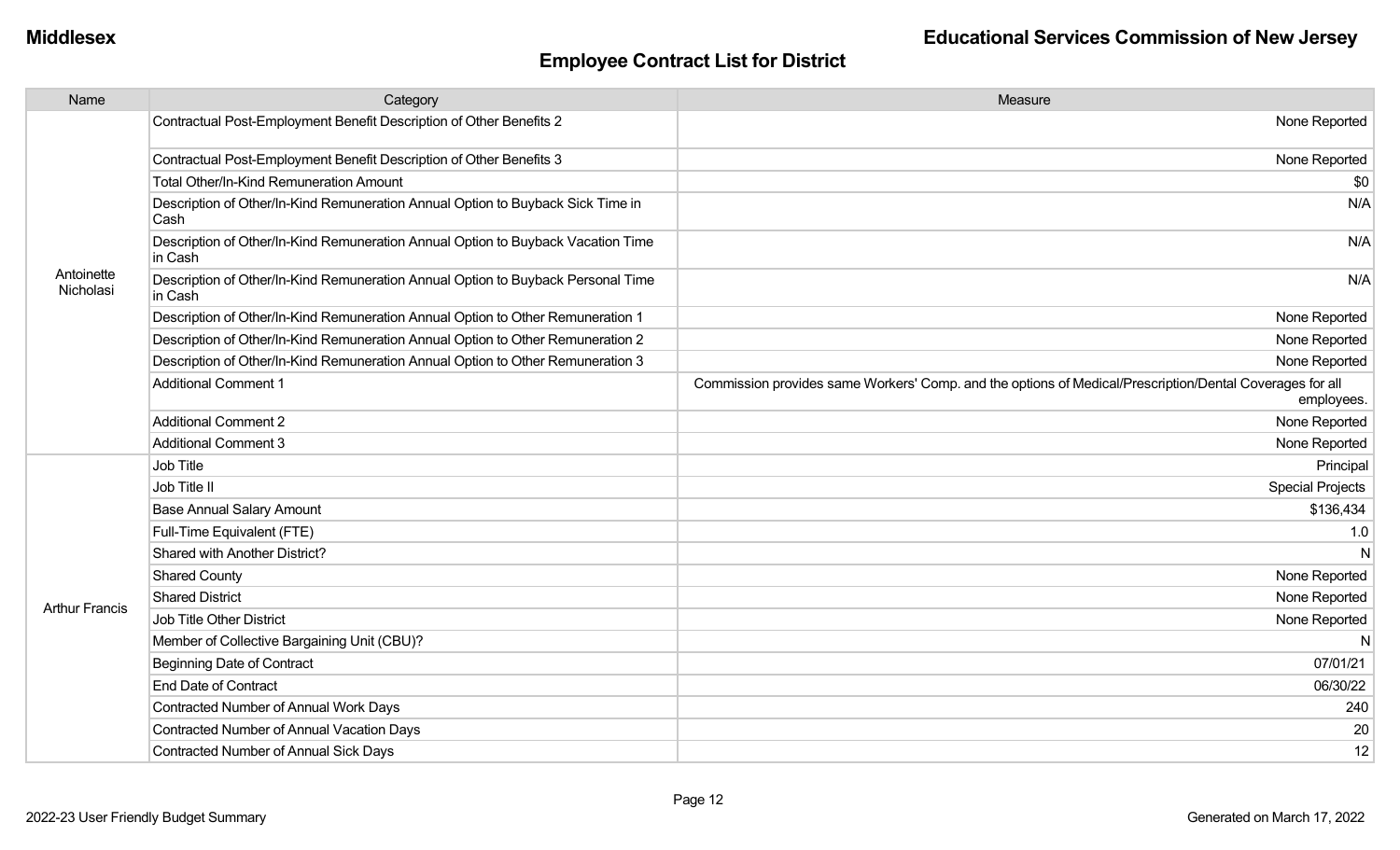| Name                  | Category                                                                                     | Measure                                                                                                                |
|-----------------------|----------------------------------------------------------------------------------------------|------------------------------------------------------------------------------------------------------------------------|
|                       | <b>Contracted Number of Annual Personal Days</b>                                             |                                                                                                                        |
|                       | <b>Contracted Number of Annual Consulting Days</b>                                           | $\mathbf 0$                                                                                                            |
|                       | Number of Other Contracted Non-Working Days                                                  | 5                                                                                                                      |
|                       | Description of Other Contracted Non-Working Days                                             | <b>Recess Days</b>                                                                                                     |
|                       | <b>Total Allowances Amount</b>                                                               | \$1,345                                                                                                                |
|                       | <b>Total Bonuses Amount</b>                                                                  | \$0                                                                                                                    |
|                       | <b>Total Stipends Amount</b>                                                                 | \$0                                                                                                                    |
|                       | District Contributions Above Teacher Contract for Insurance (Health, Dental, Life,<br>Other) | \$24,575                                                                                                               |
|                       | District Contributions Above Teacher Contract for Retirement Plans                           | \$0                                                                                                                    |
|                       | <b>Total Contractual Post-Employment Benefit Amount</b>                                      | \$30,000                                                                                                               |
|                       | Contractual Post-Employment Benefit Description of Payout of Sick days                       | N/A                                                                                                                    |
|                       | Contractual Post-Employment Benefit Description of Payout of Vacation days                   | N/A                                                                                                                    |
|                       | Contractual Post-Employment Benefit Description of Payout of Personal days                   | N/A                                                                                                                    |
|                       | Contractual Post-Employment Benefit Description of Other Benefits 1                          | None Reported                                                                                                          |
| <b>Arthur Francis</b> | Contractual Post-Employment Benefit Description of Other Benefits 2                          | None Reported                                                                                                          |
|                       | Contractual Post-Employment Benefit Description of Other Benefits 3                          | None Reported                                                                                                          |
|                       | <b>Total Other/In-Kind Remuneration Amount</b>                                               | \$0                                                                                                                    |
|                       | Description of Other/In-Kind Remuneration Annual Option to Buyback Sick Time in<br>Cash      | N/A                                                                                                                    |
|                       | Description of Other/In-Kind Remuneration Annual Option to Buyback Vacation Time<br>in Cash  | N/A                                                                                                                    |
|                       | Description of Other/In-Kind Remuneration Annual Option to Buyback Personal Time<br>in Cash  | N/A                                                                                                                    |
|                       | Description of Other/In-Kind Remuneration Annual Option to Other Remuneration 1              | None Reported                                                                                                          |
|                       | Description of Other/In-Kind Remuneration Annual Option to Other Remuneration 2              | None Reported                                                                                                          |
|                       | Description of Other/In-Kind Remuneration Annual Option to Other Remuneration 3              | None Reported                                                                                                          |
|                       | <b>Additional Comment 1</b>                                                                  | Commission provides same Workers' Comp. and the options of Medical/Prescription/Dental Coverages for all<br>employees. |
|                       | <b>Additional Comment 2</b>                                                                  | None Reported                                                                                                          |
|                       | <b>Additional Comment 3</b>                                                                  | None Reported                                                                                                          |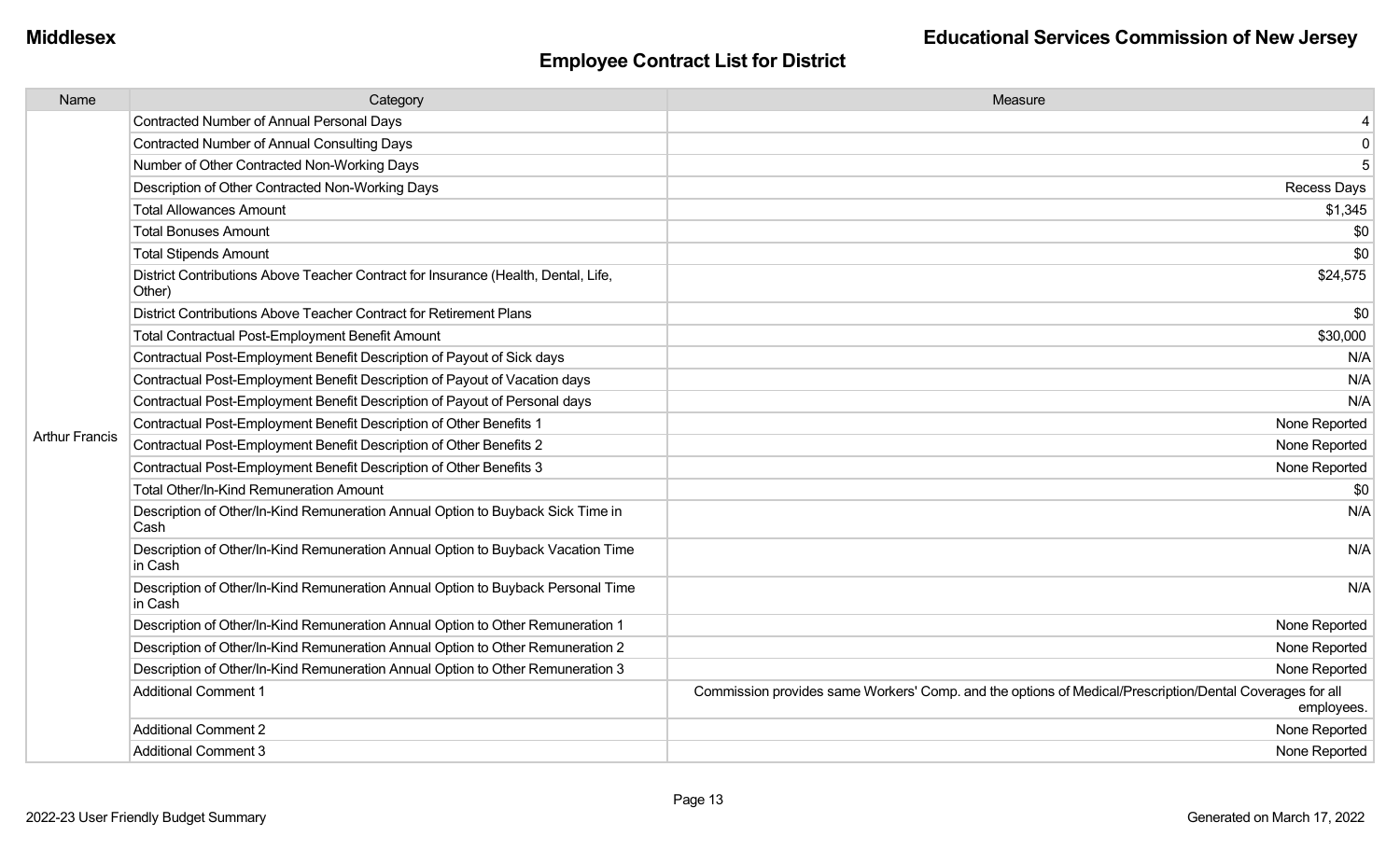| Name                    | Category                                                                                     | Measure                                 |
|-------------------------|----------------------------------------------------------------------------------------------|-----------------------------------------|
|                         | Job Title                                                                                    | Coordinator/Director/Manager/Supervisor |
|                         | Job Title II                                                                                 | Transportation                          |
|                         | <b>Base Annual Salary Amount</b>                                                             | \$136,282                               |
|                         | Full-Time Equivalent (FTE)                                                                   | 1.0                                     |
|                         | Shared with Another District?                                                                | N                                       |
|                         | <b>Shared County</b>                                                                         | None Reported                           |
|                         | <b>Shared District</b>                                                                       | None Reported                           |
|                         | <b>Job Title Other District</b>                                                              | None Reported                           |
|                         | Member of Collective Bargaining Unit (CBU)?                                                  | N                                       |
|                         | <b>Beginning Date of Contract</b>                                                            | 07/01/21                                |
|                         | <b>End Date of Contract</b>                                                                  | 06/30/22                                |
|                         | Contracted Number of Annual Work Days                                                        | 240                                     |
|                         | <b>Contracted Number of Annual Vacation Days</b>                                             | 10                                      |
|                         | Contracted Number of Annual Sick Days                                                        | 12                                      |
| <b>Christine Zarate</b> | <b>Contracted Number of Annual Personal Days</b>                                             | $\overline{2}$                          |
|                         | <b>Contracted Number of Annual Consulting Days</b>                                           | $\mathbf 0$                             |
|                         | Number of Other Contracted Non-Working Days                                                  | 5                                       |
|                         | Description of Other Contracted Non-Working Days                                             | Recess Days                             |
|                         | <b>Total Allowances Amount</b>                                                               | \$758                                   |
|                         | <b>Total Bonuses Amount</b>                                                                  | \$0                                     |
|                         | <b>Total Stipends Amount</b>                                                                 | \$0                                     |
|                         | District Contributions Above Teacher Contract for Insurance (Health, Dental, Life,<br>Other) | \$3,820                                 |
|                         | District Contributions Above Teacher Contract for Retirement Plans                           | \$19,080                                |
|                         | <b>Total Contractual Post-Employment Benefit Amount</b>                                      | \$30,000                                |
|                         | Contractual Post-Employment Benefit Description of Payout of Sick days                       | N/A                                     |
|                         | Contractual Post-Employment Benefit Description of Payout of Vacation days                   | N/A                                     |
|                         | Contractual Post-Employment Benefit Description of Payout of Personal days                   | N/A                                     |
|                         | Contractual Post-Employment Benefit Description of Other Benefits 1                          | None Reported                           |
|                         | Contractual Post-Employment Benefit Description of Other Benefits 2                          | None Reported                           |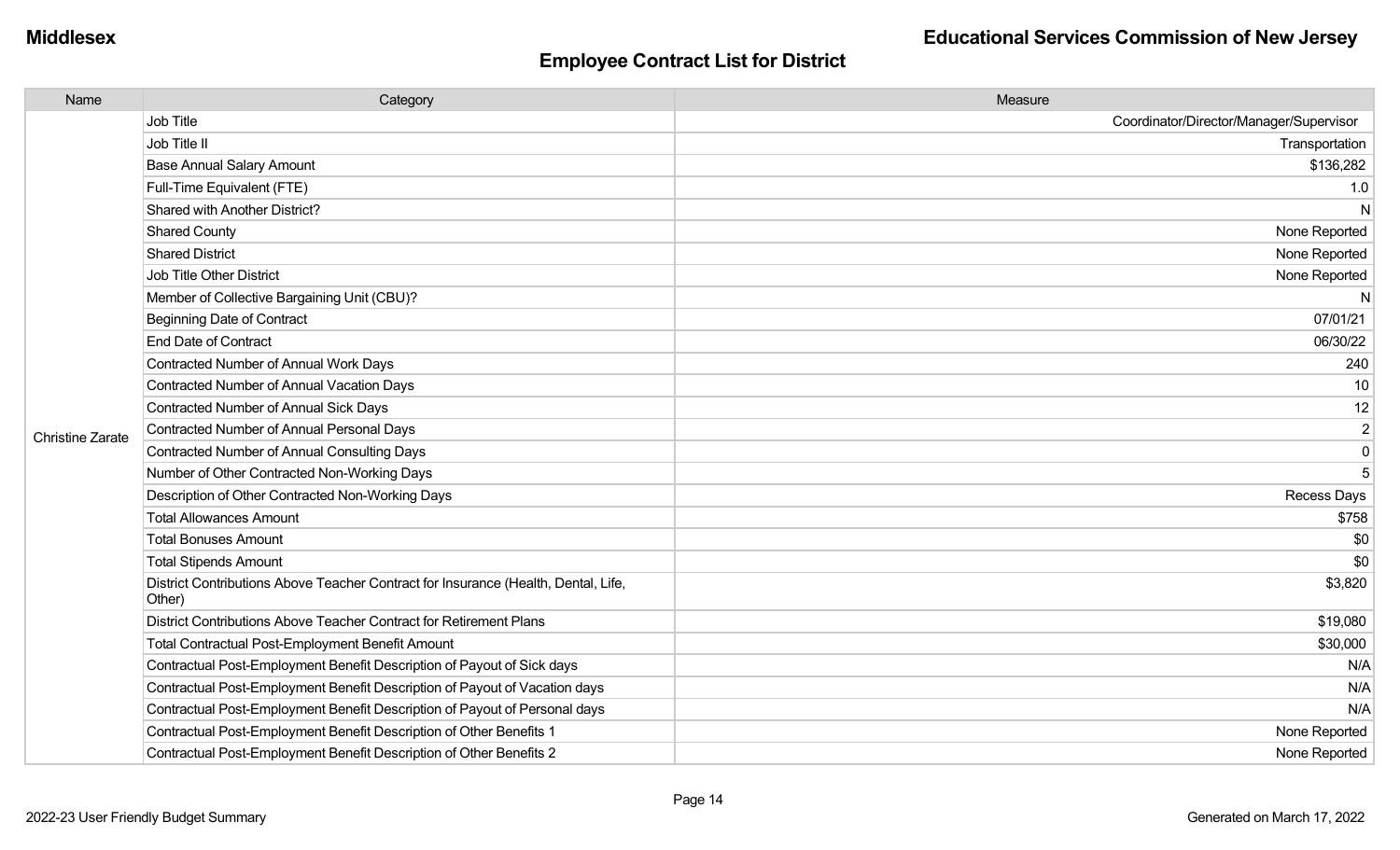| Name                    | Category                                                                                    | Measure                                                                                                                |
|-------------------------|---------------------------------------------------------------------------------------------|------------------------------------------------------------------------------------------------------------------------|
|                         | Contractual Post-Employment Benefit Description of Other Benefits 3                         | None Reported                                                                                                          |
|                         | <b>Total Other/In-Kind Remuneration Amount</b>                                              | \$0                                                                                                                    |
|                         | Description of Other/In-Kind Remuneration Annual Option to Buyback Sick Time in<br>Cash     | N/A                                                                                                                    |
|                         | Description of Other/In-Kind Remuneration Annual Option to Buyback Vacation Time<br>in Cash | N/A                                                                                                                    |
| <b>Christine Zarate</b> | Description of Other/In-Kind Remuneration Annual Option to Buyback Personal Time<br>in Cash | N/A                                                                                                                    |
|                         | Description of Other/In-Kind Remuneration Annual Option to Other Remuneration 1             | None Reported                                                                                                          |
|                         | Description of Other/In-Kind Remuneration Annual Option to Other Remuneration 2             | None Reported                                                                                                          |
|                         | Description of Other/In-Kind Remuneration Annual Option to Other Remuneration 3             | None Reported                                                                                                          |
|                         | Additional Comment 1                                                                        | Commission provides same Workers' Comp. and the options of Medical/Prescription/Dental Coverages for all<br>employees. |
|                         | Additional Comment 2                                                                        | None Reported                                                                                                          |
|                         | Additional Comment 3                                                                        | None Reported                                                                                                          |
|                         | Job Title                                                                                   | Other                                                                                                                  |
|                         | Job Title II                                                                                | Support Staff - AR                                                                                                     |
|                         | <b>Base Annual Salary Amount</b>                                                            | \$87,632                                                                                                               |
|                         | Full-Time Equivalent (FTE)                                                                  | 1.0                                                                                                                    |
|                         | Shared with Another District?                                                               | N                                                                                                                      |
|                         | <b>Shared County</b>                                                                        | None Reported                                                                                                          |
| Deborah                 | <b>Shared District</b>                                                                      | None Reported                                                                                                          |
| Bernstein               | Job Title Other District                                                                    | None Reported                                                                                                          |
|                         | Member of Collective Bargaining Unit (CBU)?                                                 | N                                                                                                                      |
|                         | <b>Beginning Date of Contract</b>                                                           | 07/01/21                                                                                                               |
|                         | <b>End Date of Contract</b>                                                                 | 06/30/22                                                                                                               |
|                         | Contracted Number of Annual Work Days                                                       | 240                                                                                                                    |
|                         | Contracted Number of Annual Vacation Days                                                   | 15                                                                                                                     |
|                         | Contracted Number of Annual Sick Days                                                       | 12                                                                                                                     |
|                         | Contracted Number of Annual Personal Days                                                   | $\overline{2}$                                                                                                         |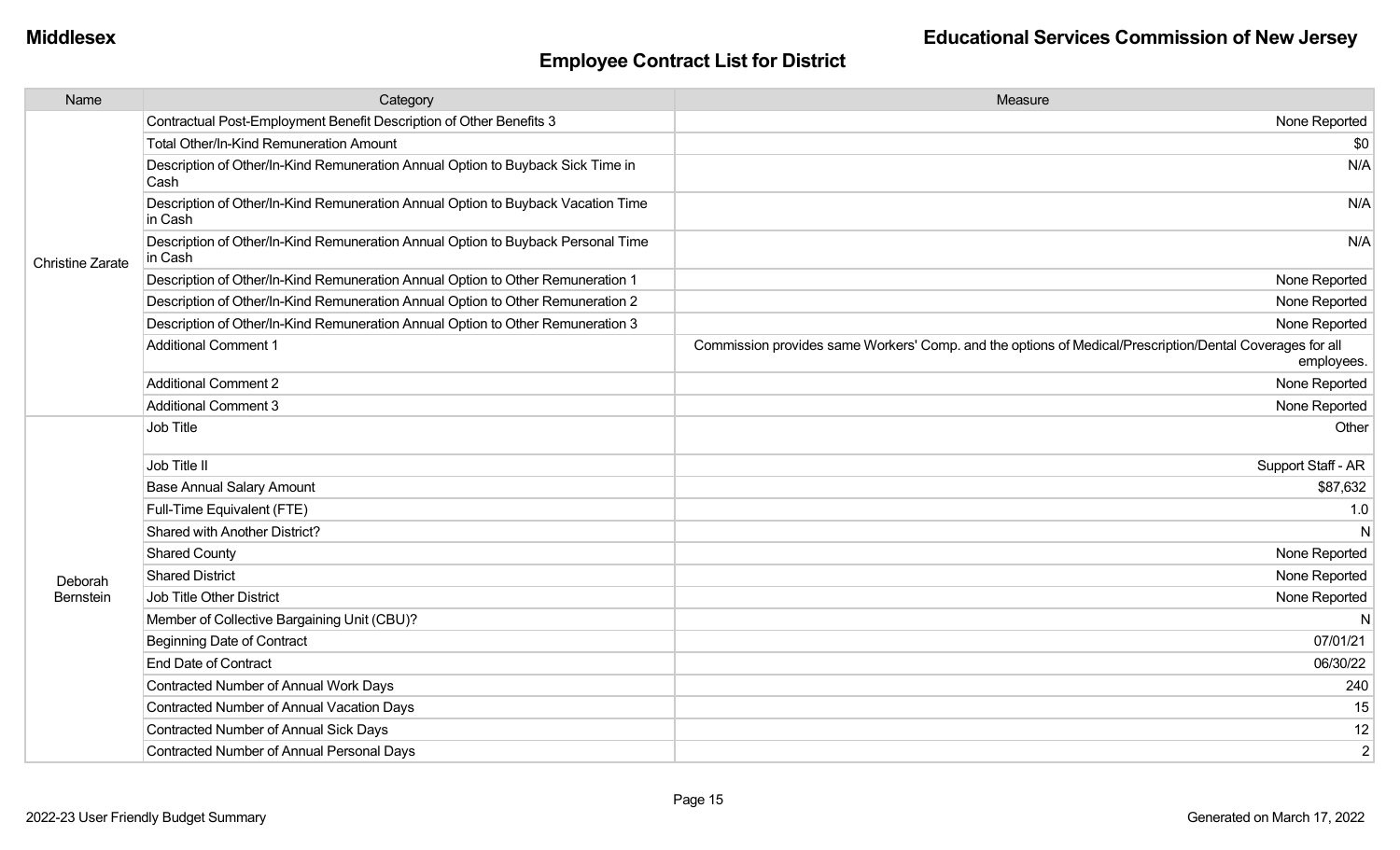| Name      | Category                                                                                     | Measure                                                                                                                |
|-----------|----------------------------------------------------------------------------------------------|------------------------------------------------------------------------------------------------------------------------|
|           | Contracted Number of Annual Consulting Days                                                  | 0                                                                                                                      |
|           | Number of Other Contracted Non-Working Days                                                  | $\overline{\mathbf{1}}$                                                                                                |
|           | Description of Other Contracted Non-Working Days                                             | <b>Float Day</b>                                                                                                       |
|           | <b>Total Allowances Amount</b>                                                               | \$0                                                                                                                    |
|           | <b>Total Bonuses Amount</b>                                                                  | \$0                                                                                                                    |
|           | <b>Total Stipends Amount</b>                                                                 | \$0                                                                                                                    |
|           | District Contributions Above Teacher Contract for Insurance (Health, Dental, Life,<br>Other) | \$23,212                                                                                                               |
|           | District Contributions Above Teacher Contract for Retirement Plans                           | \$12,269                                                                                                               |
|           | Total Contractual Post-Employment Benefit Amount                                             | \$30,000                                                                                                               |
|           | Contractual Post-Employment Benefit Description of Payout of Sick days                       | N/A                                                                                                                    |
|           | Contractual Post-Employment Benefit Description of Payout of Vacation days                   | N/A                                                                                                                    |
|           | Contractual Post-Employment Benefit Description of Payout of Personal days                   | N/A                                                                                                                    |
| Deborah   | Contractual Post-Employment Benefit Description of Other Benefits 1                          | None Reported                                                                                                          |
| Bernstein | Contractual Post-Employment Benefit Description of Other Benefits 2                          | None Reported                                                                                                          |
|           | Contractual Post-Employment Benefit Description of Other Benefits 3                          | None Reported                                                                                                          |
|           | <b>Total Other/In-Kind Remuneration Amount</b>                                               | \$0                                                                                                                    |
|           | Description of Other/In-Kind Remuneration Annual Option to Buyback Sick Time in<br>Cash      | N/A                                                                                                                    |
|           | Description of Other/In-Kind Remuneration Annual Option to Buyback Vacation Time<br>in Cash  | N/A                                                                                                                    |
|           | Description of Other/In-Kind Remuneration Annual Option to Buyback Personal Time<br>in Cash  | N/A                                                                                                                    |
|           | Description of Other/In-Kind Remuneration Annual Option to Other Remuneration 1              | None Reported                                                                                                          |
|           | Description of Other/In-Kind Remuneration Annual Option to Other Remuneration 2              | None Reported                                                                                                          |
|           | Description of Other/In-Kind Remuneration Annual Option to Other Remuneration 3              | None Reported                                                                                                          |
|           | <b>Additional Comment 1</b>                                                                  | Commission provides same Workers' Comp. and the options of Medical/Prescription/Dental Coverages for all<br>employees. |
|           | <b>Additional Comment 2</b>                                                                  | None Reported                                                                                                          |
|           | <b>Additional Comment 3</b>                                                                  | None Reported                                                                                                          |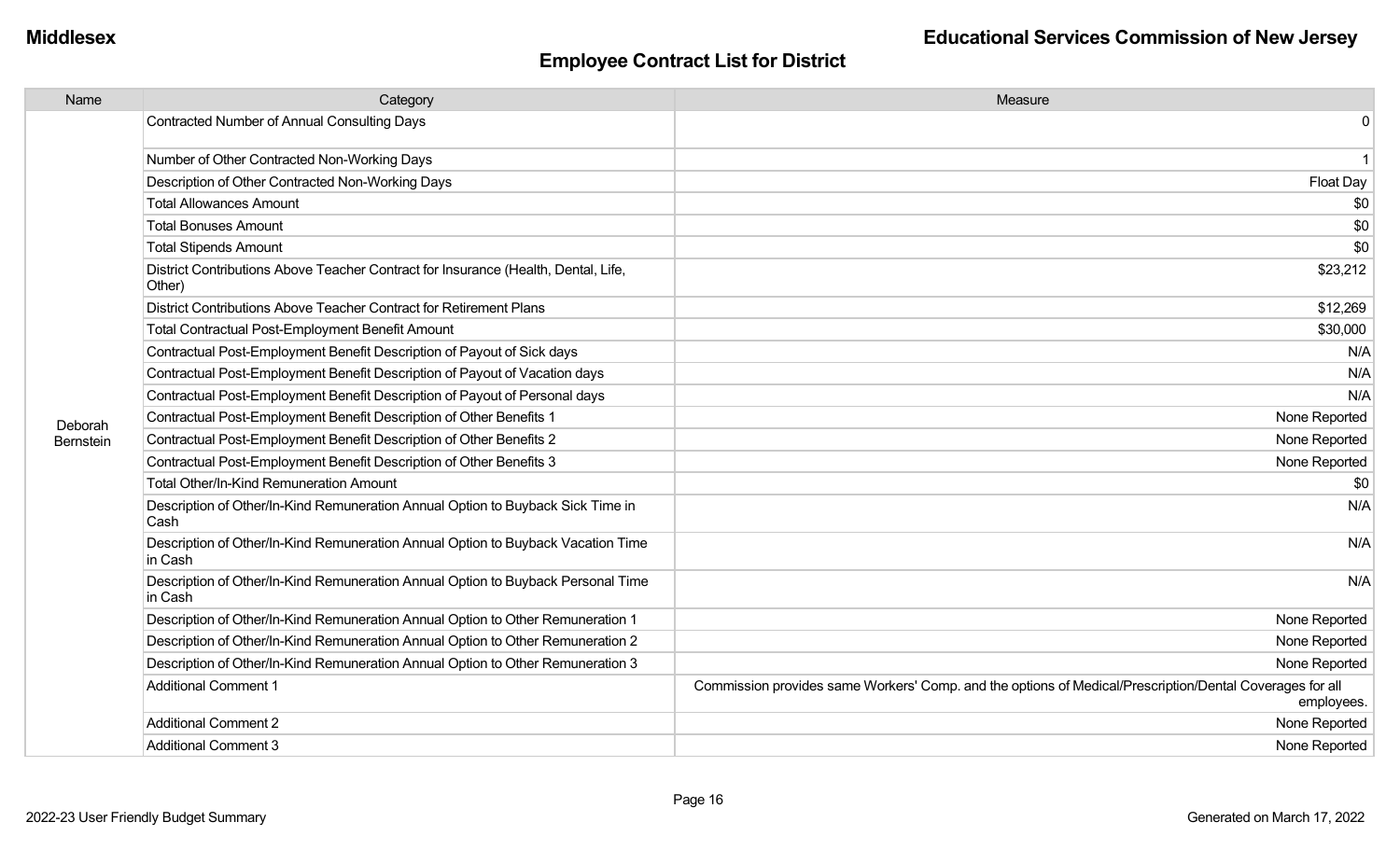| Name         | Category                                                                                     | Measure                                 |
|--------------|----------------------------------------------------------------------------------------------|-----------------------------------------|
|              | Job Title                                                                                    | Coordinator/Director/Manager/Supervisor |
|              | Job Title II                                                                                 | <b>CSH</b>                              |
|              | <b>Base Annual Salary Amount</b>                                                             | \$84,983                                |
|              | Full-Time Equivalent (FTE)                                                                   | 1.0                                     |
|              | Shared with Another District?                                                                | N                                       |
|              | <b>Shared County</b>                                                                         | None Reported                           |
|              | <b>Shared District</b>                                                                       | None Reported                           |
|              | <b>Job Title Other District</b>                                                              | None Reported                           |
|              | Member of Collective Bargaining Unit (CBU)?                                                  |                                         |
|              | <b>Beginning Date of Contract</b>                                                            | 07/01/21                                |
|              | <b>End Date of Contract</b>                                                                  | 06/30/22                                |
|              | Contracted Number of Annual Work Days                                                        | 200                                     |
|              | Contracted Number of Annual Vacation Days                                                    | $\Omega$                                |
|              | Contracted Number of Annual Sick Days                                                        | 10                                      |
| Debra Turner | Contracted Number of Annual Personal Days                                                    | $\mathbf 2$                             |
|              | <b>Contracted Number of Annual Consulting Days</b>                                           | $\mathbf 0$                             |
|              | Number of Other Contracted Non-Working Days                                                  | $\mathbf 0$                             |
|              | Description of Other Contracted Non-Working Days                                             | None Reported                           |
|              | <b>Total Allowances Amount</b>                                                               | \$0                                     |
|              | <b>Total Bonuses Amount</b>                                                                  | \$0                                     |
|              | <b>Total Stipends Amount</b>                                                                 | \$0                                     |
|              | District Contributions Above Teacher Contract for Insurance (Health, Dental, Life,<br>Other) | \$363                                   |
|              | District Contributions Above Teacher Contract for Retirement Plans                           | \$0                                     |
|              | <b>Total Contractual Post-Employment Benefit Amount</b>                                      | \$30,000                                |
|              | Contractual Post-Employment Benefit Description of Payout of Sick days                       | N/A                                     |
|              | Contractual Post-Employment Benefit Description of Payout of Vacation days                   | N/A                                     |
|              | Contractual Post-Employment Benefit Description of Payout of Personal days                   | N/A                                     |
|              | Contractual Post-Employment Benefit Description of Other Benefits 1                          | None Reported                           |
|              | Contractual Post-Employment Benefit Description of Other Benefits 2                          | None Reported                           |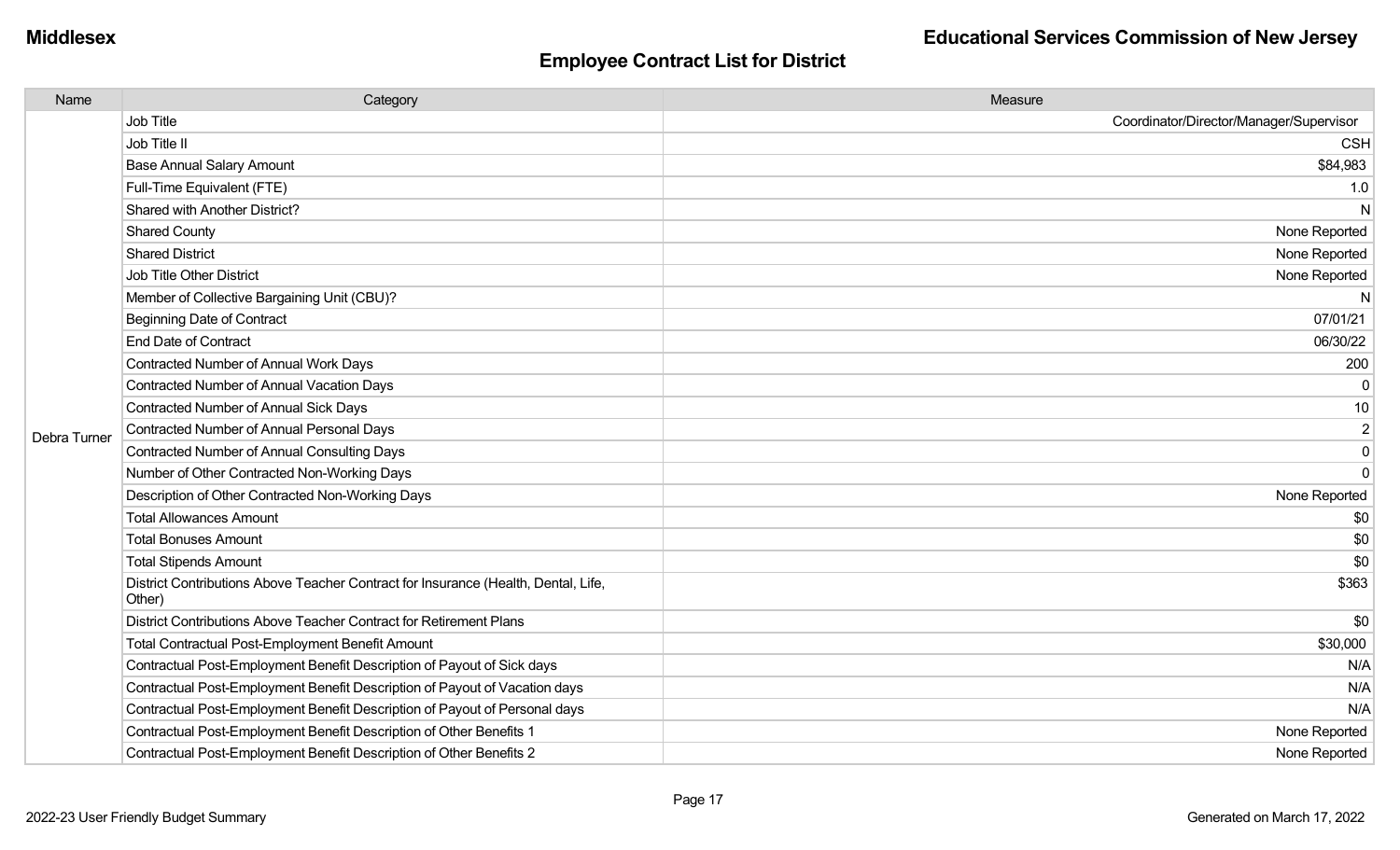| Name         | Category                                                                                    | Measure                                                                                                                |
|--------------|---------------------------------------------------------------------------------------------|------------------------------------------------------------------------------------------------------------------------|
| Debra Turner | Contractual Post-Employment Benefit Description of Other Benefits 3                         | None Reported                                                                                                          |
|              | <b>Total Other/In-Kind Remuneration Amount</b>                                              | \$0                                                                                                                    |
|              | Description of Other/In-Kind Remuneration Annual Option to Buyback Sick Time in<br>Cash     | N/A                                                                                                                    |
|              | Description of Other/In-Kind Remuneration Annual Option to Buyback Vacation Time in<br>Cash | N/A                                                                                                                    |
|              | Description of Other/In-Kind Remuneration Annual Option to Buyback Personal Time<br>in Cash | N/A                                                                                                                    |
|              | Description of Other/In-Kind Remuneration Annual Option to Other Remuneration 1             | None Reported                                                                                                          |
|              | Description of Other/In-Kind Remuneration Annual Option to Other Remuneration 2             | None Reported                                                                                                          |
|              | Description of Other/In-Kind Remuneration Annual Option to Other Remuneration 3             | None Reported                                                                                                          |
|              | <b>Additional Comment 1</b>                                                                 | Commission provides same Workers' Comp. and the options of Medical/Prescription/Dental Coverages for all<br>employees. |
|              | <b>Additional Comment 2</b>                                                                 | None Reported                                                                                                          |
|              | <b>Additional Comment 3</b>                                                                 | None Reported                                                                                                          |
|              | Job Title                                                                                   | <b>Assistant Superintendent</b>                                                                                        |
|              | Job Title II                                                                                | None Reported                                                                                                          |
|              | <b>Base Annual Salary Amount</b>                                                            | \$222,315                                                                                                              |
|              | Full-Time Equivalent (FTE)                                                                  | 1.0                                                                                                                    |
|              | Shared with Another District?                                                               | N                                                                                                                      |
|              | <b>Shared County</b>                                                                        | None Reported                                                                                                          |
| Gary         | <b>Shared District</b>                                                                      | None Reported                                                                                                          |
| Molenaar     | Job Title Other District                                                                    | None Reported                                                                                                          |
|              | Member of Collective Bargaining Unit (CBU)?                                                 | N                                                                                                                      |
|              | <b>Beginning Date of Contract</b>                                                           | 07/01/21                                                                                                               |
|              | <b>End Date of Contract</b>                                                                 | 06/30/22                                                                                                               |
|              | Contracted Number of Annual Work Days                                                       | 260                                                                                                                    |
|              | Contracted Number of Annual Vacation Days                                                   | 20                                                                                                                     |
|              | Contracted Number of Annual Sick Days                                                       | 12                                                                                                                     |
|              | Contracted Number of Annual Personal Days                                                   | $\overline{4}$                                                                                                         |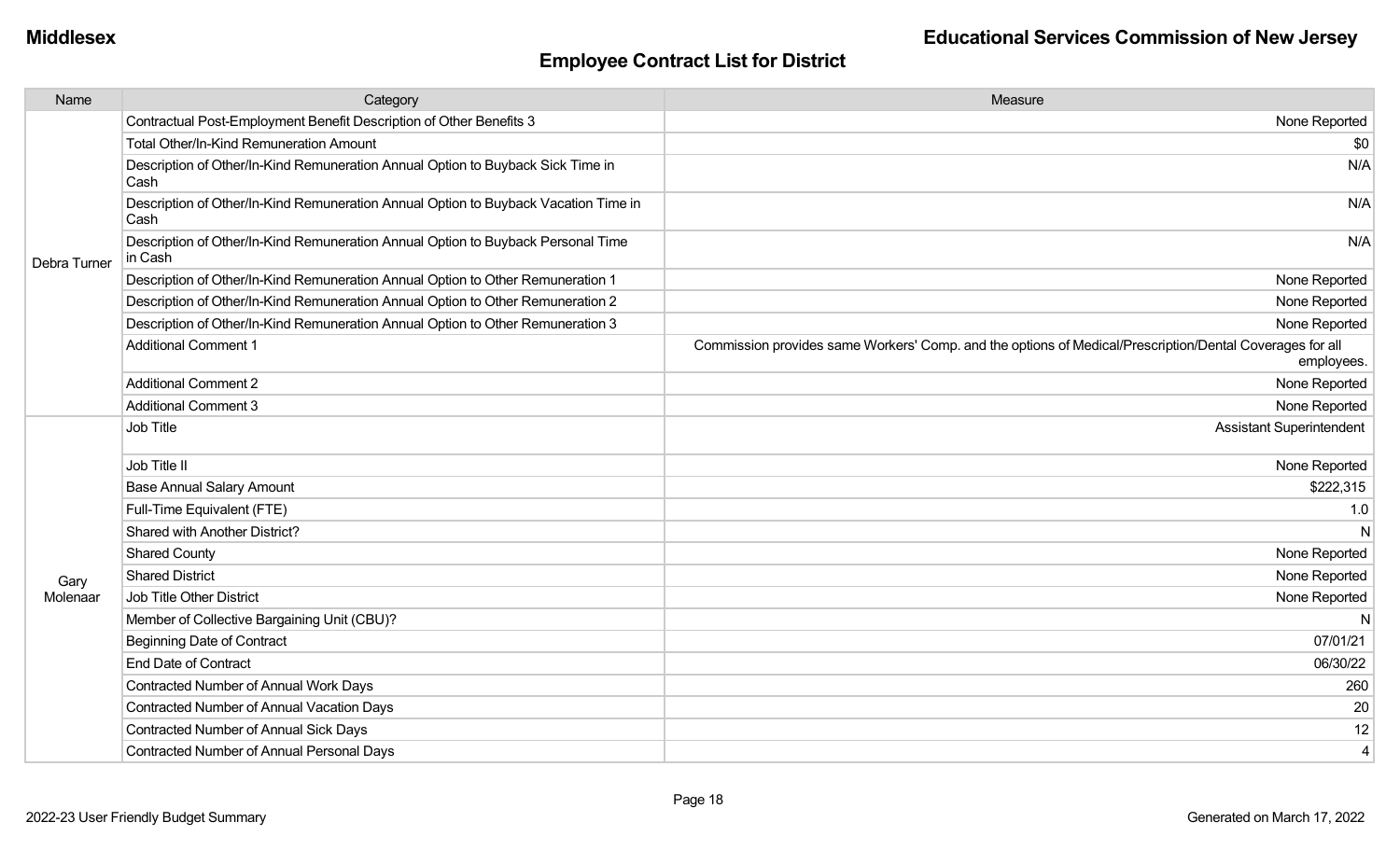| Name     | Category                                                                                     | Measure                                                                                                                |
|----------|----------------------------------------------------------------------------------------------|------------------------------------------------------------------------------------------------------------------------|
|          | <b>Contracted Number of Annual Consulting Days</b>                                           | 0                                                                                                                      |
|          | Number of Other Contracted Non-Working Days                                                  | 5                                                                                                                      |
|          | Description of Other Contracted Non-Working Days                                             | <b>Recess Days</b>                                                                                                     |
|          | <b>Total Allowances Amount</b>                                                               | \$3,368                                                                                                                |
|          | <b>Total Bonuses Amount</b>                                                                  | \$0                                                                                                                    |
|          | <b>Total Stipends Amount</b>                                                                 | \$0                                                                                                                    |
|          | District Contributions Above Teacher Contract for Insurance (Health, Dental, Life,<br>Other) | \$10,569                                                                                                               |
|          | District Contributions Above Teacher Contract for Retirement Plans                           | \$0                                                                                                                    |
|          | Total Contractual Post-Employment Benefit Amount                                             | \$30,000                                                                                                               |
|          | Contractual Post-Employment Benefit Description of Payout of Sick days                       | N/A                                                                                                                    |
|          | Contractual Post-Employment Benefit Description of Payout of Vacation days                   | N/A                                                                                                                    |
|          | Contractual Post-Employment Benefit Description of Payout of Personal days                   | N/A                                                                                                                    |
| Gary     | Contractual Post-Employment Benefit Description of Other Benefits 1                          | None Reported                                                                                                          |
| Molenaar | Contractual Post-Employment Benefit Description of Other Benefits 2                          | None Reported                                                                                                          |
|          | Contractual Post-Employment Benefit Description of Other Benefits 3                          | None Reported                                                                                                          |
|          | Total Other/In-Kind Remuneration Amount                                                      | \$0                                                                                                                    |
|          | Description of Other/In-Kind Remuneration Annual Option to Buyback Sick Time in<br>Cash      | N/A                                                                                                                    |
|          | Description of Other/In-Kind Remuneration Annual Option to Buyback Vacation Time in<br>Cash  | N/A                                                                                                                    |
|          | Description of Other/In-Kind Remuneration Annual Option to Buyback Personal Time<br>in Cash  | N/A                                                                                                                    |
|          | Description of Other/In-Kind Remuneration Annual Option to Other Remuneration 1              | None Reported                                                                                                          |
|          | Description of Other/In-Kind Remuneration Annual Option to Other Remuneration 2              | None Reported                                                                                                          |
|          | Description of Other/In-Kind Remuneration Annual Option to Other Remuneration 3              | None Reported                                                                                                          |
|          | <b>Additional Comment 1</b>                                                                  | Commission provides same Workers' Comp. and the options of Medical/Prescription/Dental Coverages for all<br>employees. |
|          | <b>Additional Comment 2</b>                                                                  | None Reported                                                                                                          |
|          | <b>Additional Comment 3</b>                                                                  | None Reported                                                                                                          |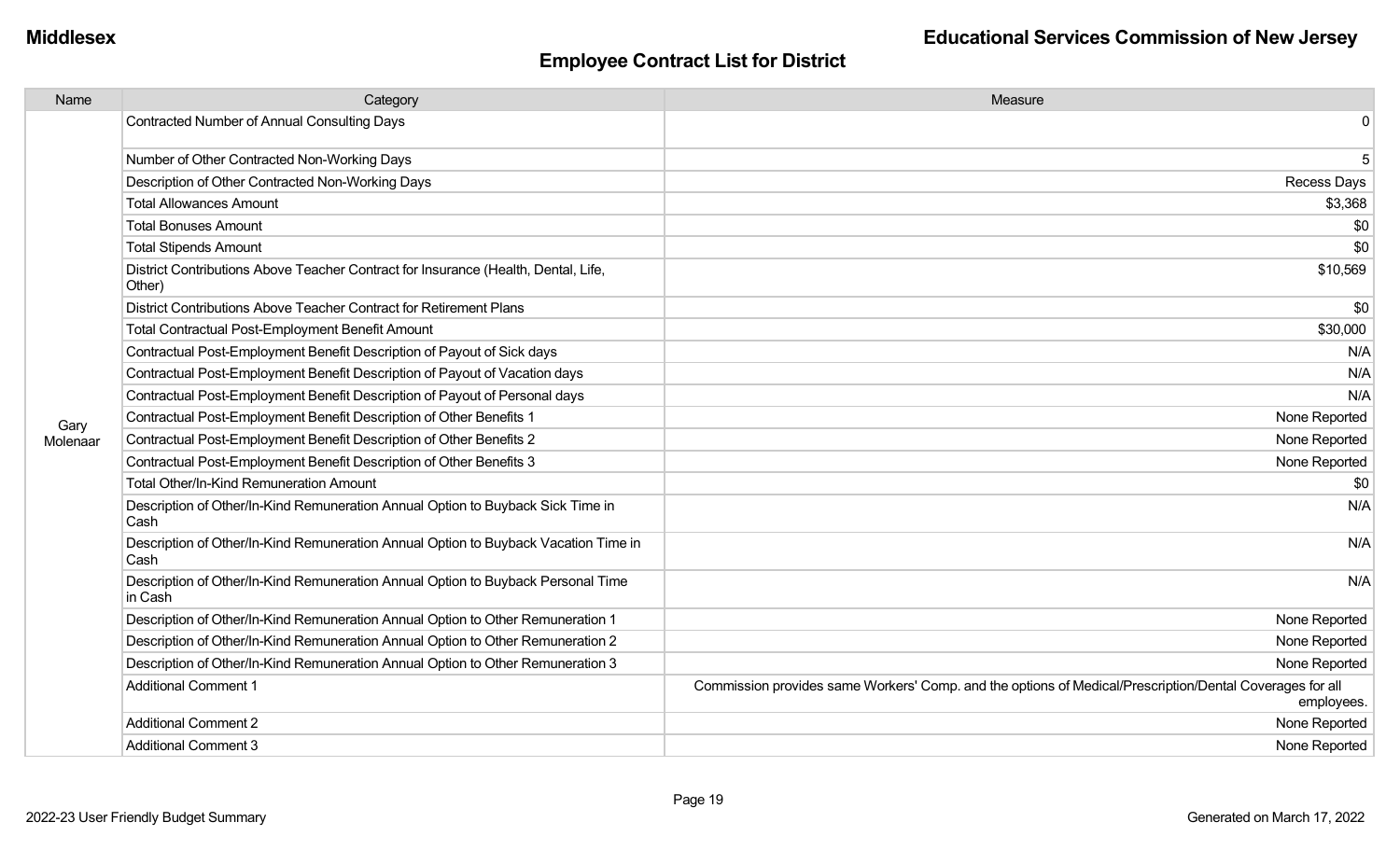| Name               | Category                                                                                     | Measure                         |
|--------------------|----------------------------------------------------------------------------------------------|---------------------------------|
|                    | Job Title                                                                                    | <b>Administrative Assistant</b> |
|                    | Job Title II                                                                                 | <b>District BA/BS</b>           |
|                    | <b>Base Annual Salary Amount</b>                                                             | \$81,462                        |
|                    | Full-Time Equivalent (FTE)                                                                   | 1.0                             |
|                    | Shared with Another District?                                                                | N                               |
|                    | <b>Shared County</b>                                                                         | None Reported                   |
|                    | <b>Shared District</b>                                                                       | None Reported                   |
|                    | <b>Job Title Other District</b>                                                              | None Reported                   |
|                    | Member of Collective Bargaining Unit (CBU)?                                                  | N                               |
|                    | Beginning Date of Contract                                                                   | 07/01/21                        |
|                    | <b>End Date of Contract</b>                                                                  | 06/30/22                        |
|                    | Contracted Number of Annual Work Days                                                        | 240                             |
|                    | Contracted Number of Annual Vacation Days                                                    | 15                              |
|                    | Contracted Number of Annual Sick Days                                                        | 12                              |
| <b>Heidi Arace</b> | <b>Contracted Number of Annual Personal Days</b>                                             | $\overline{2}$                  |
|                    | Contracted Number of Annual Consulting Days                                                  | $\mathbf 0$                     |
|                    | Number of Other Contracted Non-Working Days                                                  | $\overline{1}$                  |
|                    | Description of Other Contracted Non-Working Days                                             | Float Day                       |
|                    | <b>Total Allowances Amount</b>                                                               | \$0                             |
|                    | <b>Total Bonuses Amount</b>                                                                  | \$0                             |
|                    | <b>Total Stipends Amount</b>                                                                 | \$0                             |
|                    | District Contributions Above Teacher Contract for Insurance (Health, Dental, Life,<br>Other) | \$10,925                        |
|                    | District Contributions Above Teacher Contract for Retirement Plans                           | \$11,405                        |
|                    | <b>Total Contractual Post-Employment Benefit Amount</b>                                      | \$30,000                        |
|                    | Contractual Post-Employment Benefit Description of Payout of Sick days                       | N/A                             |
|                    | Contractual Post-Employment Benefit Description of Payout of Vacation days                   | N/A                             |
|                    | Contractual Post-Employment Benefit Description of Payout of Personal days                   | N/A                             |
|                    | Contractual Post-Employment Benefit Description of Other Benefits 1                          | None Reported                   |
|                    | Contractual Post-Employment Benefit Description of Other Benefits 2                          | None Reported                   |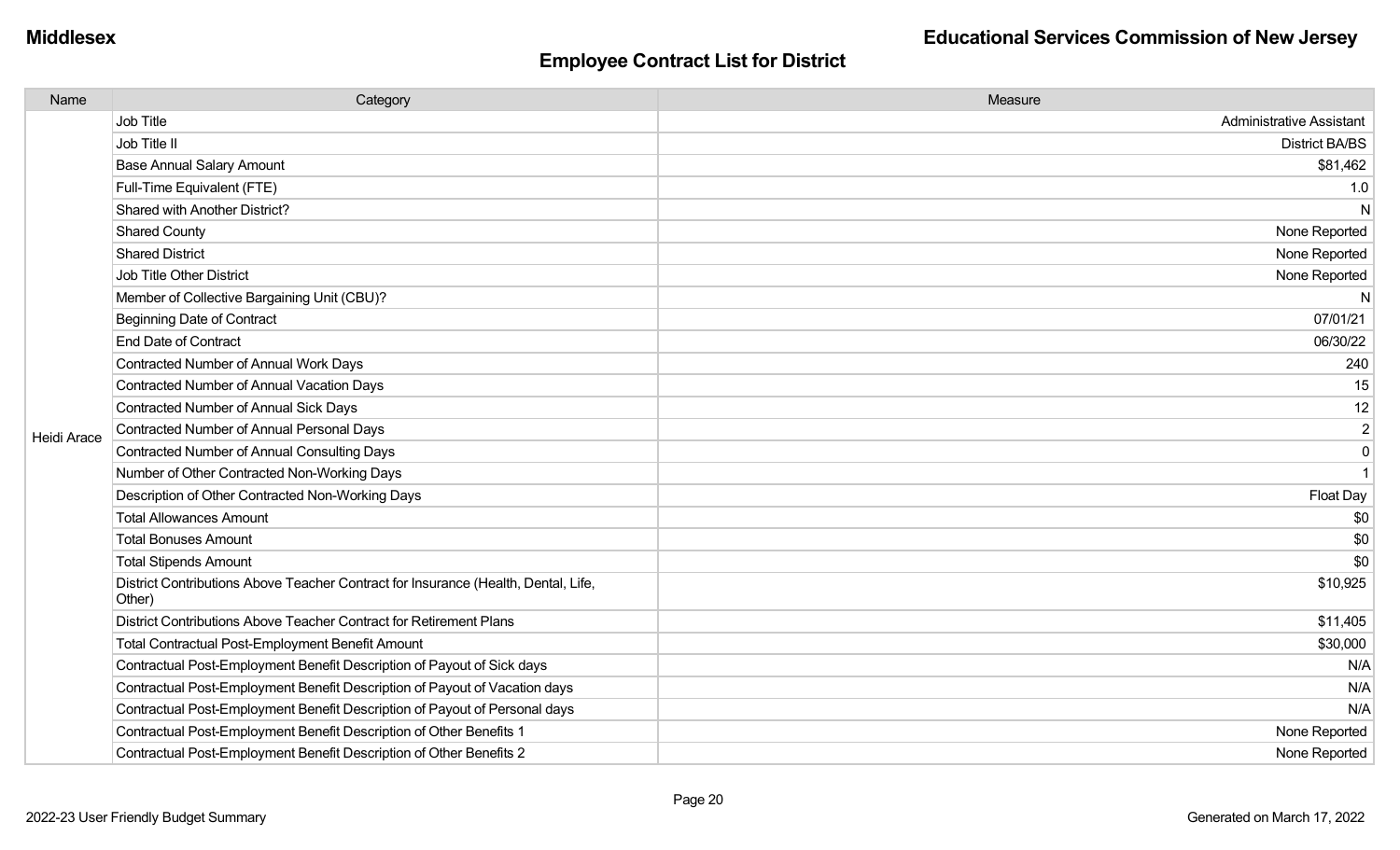| Name        | Category                                                                                    | Measure                                                                                                                |
|-------------|---------------------------------------------------------------------------------------------|------------------------------------------------------------------------------------------------------------------------|
| Heidi Arace | Contractual Post-Employment Benefit Description of Other Benefits 3                         | None Reported                                                                                                          |
|             | <b>Total Other/In-Kind Remuneration Amount</b>                                              | \$0                                                                                                                    |
|             | Description of Other/In-Kind Remuneration Annual Option to Buyback Sick Time in<br>Cash     | N/A                                                                                                                    |
|             | Description of Other/In-Kind Remuneration Annual Option to Buyback Vacation Time in<br>Cash | N/A                                                                                                                    |
|             | Description of Other/In-Kind Remuneration Annual Option to Buyback Personal Time in<br>Cash | N/A                                                                                                                    |
|             | Description of Other/In-Kind Remuneration Annual Option to Other Remuneration 1             | None Reported                                                                                                          |
|             | Description of Other/In-Kind Remuneration Annual Option to Other Remuneration 2             | None Reported                                                                                                          |
|             | Description of Other/In-Kind Remuneration Annual Option to Other Remuneration 3             | None Reported                                                                                                          |
|             | <b>Additional Comment 1</b>                                                                 | Commission provides same Workers' Comp. and the options of Medical/Prescription/Dental Coverages for all<br>employees. |
|             | <b>Additional Comment 2</b>                                                                 | None Reported                                                                                                          |
|             | <b>Additional Comment 3</b>                                                                 | None Reported                                                                                                          |
|             | Job Title                                                                                   | Coordinator/Director/Manager/Supervisor                                                                                |
|             | Job Title II                                                                                | <b>BBLC/NB Collab Svs</b>                                                                                              |
|             | <b>Base Annual Salary Amount</b>                                                            | \$87,550                                                                                                               |
|             | Full-Time Equivalent (FTE)                                                                  | 1.0                                                                                                                    |
|             | Shared with Another District?                                                               | N                                                                                                                      |
|             | <b>Shared County</b>                                                                        | None Reported                                                                                                          |
| Jennifer    | <b>Shared District</b>                                                                      | None Reported                                                                                                          |
| Nesi        | Job Title Other District                                                                    | None Reported                                                                                                          |
|             | Member of Collective Bargaining Unit (CBU)?                                                 | N                                                                                                                      |
|             | <b>Beginning Date of Contract</b>                                                           | 07/01/21                                                                                                               |
|             | <b>End Date of Contract</b>                                                                 | 06/30/22                                                                                                               |
|             | Contracted Number of Annual Work Days                                                       | 240                                                                                                                    |
|             | Contracted Number of Annual Vacation Days                                                   | 20                                                                                                                     |
|             | <b>Contracted Number of Annual Sick Days</b>                                                | 12                                                                                                                     |
|             | Contracted Number of Annual Personal Days                                                   | $\overline{4}$                                                                                                         |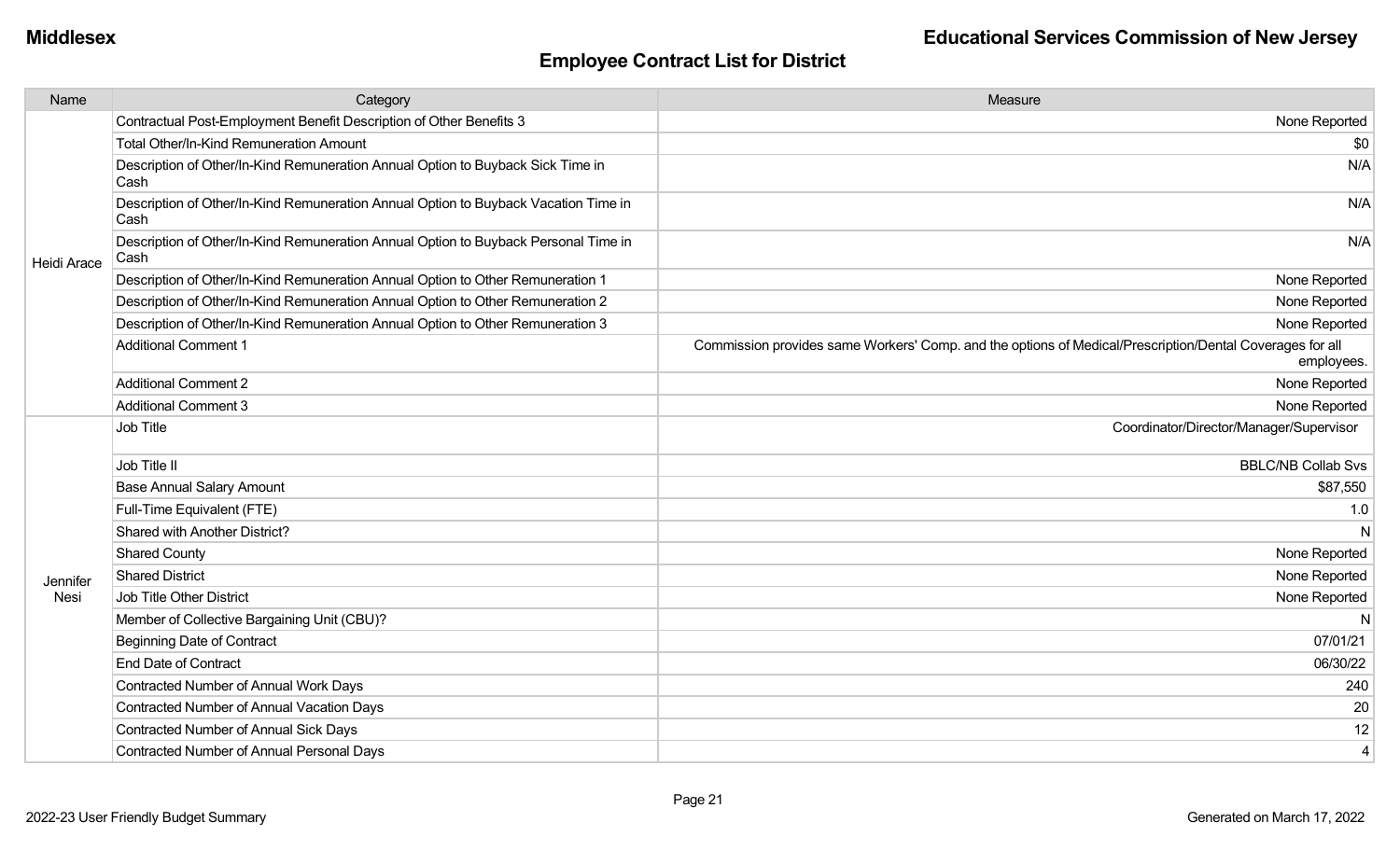| Name     | Category                                                                                     | Measure                                                                                                                |
|----------|----------------------------------------------------------------------------------------------|------------------------------------------------------------------------------------------------------------------------|
|          | <b>Contracted Number of Annual Consulting Days</b>                                           | 0                                                                                                                      |
|          | Number of Other Contracted Non-Working Days                                                  | 5                                                                                                                      |
|          | Description of Other Contracted Non-Working Days                                             | <b>Recess Days</b>                                                                                                     |
|          | <b>Total Allowances Amount</b>                                                               | \$7,175                                                                                                                |
|          | <b>Total Bonuses Amount</b>                                                                  | \$0                                                                                                                    |
|          | <b>Total Stipends Amount</b>                                                                 | \$0                                                                                                                    |
|          | District Contributions Above Teacher Contract for Insurance (Health, Dental, Life,<br>Other) | \$11,551                                                                                                               |
|          | District Contributions Above Teacher Contract for Retirement Plans                           | \$0                                                                                                                    |
|          | <b>Total Contractual Post-Employment Benefit Amount</b>                                      | \$30,000                                                                                                               |
|          | Contractual Post-Employment Benefit Description of Payout of Sick days                       | N/A                                                                                                                    |
|          | Contractual Post-Employment Benefit Description of Payout of Vacation days                   | N/A                                                                                                                    |
|          | Contractual Post-Employment Benefit Description of Payout of Personal days                   | N/A                                                                                                                    |
| Jennifer | Contractual Post-Employment Benefit Description of Other Benefits 1                          | None Reported                                                                                                          |
| Nesi     | Contractual Post-Employment Benefit Description of Other Benefits 2                          | None Reported                                                                                                          |
|          | Contractual Post-Employment Benefit Description of Other Benefits 3                          | None Reported                                                                                                          |
|          | <b>Total Other/In-Kind Remuneration Amount</b>                                               | \$0                                                                                                                    |
|          | Description of Other/In-Kind Remuneration Annual Option to Buyback Sick Time in<br>Cash      | N/A                                                                                                                    |
|          | Description of Other/In-Kind Remuneration Annual Option to Buyback Vacation Time in<br>Cash  | N/A                                                                                                                    |
|          | Description of Other/In-Kind Remuneration Annual Option to Buyback Personal Time in<br>Cash  | N/A                                                                                                                    |
|          | Description of Other/In-Kind Remuneration Annual Option to Other Remuneration 1              | None Reported                                                                                                          |
|          | Description of Other/In-Kind Remuneration Annual Option to Other Remuneration 2              | None Reported                                                                                                          |
|          | Description of Other/In-Kind Remuneration Annual Option to Other Remuneration 3              | None Reported                                                                                                          |
|          | <b>Additional Comment 1</b>                                                                  | Commission provides same Workers' Comp. and the options of Medical/Prescription/Dental Coverages for all<br>employees. |
|          | <b>Additional Comment 2</b>                                                                  | None Reported                                                                                                          |
|          | <b>Additional Comment 3</b>                                                                  | None Reported                                                                                                          |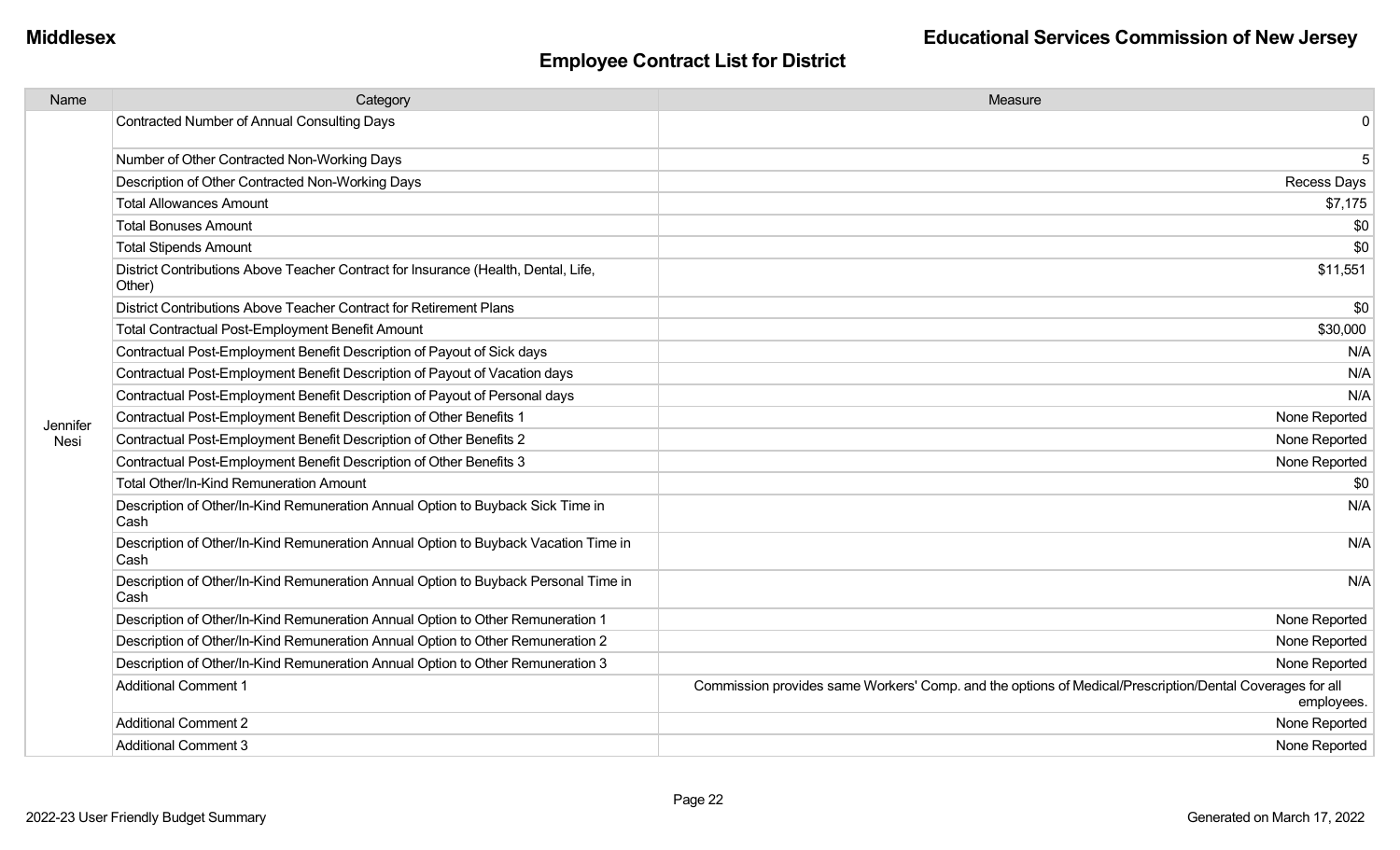| Name       | Category                                                                                     | Measure                       |
|------------|----------------------------------------------------------------------------------------------|-------------------------------|
|            | Job Title                                                                                    | <b>Business Administrator</b> |
|            | Job Title II                                                                                 | None Reported                 |
|            | <b>Base Annual Salary Amount</b>                                                             | \$143,956                     |
|            | Full-Time Equivalent (FTE)                                                                   | 1.0                           |
|            | Shared with Another District?                                                                | N                             |
|            | <b>Shared County</b>                                                                         | None Reported                 |
|            | <b>Shared District</b>                                                                       | None Reported                 |
|            | Job Title Other District                                                                     | None Reported                 |
|            | Member of Collective Bargaining Unit (CBU)?                                                  | N                             |
|            | Beginning Date of Contract                                                                   | 07/01/21                      |
|            | <b>End Date of Contract</b>                                                                  | 06/30/22                      |
|            | Contracted Number of Annual Work Days                                                        | 240                           |
|            | <b>Contracted Number of Annual Vacation Days</b>                                             | 20                            |
|            | Contracted Number of Annual Sick Days                                                        | 12                            |
| Kai-Li Pao | Contracted Number of Annual Personal Days                                                    | $\overline{4}$                |
|            | <b>Contracted Number of Annual Consulting Days</b>                                           | 0                             |
|            | Number of Other Contracted Non-Working Days                                                  | 5                             |
|            | Description of Other Contracted Non-Working Days                                             | Recess Days                   |
|            | <b>Total Allowances Amount</b>                                                               | \$1,335                       |
|            | <b>Total Bonuses Amount</b>                                                                  | \$0                           |
|            | <b>Total Stipends Amount</b>                                                                 | \$0                           |
|            | District Contributions Above Teacher Contract for Insurance (Health, Dental, Life,<br>Other) | \$24,687                      |
|            | District Contributions Above Teacher Contract for Retirement Plans                           | \$0                           |
|            | Total Contractual Post-Employment Benefit Amount                                             | \$30,000                      |
|            | Contractual Post-Employment Benefit Description of Payout of Sick days                       | N/A                           |
|            | Contractual Post-Employment Benefit Description of Payout of Vacation days                   | N/A                           |
|            | Contractual Post-Employment Benefit Description of Payout of Personal days                   | N/A                           |
|            | Contractual Post-Employment Benefit Description of Other Benefits 1                          | None Reported                 |
|            | Contractual Post-Employment Benefit Description of Other Benefits 2                          | None Reported                 |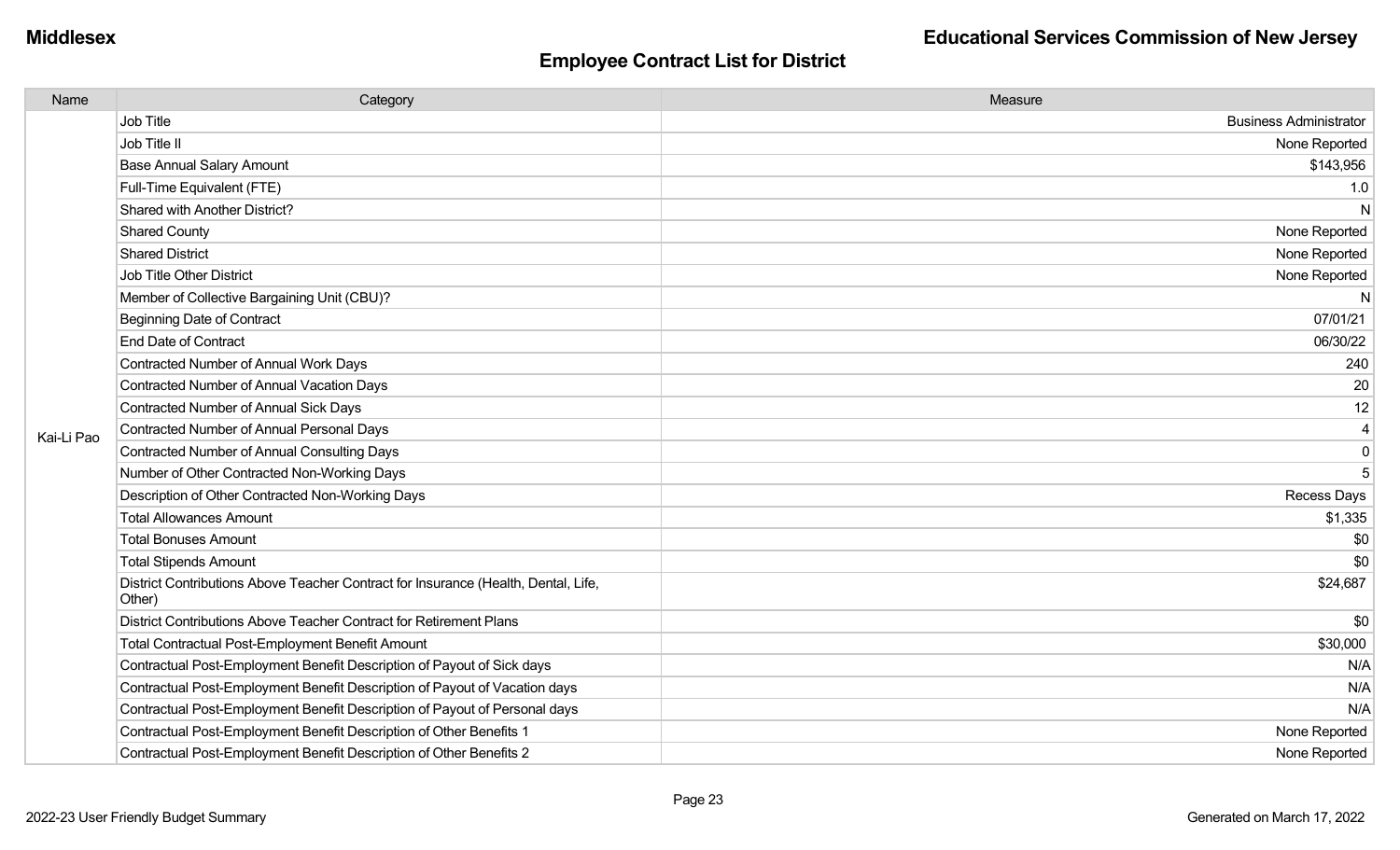| Name         | Category                                                                                    | Measure                                                                                                                |
|--------------|---------------------------------------------------------------------------------------------|------------------------------------------------------------------------------------------------------------------------|
|              | Contractual Post-Employment Benefit Description of Other Benefits 3                         | None Reported                                                                                                          |
|              | Total Other/In-Kind Remuneration Amount                                                     | \$0                                                                                                                    |
|              | Description of Other/In-Kind Remuneration Annual Option to Buyback Sick Time in<br>Cash     | N/A                                                                                                                    |
|              | Description of Other/In-Kind Remuneration Annual Option to Buyback Vacation Time<br>in Cash | N/A                                                                                                                    |
| Kai-Li Pao   | Description of Other/In-Kind Remuneration Annual Option to Buyback Personal Time<br>in Cash | N/A                                                                                                                    |
|              | Description of Other/In-Kind Remuneration Annual Option to Other Remuneration 1             | None Reported                                                                                                          |
|              | Description of Other/In-Kind Remuneration Annual Option to Other Remuneration 2             | None Reported                                                                                                          |
|              | Description of Other/In-Kind Remuneration Annual Option to Other Remuneration 3             | None Reported                                                                                                          |
|              | <b>Additional Comment 1</b>                                                                 | Commission provides same Workers' Comp. and the options of Medical/Prescription/Dental Coverages for all<br>employees. |
|              | <b>Additional Comment 2</b>                                                                 | None Reported                                                                                                          |
|              | Additional Comment 3                                                                        | None Reported                                                                                                          |
|              | Job Title                                                                                   | Vice Principal                                                                                                         |
|              | Job Title II                                                                                | <b>FFA</b>                                                                                                             |
|              | <b>Base Annual Salary Amount</b>                                                            | \$104,586                                                                                                              |
|              | Full-Time Equivalent (FTE)                                                                  | 1.0                                                                                                                    |
|              | Shared with Another District?                                                               | N                                                                                                                      |
|              | <b>Shared County</b>                                                                        | None Reported                                                                                                          |
|              | <b>Shared District</b>                                                                      | None Reported                                                                                                          |
| Kate Johnson | Job Title Other District                                                                    | None Reported                                                                                                          |
|              | Member of Collective Bargaining Unit (CBU)?                                                 | N                                                                                                                      |
|              | <b>Beginning Date of Contract</b>                                                           | 07/01/21                                                                                                               |
|              | <b>End Date of Contract</b>                                                                 | 06/30/22                                                                                                               |
|              | Contracted Number of Annual Work Days                                                       | 240                                                                                                                    |
|              | Contracted Number of Annual Vacation Days                                                   | 20                                                                                                                     |
|              | <b>Contracted Number of Annual Sick Days</b>                                                | 12                                                                                                                     |
|              | Contracted Number of Annual Personal Days                                                   | 4                                                                                                                      |
|              | <b>Contracted Number of Annual Consulting Days</b>                                          | $\mathbf 0$                                                                                                            |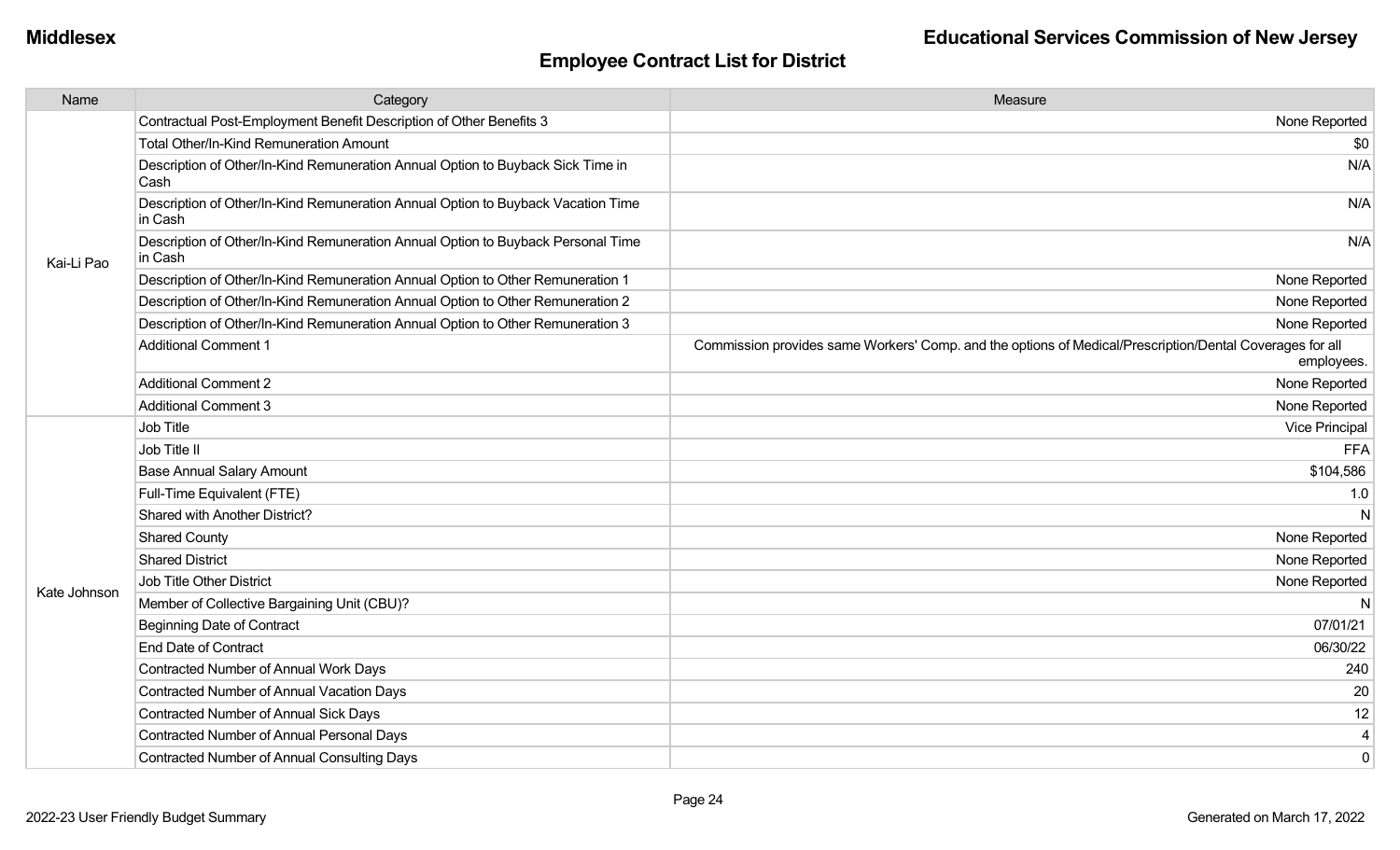| Name         | Category                                                                                     | Measure                                                                                                                |
|--------------|----------------------------------------------------------------------------------------------|------------------------------------------------------------------------------------------------------------------------|
|              | Number of Other Contracted Non-Working Days                                                  | 5                                                                                                                      |
|              | Description of Other Contracted Non-Working Days                                             | Recess Days                                                                                                            |
|              | <b>Total Allowances Amount</b>                                                               | \$845                                                                                                                  |
|              | <b>Total Bonuses Amount</b>                                                                  | \$0                                                                                                                    |
|              | <b>Total Stipends Amount</b>                                                                 | \$0                                                                                                                    |
|              | District Contributions Above Teacher Contract for Insurance (Health, Dental, Life,<br>Other) | \$11,805                                                                                                               |
|              | District Contributions Above Teacher Contract for Retirement Plans                           | \$0                                                                                                                    |
|              | <b>Total Contractual Post-Employment Benefit Amount</b>                                      | \$30,000                                                                                                               |
|              | Contractual Post-Employment Benefit Description of Payout of Sick days                       | N/A                                                                                                                    |
|              | Contractual Post-Employment Benefit Description of Payout of Vacation days                   | N/A                                                                                                                    |
|              | Contractual Post-Employment Benefit Description of Payout of Personal days                   | N/A                                                                                                                    |
|              | Contractual Post-Employment Benefit Description of Other Benefits 1                          | None Reported                                                                                                          |
|              | Contractual Post-Employment Benefit Description of Other Benefits 2                          | None Reported                                                                                                          |
| Kate Johnson | Contractual Post-Employment Benefit Description of Other Benefits 3                          | None Reported                                                                                                          |
|              | <b>Total Other/In-Kind Remuneration Amount</b>                                               | \$0                                                                                                                    |
|              | Description of Other/In-Kind Remuneration Annual Option to Buyback Sick Time in<br>Cash      | N/A                                                                                                                    |
|              | Description of Other/In-Kind Remuneration Annual Option to Buyback Vacation Time<br>in Cash  | N/A                                                                                                                    |
|              | Description of Other/In-Kind Remuneration Annual Option to Buyback Personal Time<br>in Cash  | N/A                                                                                                                    |
|              | Description of Other/In-Kind Remuneration Annual Option to Other Remuneration 1              | None Reported                                                                                                          |
|              | Description of Other/In-Kind Remuneration Annual Option to Other Remuneration 2              | None Reported                                                                                                          |
|              | Description of Other/In-Kind Remuneration Annual Option to Other Remuneration 3              | None Reported                                                                                                          |
|              | <b>Additional Comment 1</b>                                                                  | Commission provides same Workers' Comp. and the options of Medical/Prescription/Dental Coverages for all<br>employees. |
|              | <b>Additional Comment 2</b>                                                                  | None Reported                                                                                                          |
|              | <b>Additional Comment 3</b>                                                                  | None Reported                                                                                                          |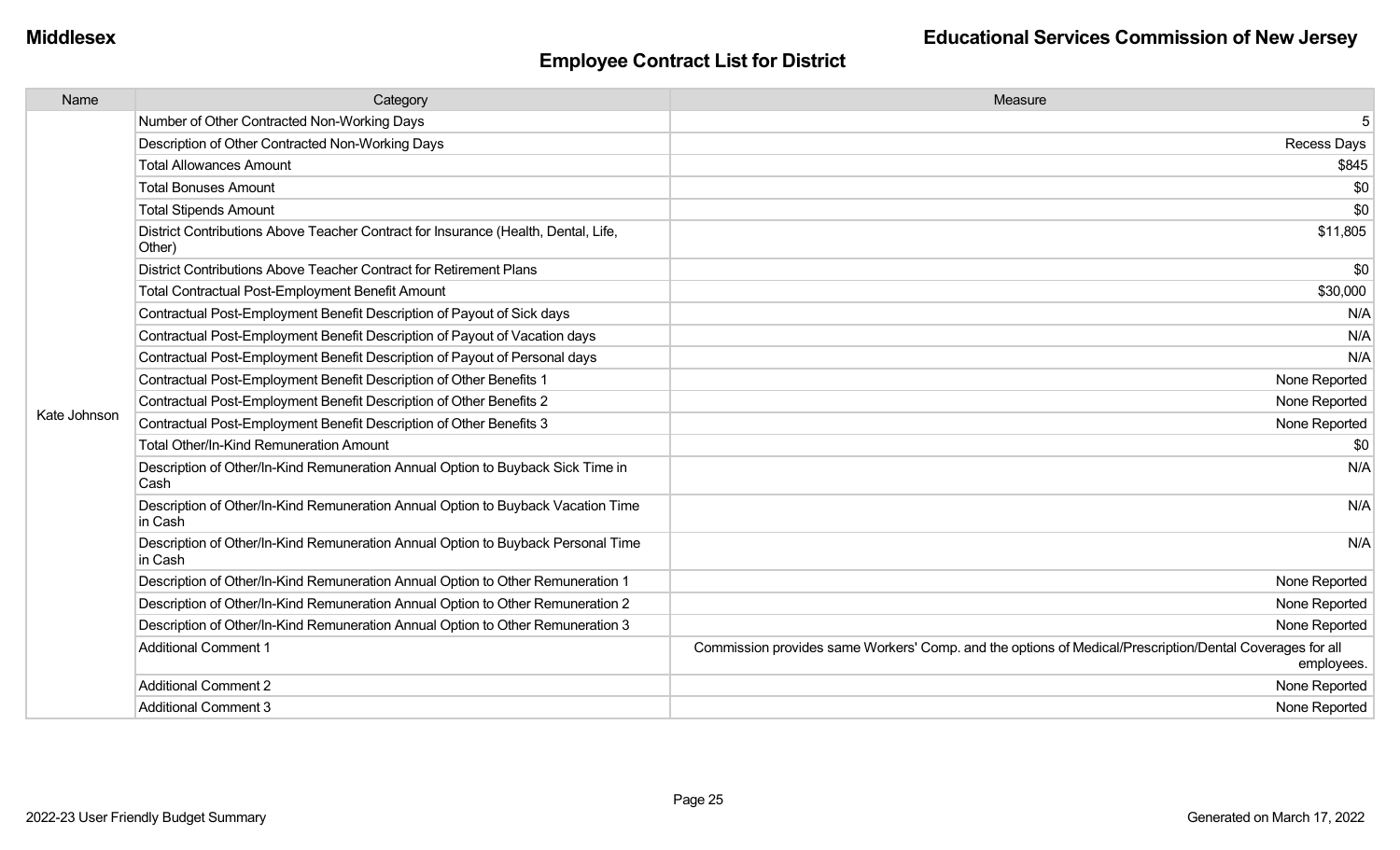| Name          | Category                                                                                     | Measure                                 |
|---------------|----------------------------------------------------------------------------------------------|-----------------------------------------|
|               | <b>Job Title</b>                                                                             | Coordinator/Director/Manager/Supervisor |
|               | Job Title II                                                                                 | Nonpublic                               |
|               | <b>Base Annual Salary Amount</b>                                                             | \$100,786                               |
|               | Full-Time Equivalent (FTE)                                                                   | 1.0                                     |
|               | Shared with Another District?                                                                | N                                       |
|               | <b>Shared County</b>                                                                         | None Reported                           |
|               | <b>Shared District</b>                                                                       | None Reported                           |
|               | <b>Job Title Other District</b>                                                              | None Reported                           |
|               | Member of Collective Bargaining Unit (CBU)?                                                  | N                                       |
|               | <b>Beginning Date of Contract</b>                                                            | 07/01/21                                |
|               | <b>End Date of Contract</b>                                                                  | 06/30/22                                |
|               | Contracted Number of Annual Work Days                                                        | 240                                     |
|               | Contracted Number of Annual Vacation Days                                                    | 20                                      |
| Katherine     | Contracted Number of Annual Sick Days                                                        | 12                                      |
| <b>Blades</b> | Contracted Number of Annual Personal Days                                                    | 4                                       |
|               | <b>Contracted Number of Annual Consulting Days</b>                                           | 0                                       |
|               | Number of Other Contracted Non-Working Days                                                  | 5                                       |
|               | Description of Other Contracted Non-Working Days                                             | Recess Days                             |
|               | <b>Total Allowances Amount</b>                                                               | \$845                                   |
|               | <b>Total Bonuses Amount</b>                                                                  | \$0                                     |
|               | <b>Total Stipends Amount</b>                                                                 | \$0                                     |
|               | District Contributions Above Teacher Contract for Insurance (Health, Dental, Life,<br>Other) | \$1,135                                 |
|               | District Contributions Above Teacher Contract for Retirement Plans                           | \$0                                     |
|               | Total Contractual Post-Employment Benefit Amount                                             | \$30,000                                |
|               | Contractual Post-Employment Benefit Description of Payout of Sick days                       | N/A                                     |
|               | Contractual Post-Employment Benefit Description of Payout of Vacation days                   | N/A                                     |
|               | Contractual Post-Employment Benefit Description of Payout of Personal days                   | N/A                                     |
|               | Contractual Post-Employment Benefit Description of Other Benefits 1                          | None Reported                           |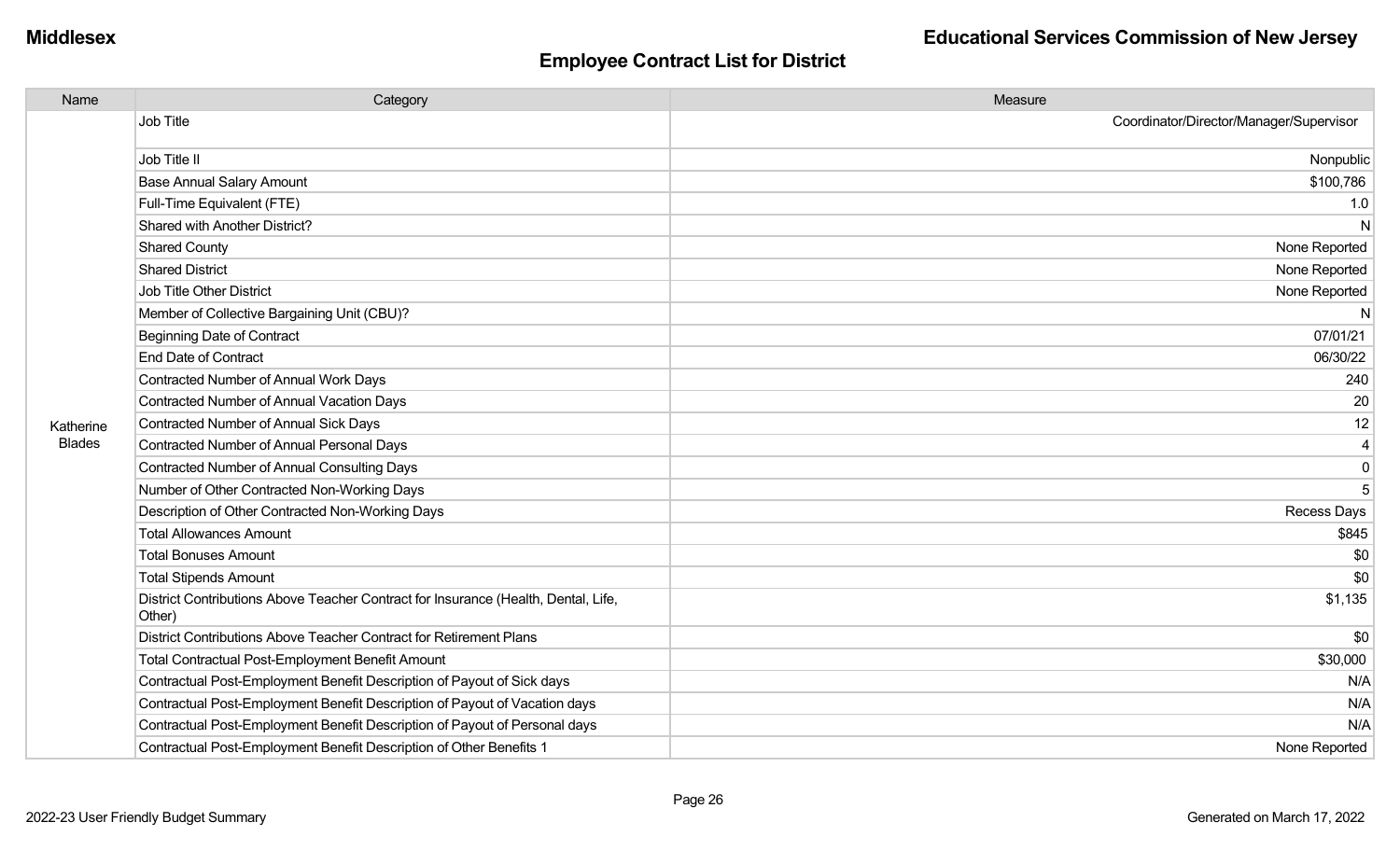| Name                       | Category                                                                                    | Measure                                                                                                                |
|----------------------------|---------------------------------------------------------------------------------------------|------------------------------------------------------------------------------------------------------------------------|
|                            | Contractual Post-Employment Benefit Description of Other Benefits 2                         | None Reported                                                                                                          |
|                            | Contractual Post-Employment Benefit Description of Other Benefits 3                         | None Reported                                                                                                          |
|                            | Total Other/In-Kind Remuneration Amount                                                     | \$0                                                                                                                    |
|                            | Description of Other/In-Kind Remuneration Annual Option to Buyback Sick Time in<br>Cash     | N/A                                                                                                                    |
|                            | Description of Other/In-Kind Remuneration Annual Option to Buyback Vacation Time<br>in Cash | N/A                                                                                                                    |
| Katherine<br><b>Blades</b> | Description of Other/In-Kind Remuneration Annual Option to Buyback Personal Time<br>in Cash | N/A                                                                                                                    |
|                            | Description of Other/In-Kind Remuneration Annual Option to Other Remuneration 1             | None Reported                                                                                                          |
|                            | Description of Other/In-Kind Remuneration Annual Option to Other Remuneration 2             | None Reported                                                                                                          |
|                            | Description of Other/In-Kind Remuneration Annual Option to Other Remuneration 3             | None Reported                                                                                                          |
|                            | <b>Additional Comment 1</b>                                                                 | Commission provides same Workers' Comp. and the options of Medical/Prescription/Dental Coverages for all<br>employees. |
|                            | <b>Additional Comment 2</b>                                                                 | None Reported                                                                                                          |
|                            | <b>Additional Comment 3</b>                                                                 | None Reported                                                                                                          |
|                            | Job Title                                                                                   | Principal                                                                                                              |
|                            | Job Title II                                                                                | <b>FFA</b>                                                                                                             |
|                            | <b>Base Annual Salary Amount</b>                                                            | \$139,050                                                                                                              |
|                            | Full-Time Equivalent (FTE)                                                                  | 1.0                                                                                                                    |
|                            | Shared with Another District?                                                               | N                                                                                                                      |
|                            | <b>Shared County</b>                                                                        | None Reported                                                                                                          |
| <b>Katie Feiles</b>        | <b>Shared District</b>                                                                      | None Reported                                                                                                          |
|                            | Job Title Other District                                                                    | None Reported                                                                                                          |
|                            | Member of Collective Bargaining Unit (CBU)?                                                 | N                                                                                                                      |
|                            | <b>Beginning Date of Contract</b>                                                           | 07/01/21                                                                                                               |
|                            | <b>End Date of Contract</b>                                                                 | 06/30/22                                                                                                               |
|                            | Contracted Number of Annual Work Days                                                       | 240                                                                                                                    |
|                            | Contracted Number of Annual Vacation Days                                                   | 20                                                                                                                     |
|                            | Contracted Number of Annual Sick Days                                                       | 12                                                                                                                     |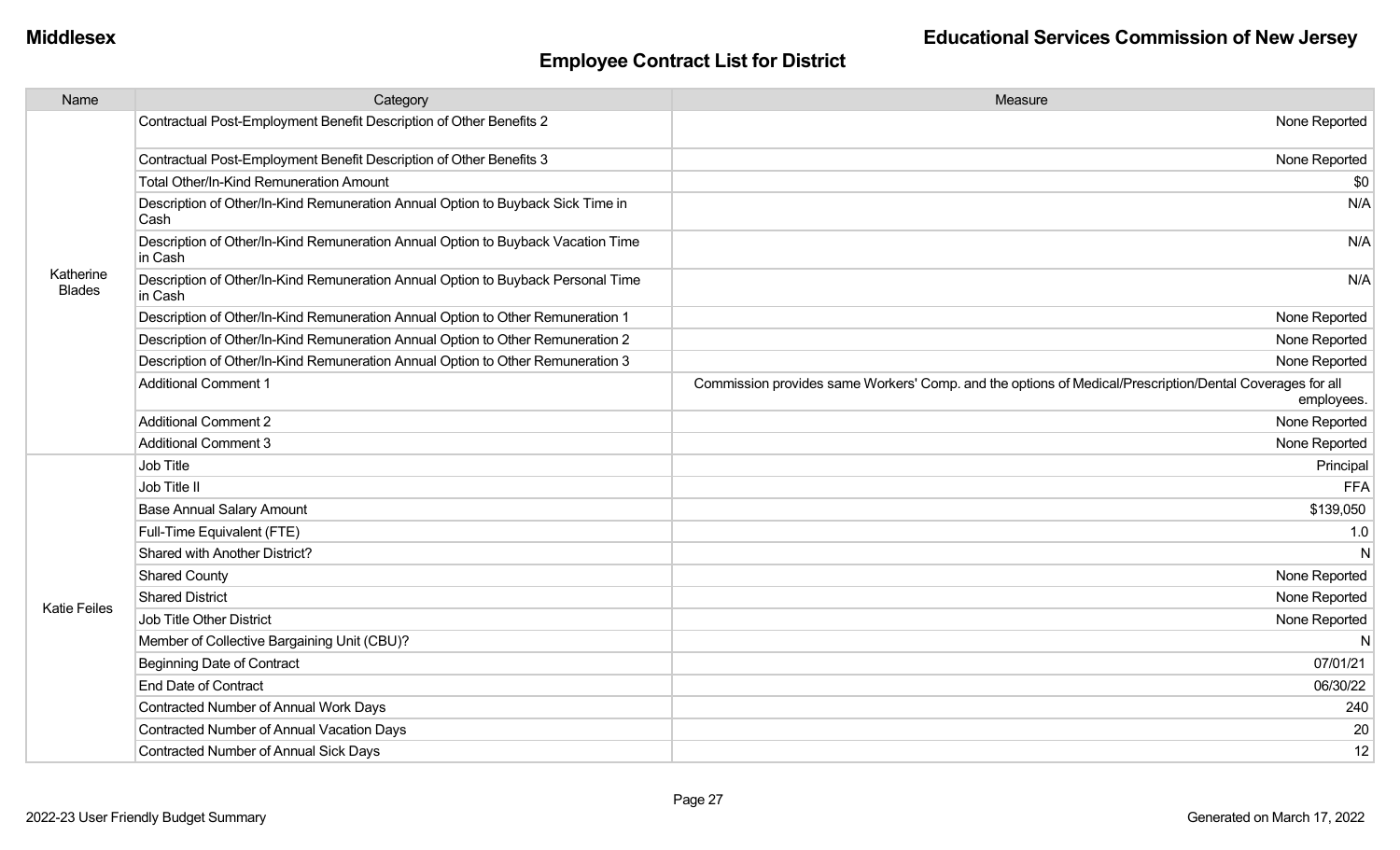| Name                | Category                                                                                     | Measure                                                                                                                |
|---------------------|----------------------------------------------------------------------------------------------|------------------------------------------------------------------------------------------------------------------------|
|                     | Contracted Number of Annual Personal Days                                                    |                                                                                                                        |
|                     | <b>Contracted Number of Annual Consulting Days</b>                                           | 0                                                                                                                      |
|                     | Number of Other Contracted Non-Working Days                                                  | 5                                                                                                                      |
|                     | Description of Other Contracted Non-Working Days                                             | Recess Days                                                                                                            |
|                     | <b>Total Allowances Amount</b>                                                               | \$3,549                                                                                                                |
|                     | <b>Total Bonuses Amount</b>                                                                  | \$0                                                                                                                    |
|                     | <b>Total Stipends Amount</b>                                                                 | \$0                                                                                                                    |
|                     | District Contributions Above Teacher Contract for Insurance (Health, Dental, Life,<br>Other) | \$12,319                                                                                                               |
|                     | District Contributions Above Teacher Contract for Retirement Plans                           | \$0                                                                                                                    |
|                     | <b>Total Contractual Post-Employment Benefit Amount</b>                                      | \$30,000                                                                                                               |
|                     | Contractual Post-Employment Benefit Description of Payout of Sick days                       | N/A                                                                                                                    |
|                     | Contractual Post-Employment Benefit Description of Payout of Vacation days                   | N/A                                                                                                                    |
|                     | Contractual Post-Employment Benefit Description of Payout of Personal days                   | N/A                                                                                                                    |
|                     | Contractual Post-Employment Benefit Description of Other Benefits 1                          | None Reported                                                                                                          |
| <b>Katie Feiles</b> | Contractual Post-Employment Benefit Description of Other Benefits 2                          | None Reported                                                                                                          |
|                     | Contractual Post-Employment Benefit Description of Other Benefits 3                          | None Reported                                                                                                          |
|                     | Total Other/In-Kind Remuneration Amount                                                      | \$0                                                                                                                    |
|                     | Description of Other/In-Kind Remuneration Annual Option to Buyback Sick Time in<br>Cash      | N/A                                                                                                                    |
|                     | Description of Other/In-Kind Remuneration Annual Option to Buyback Vacation Time<br>in Cash  | N/A                                                                                                                    |
|                     | Description of Other/In-Kind Remuneration Annual Option to Buyback Personal Time<br>in Cash  | N/A                                                                                                                    |
|                     | Description of Other/In-Kind Remuneration Annual Option to Other Remuneration 1              | None Reported                                                                                                          |
|                     | Description of Other/In-Kind Remuneration Annual Option to Other Remuneration 2              | None Reported                                                                                                          |
|                     | Description of Other/In-Kind Remuneration Annual Option to Other Remuneration 3              | None Reported                                                                                                          |
|                     | <b>Additional Comment 1</b>                                                                  | Commission provides same Workers' Comp. and the options of Medical/Prescription/Dental Coverages for all<br>employees. |
|                     | <b>Additional Comment 2</b>                                                                  | None Reported                                                                                                          |
|                     | <b>Additional Comment 3</b>                                                                  | None Reported                                                                                                          |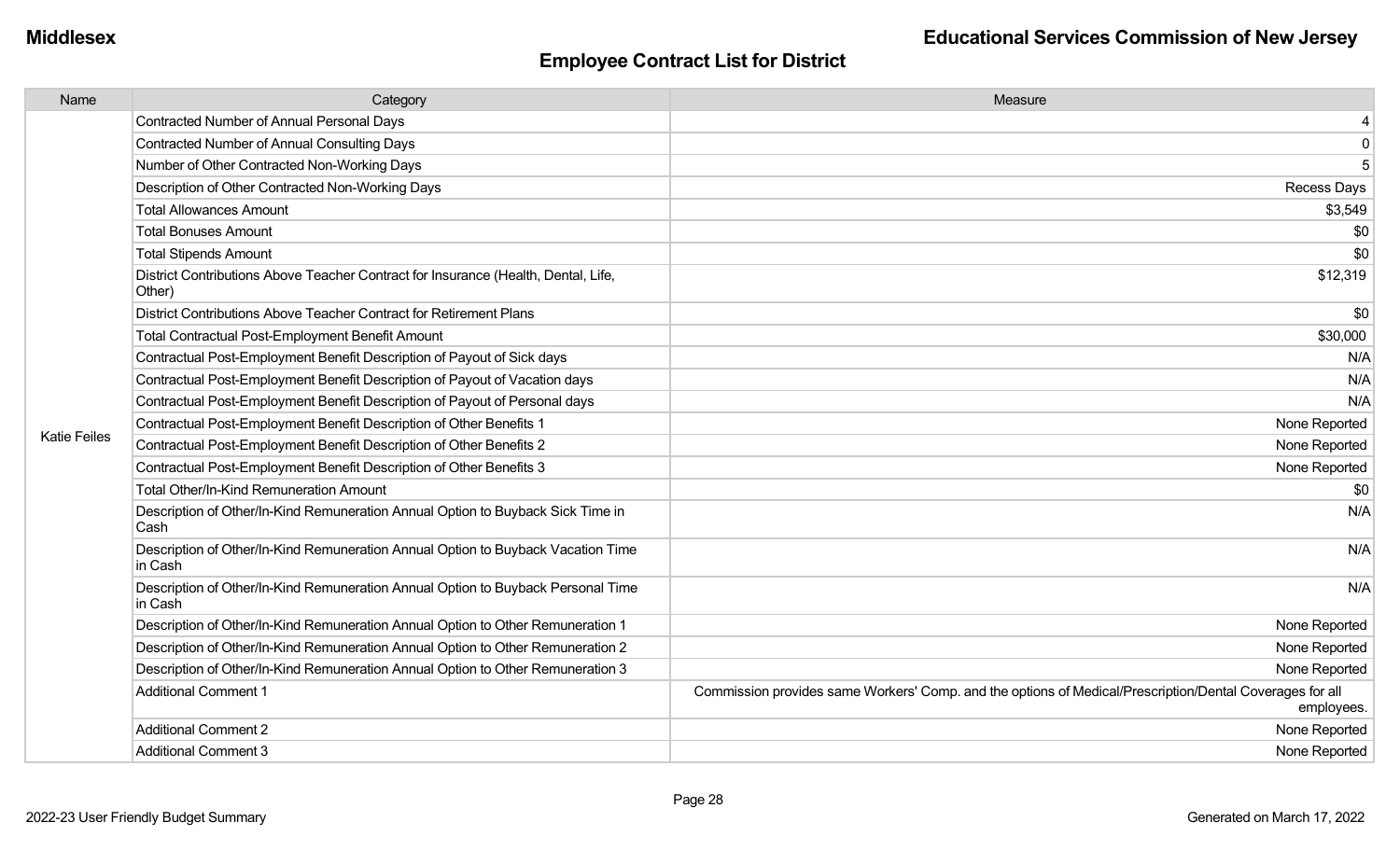| Name      | Category                                                                                     | Measure                |
|-----------|----------------------------------------------------------------------------------------------|------------------------|
|           | Job Title                                                                                    | Other                  |
|           | Job Title II                                                                                 | Co-op Purchasing Agent |
|           | <b>Base Annual Salary Amount</b>                                                             | \$83,200               |
|           | Full-Time Equivalent (FTE)                                                                   | 1.0                    |
|           | Shared with Another District?                                                                | N                      |
|           | <b>Shared County</b>                                                                         | None Reported          |
|           | <b>Shared District</b>                                                                       | None Reported          |
|           | Job Title Other District                                                                     | None Reported          |
|           | Member of Collective Bargaining Unit (CBU)?                                                  | N                      |
|           | <b>Beginning Date of Contract</b>                                                            | 07/01/21               |
|           | <b>End Date of Contract</b>                                                                  | 06/30/22               |
|           | Contracted Number of Annual Work Days                                                        | 240                    |
|           | <b>Contracted Number of Annual Vacation Days</b>                                             | 10                     |
| Lauren    | <b>Contracted Number of Annual Sick Days</b>                                                 | 12                     |
| Palladino | Contracted Number of Annual Personal Days                                                    | $\overline{2}$         |
|           | <b>Contracted Number of Annual Consulting Days</b>                                           | $\overline{0}$         |
|           | Number of Other Contracted Non-Working Days                                                  | $\overline{1}$         |
|           | Description of Other Contracted Non-Working Days                                             | Float Day              |
|           | <b>Total Allowances Amount</b>                                                               | \$100                  |
|           | <b>Total Bonuses Amount</b>                                                                  | \$0                    |
|           | <b>Total Stipends Amount</b>                                                                 | \$0                    |
|           | District Contributions Above Teacher Contract for Insurance (Health, Dental, Life,<br>Other) | \$579                  |
|           | District Contributions Above Teacher Contract for Retirement Plans                           | \$11,648               |
|           | <b>Total Contractual Post-Employment Benefit Amount</b>                                      | \$30,000               |
|           | Contractual Post-Employment Benefit Description of Payout of Sick days                       | N/A                    |
|           | Contractual Post-Employment Benefit Description of Payout of Vacation days                   | N/A                    |
|           | Contractual Post-Employment Benefit Description of Payout of Personal days                   | N/A                    |
|           | Contractual Post-Employment Benefit Description of Other Benefits 1                          | None Reported          |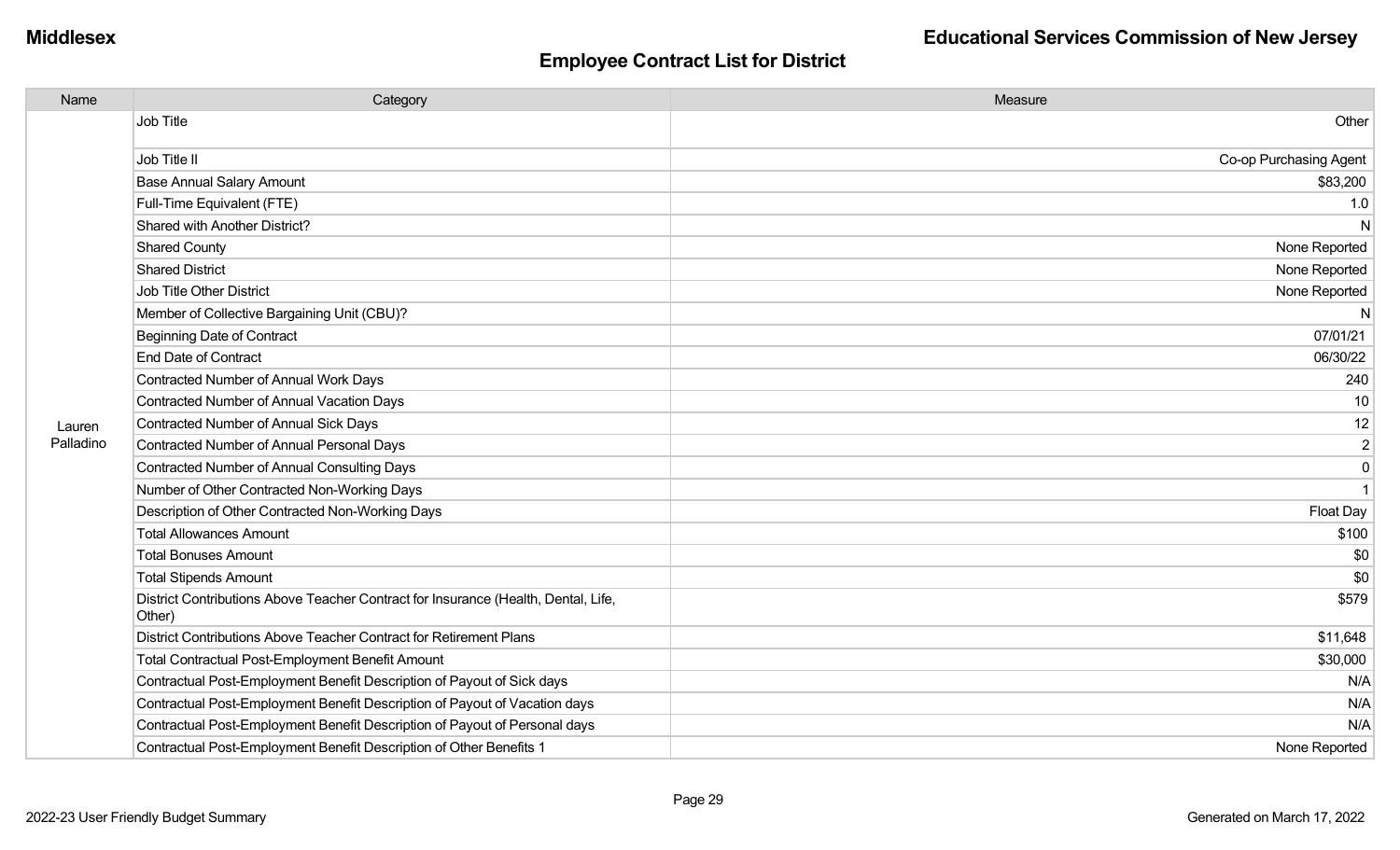| Name                | Category                                                                                    | Measure                                                                                                                |
|---------------------|---------------------------------------------------------------------------------------------|------------------------------------------------------------------------------------------------------------------------|
|                     | Contractual Post-Employment Benefit Description of Other Benefits 2                         | None Reported                                                                                                          |
|                     | Contractual Post-Employment Benefit Description of Other Benefits 3                         | None Reported                                                                                                          |
|                     | Total Other/In-Kind Remuneration Amount                                                     | \$0                                                                                                                    |
|                     | Description of Other/In-Kind Remuneration Annual Option to Buyback Sick Time in<br>Cash     | N/A                                                                                                                    |
|                     | Description of Other/In-Kind Remuneration Annual Option to Buyback Vacation Time<br>in Cash | N/A                                                                                                                    |
| Lauren<br>Palladino | Description of Other/In-Kind Remuneration Annual Option to Buyback Personal Time<br>in Cash | N/A                                                                                                                    |
|                     | Description of Other/In-Kind Remuneration Annual Option to Other Remuneration 1             | None Reported                                                                                                          |
|                     | Description of Other/In-Kind Remuneration Annual Option to Other Remuneration 2             | None Reported                                                                                                          |
|                     | Description of Other/In-Kind Remuneration Annual Option to Other Remuneration 3             | None Reported                                                                                                          |
|                     | <b>Additional Comment 1</b>                                                                 | Commission provides same Workers' Comp. and the options of Medical/Prescription/Dental Coverages for all<br>employees. |
|                     | <b>Additional Comment 2</b>                                                                 | None Reported                                                                                                          |
|                     | <b>Additional Comment 3</b>                                                                 | None Reported                                                                                                          |
|                     | Job Title                                                                                   | <b>Administrative Assistant</b>                                                                                        |
|                     | Job Title II                                                                                | <b>District Superintendent</b>                                                                                         |
|                     | <b>Base Annual Salary Amount</b>                                                            | \$116,600                                                                                                              |
|                     | Full-Time Equivalent (FTE)                                                                  | 1.0                                                                                                                    |
|                     | Shared with Another District?                                                               | $\mathsf{N}$                                                                                                           |
|                     | <b>Shared County</b>                                                                        | None Reported                                                                                                          |
|                     | <b>Shared District</b>                                                                      | None Reported                                                                                                          |
| Linda Anderson      | <b>Job Title Other District</b>                                                             | None Reported                                                                                                          |
|                     | Member of Collective Bargaining Unit (CBU)?                                                 | $\mathsf{N}$                                                                                                           |
|                     | <b>Beginning Date of Contract</b>                                                           | 07/01/21                                                                                                               |
|                     | <b>End Date of Contract</b>                                                                 | 06/30/22                                                                                                               |
|                     | Contracted Number of Annual Work Days                                                       | 240                                                                                                                    |
|                     | <b>Contracted Number of Annual Vacation Days</b>                                            | 15                                                                                                                     |
|                     | <b>Contracted Number of Annual Sick Days</b>                                                | 12                                                                                                                     |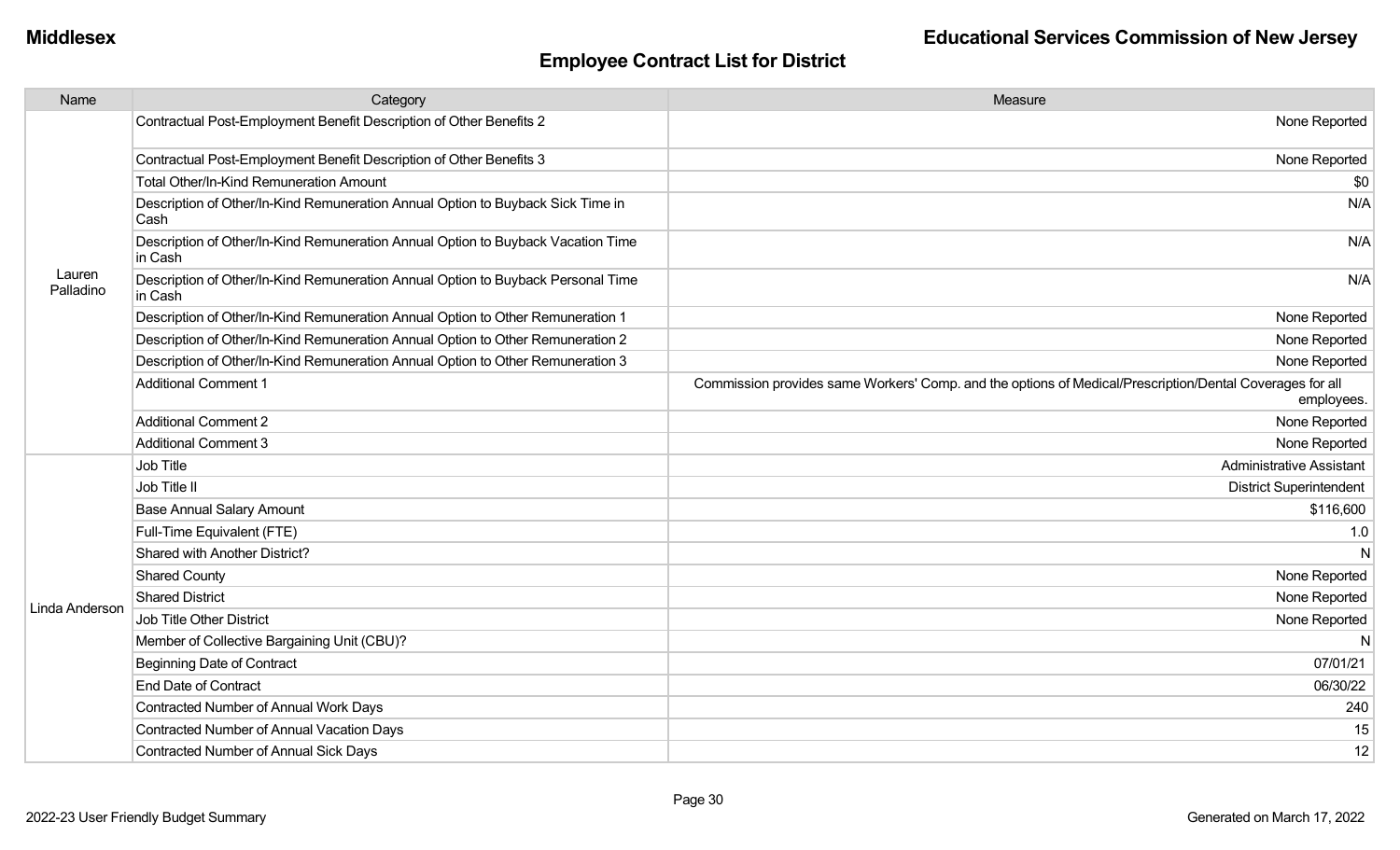| Name     | Category                                                                                     | Measure                                                                                                                |
|----------|----------------------------------------------------------------------------------------------|------------------------------------------------------------------------------------------------------------------------|
|          | <b>Contracted Number of Annual Personal Days</b>                                             | $\overline{2}$                                                                                                         |
|          | <b>Contracted Number of Annual Consulting Days</b>                                           | $\mathbf 0$                                                                                                            |
|          | Number of Other Contracted Non-Working Days                                                  | $\mathbf{1}$                                                                                                           |
|          | Description of Other Contracted Non-Working Days                                             | Float Day                                                                                                              |
|          | <b>Total Allowances Amount</b>                                                               | \$0                                                                                                                    |
|          | <b>Total Bonuses Amount</b>                                                                  | \$0                                                                                                                    |
|          | <b>Total Stipends Amount</b>                                                                 | \$0                                                                                                                    |
|          | District Contributions Above Teacher Contract for Insurance (Health, Dental, Life,<br>Other) | \$834                                                                                                                  |
|          | District Contributions Above Teacher Contract for Retirement Plans                           | \$16,324                                                                                                               |
|          | <b>Total Contractual Post-Employment Benefit Amount</b>                                      | \$30,000                                                                                                               |
|          | Contractual Post-Employment Benefit Description of Payout of Sick days                       | N/A                                                                                                                    |
|          | Contractual Post-Employment Benefit Description of Payout of Vacation days                   | N/A                                                                                                                    |
| Linda    | Contractual Post-Employment Benefit Description of Payout of Personal days                   | N/A                                                                                                                    |
| Anderson | Contractual Post-Employment Benefit Description of Other Benefits 1                          | None Reported                                                                                                          |
|          | Contractual Post-Employment Benefit Description of Other Benefits 2                          | None Reported                                                                                                          |
|          | Contractual Post-Employment Benefit Description of Other Benefits 3                          | None Reported                                                                                                          |
|          | Total Other/In-Kind Remuneration Amount                                                      | \$0                                                                                                                    |
|          | Description of Other/In-Kind Remuneration Annual Option to Buyback Sick Time in<br>Cash      | N/A                                                                                                                    |
|          | Description of Other/In-Kind Remuneration Annual Option to Buyback Vacation Time<br>in Cash  | N/A                                                                                                                    |
|          | Description of Other/In-Kind Remuneration Annual Option to Buyback Personal Time<br>in Cash  | N/A                                                                                                                    |
|          | Description of Other/In-Kind Remuneration Annual Option to Other Remuneration 1              | None Reported                                                                                                          |
|          | Description of Other/In-Kind Remuneration Annual Option to Other Remuneration 2              | None Reported                                                                                                          |
|          | Description of Other/In-Kind Remuneration Annual Option to Other Remuneration 3              | None Reported                                                                                                          |
|          | <b>Additional Comment 1</b>                                                                  | Commission provides same Workers' Comp. and the options of Medical/Prescription/Dental Coverages for all<br>employees. |
|          | <b>Additional Comment 2</b>                                                                  | None Reported                                                                                                          |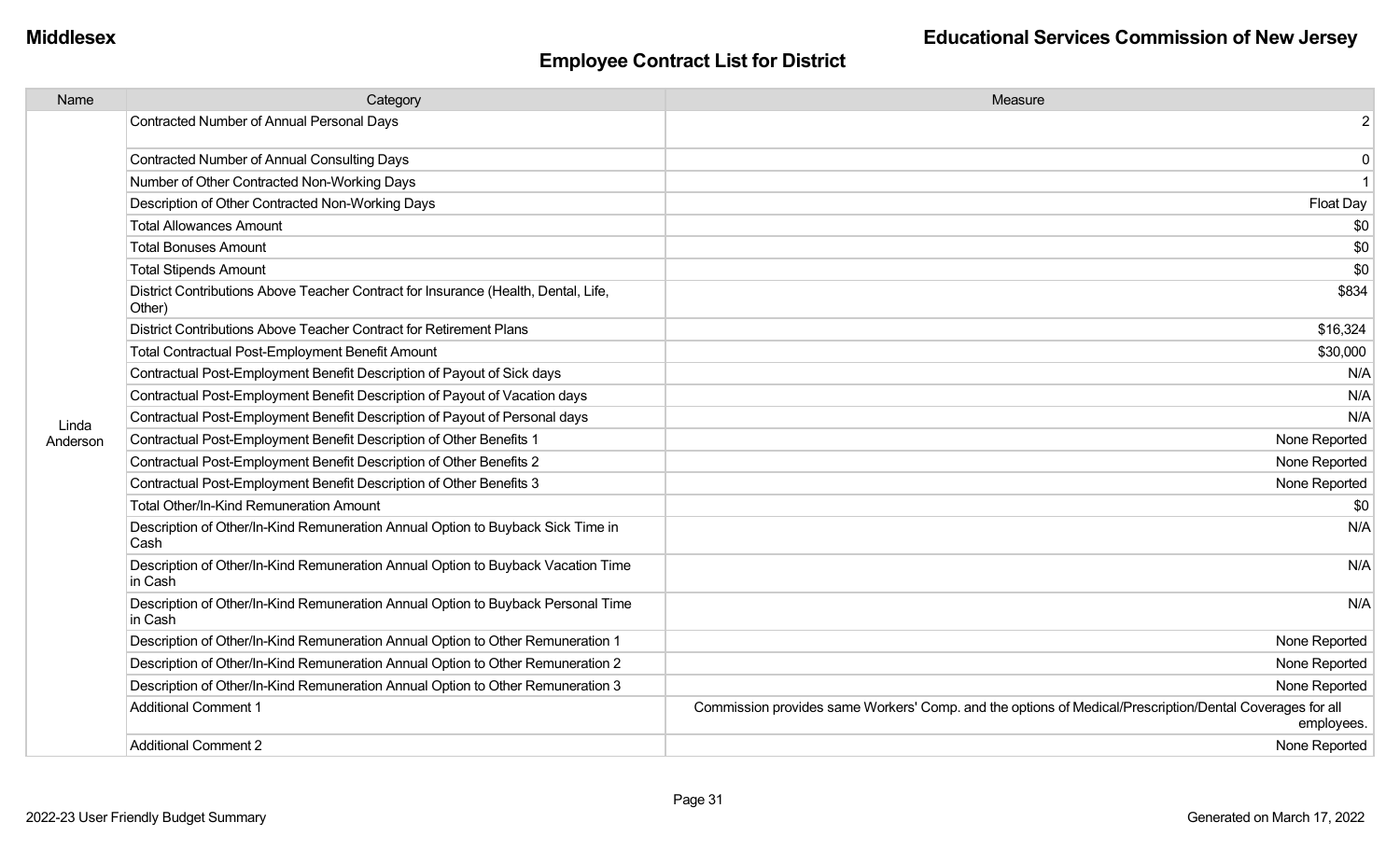### **Middlesex Educational Services Commission of New Jersey**

| Name           | Category                                                                                     | Measure                                 |
|----------------|----------------------------------------------------------------------------------------------|-----------------------------------------|
| Linda Anderson | Additional Comment 3                                                                         | None Reported                           |
|                | Job Title                                                                                    | Coordinator/Director/Manager/Supervisor |
|                | Job Title II                                                                                 | <b>Bldgs &amp; Grounds</b>              |
|                | <b>Base Annual Salary Amount</b>                                                             | \$106,356                               |
|                | Full-Time Equivalent (FTE)                                                                   | 1.0                                     |
|                | Shared with Another District?                                                                | N                                       |
|                | <b>Shared County</b>                                                                         | None Reported                           |
|                | <b>Shared District</b>                                                                       | None Reported                           |
|                | Job Title Other District                                                                     | None Reported                           |
|                | Member of Collective Bargaining Unit (CBU)?                                                  | N                                       |
|                | <b>Beginning Date of Contract</b>                                                            | 07/01/21                                |
|                | <b>End Date of Contract</b>                                                                  | 06/30/22                                |
|                | Contracted Number of Annual Work Days                                                        | 240                                     |
|                | Contracted Number of Annual Vacation Days                                                    | 15                                      |
|                | Contracted Number of Annual Sick Days                                                        | 12                                      |
| Louis DiMeglio | Contracted Number of Annual Personal Days                                                    | $\overline{2}$                          |
|                | Contracted Number of Annual Consulting Days                                                  | $\mathbf 0$                             |
|                | Number of Other Contracted Non-Working Days                                                  | 5                                       |
|                | Description of Other Contracted Non-Working Days                                             | Recess Days                             |
|                | <b>Total Allowances Amount</b>                                                               | \$1,138                                 |
|                | <b>Total Bonuses Amount</b>                                                                  | \$0                                     |
|                | <b>Total Stipends Amount</b>                                                                 | \$0                                     |
|                | District Contributions Above Teacher Contract for Insurance (Health, Dental, Life,<br>Other) | \$11,296                                |
|                | District Contributions Above Teacher Contract for Retirement Plans                           | \$14,890                                |
|                | Total Contractual Post-Employment Benefit Amount                                             | \$30,000                                |
|                | Contractual Post-Employment Benefit Description of Payout of Sick days                       | N/A                                     |
|                | Contractual Post-Employment Benefit Description of Payout of Vacation days                   | N/A                                     |
|                | Contractual Post-Employment Benefit Description of Payout of Personal days                   | N/A                                     |
|                | Contractual Post-Employment Benefit Description of Other Benefits 1                          | None Reported                           |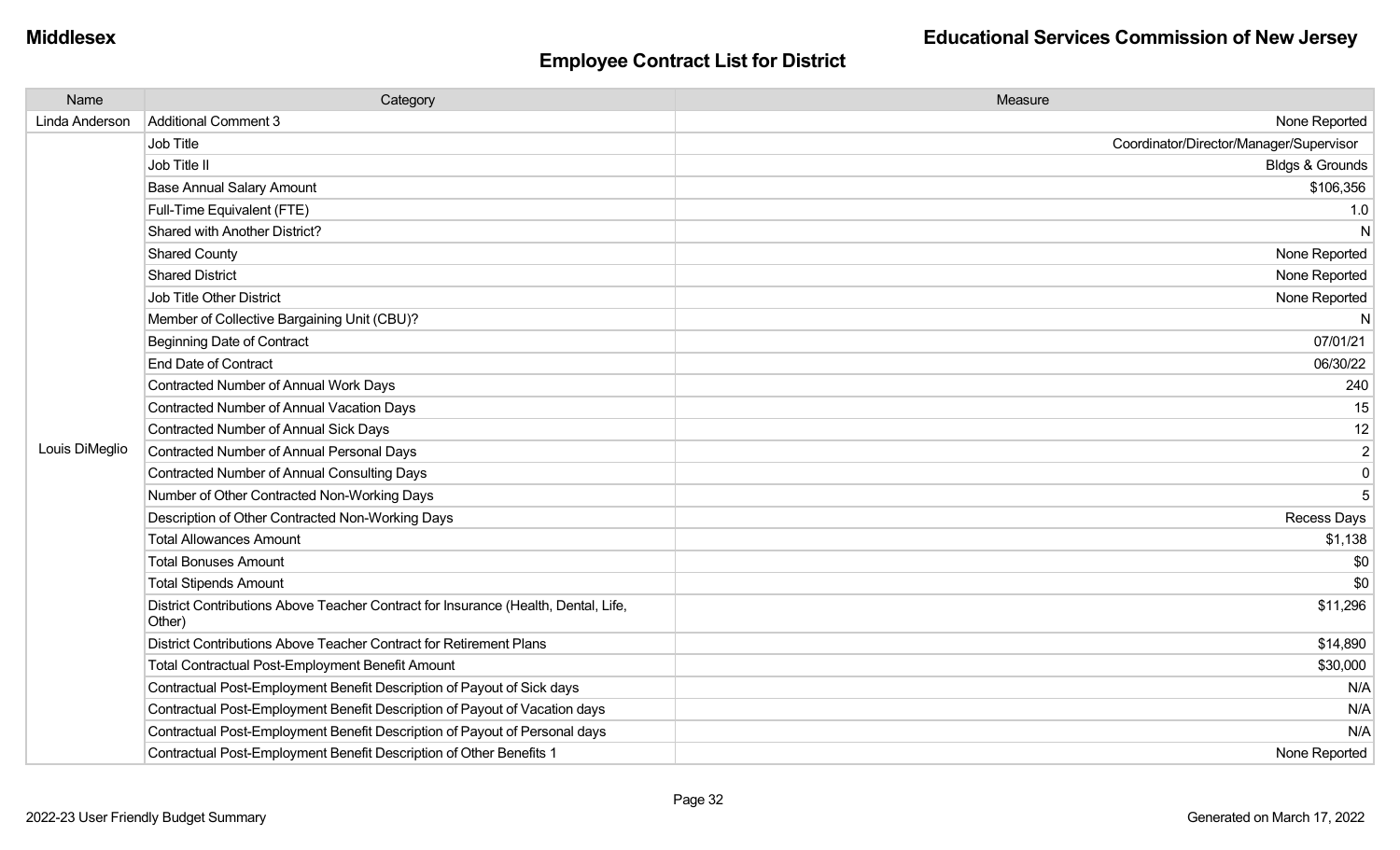| Name                   | Category                                                                                    | Measure                                                                                                                |
|------------------------|---------------------------------------------------------------------------------------------|------------------------------------------------------------------------------------------------------------------------|
|                        | Contractual Post-Employment Benefit Description of Other Benefits 2                         | None Reported                                                                                                          |
|                        | Contractual Post-Employment Benefit Description of Other Benefits 3                         | None Reported                                                                                                          |
|                        | Total Other/In-Kind Remuneration Amount                                                     | \$0                                                                                                                    |
|                        | Description of Other/In-Kind Remuneration Annual Option to Buyback Sick Time in<br>Cash     | N/A                                                                                                                    |
|                        | Description of Other/In-Kind Remuneration Annual Option to Buyback Vacation Time<br>in Cash | N/A                                                                                                                    |
| Louis DiMeglio         | Description of Other/In-Kind Remuneration Annual Option to Buyback Personal Time<br>in Cash | N/A                                                                                                                    |
|                        | Description of Other/In-Kind Remuneration Annual Option to Other Remuneration 1             | None Reported                                                                                                          |
|                        | Description of Other/In-Kind Remuneration Annual Option to Other Remuneration 2             | None Reported                                                                                                          |
|                        | Description of Other/In-Kind Remuneration Annual Option to Other Remuneration 3             | None Reported                                                                                                          |
|                        | <b>Additional Comment 1</b>                                                                 | Commission provides same Workers' Comp. and the options of Medical/Prescription/Dental Coverages for all<br>employees. |
|                        | <b>Additional Comment 2</b>                                                                 | None Reported                                                                                                          |
|                        | <b>Additional Comment 3</b>                                                                 | None Reported                                                                                                          |
|                        | Job Title                                                                                   | Superintendent                                                                                                         |
|                        | Job Title II                                                                                | None Reported                                                                                                          |
|                        | <b>Base Annual Salary Amount</b>                                                            | \$311,725                                                                                                              |
|                        | Full-Time Equivalent (FTE)                                                                  | 1.0                                                                                                                    |
|                        | Shared with Another District?                                                               | N                                                                                                                      |
|                        | <b>Shared County</b>                                                                        | None Reported                                                                                                          |
| Mark J.<br>Finkelstein | <b>Shared District</b>                                                                      | None Reported                                                                                                          |
|                        | Job Title Other District                                                                    | None Reported                                                                                                          |
|                        | Member of Collective Bargaining Unit (CBU)?                                                 | N                                                                                                                      |
|                        | <b>Beginning Date of Contract</b>                                                           | 07/01/17                                                                                                               |
|                        | <b>End Date of Contract</b>                                                                 | 06/30/22                                                                                                               |
|                        | Contracted Number of Annual Work Days                                                       | 260                                                                                                                    |
|                        | Contracted Number of Annual Vacation Days                                                   | 40                                                                                                                     |
|                        | <b>Contracted Number of Annual Sick Days</b>                                                | 12                                                                                                                     |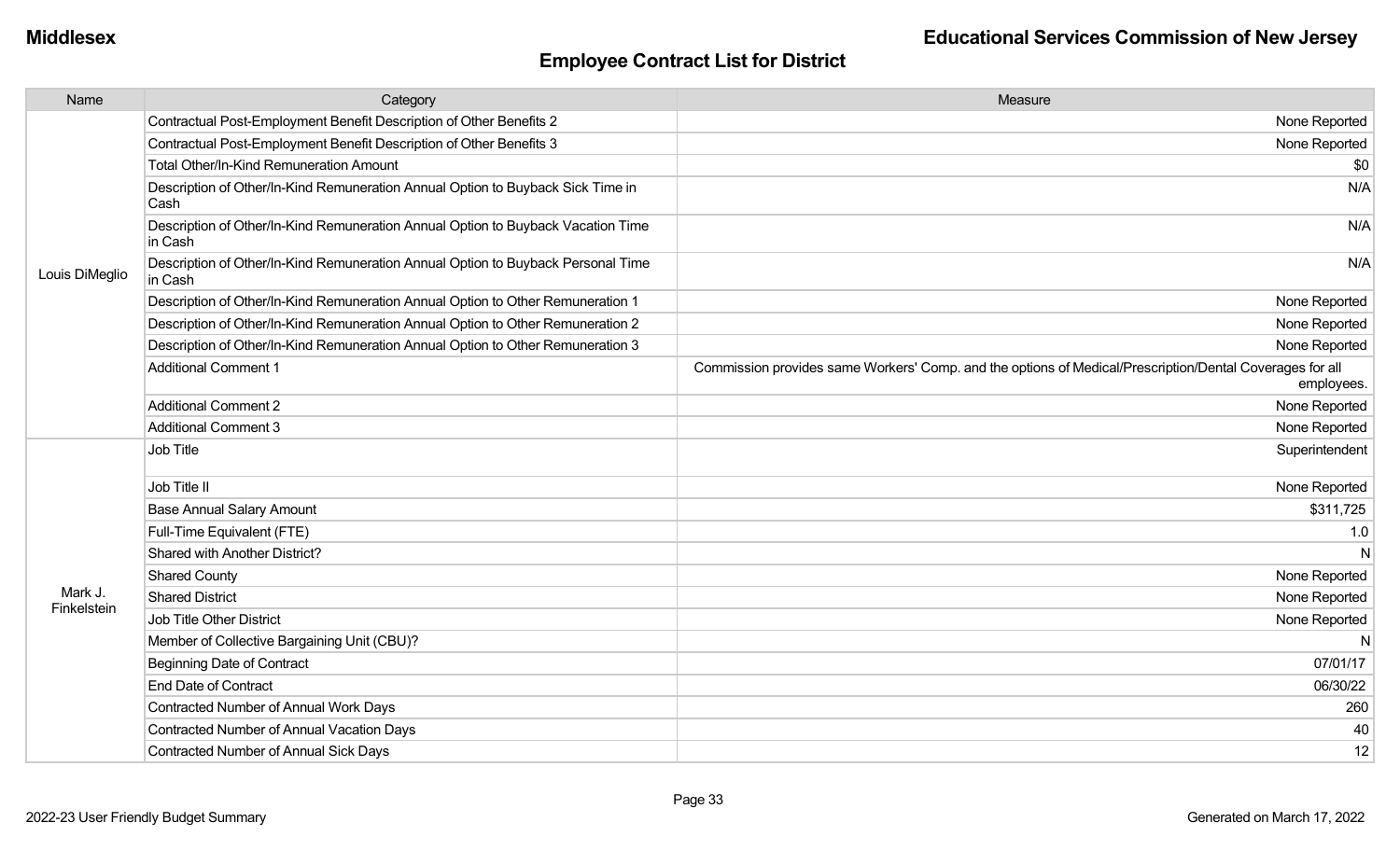| Contracted Number of Annual Personal Days<br>4<br><b>Contracted Number of Annual Consulting Days</b><br>0<br>5<br>Number of Other Contracted Non-Working Days<br>Description of Other Contracted Non-Working Days<br>Recess Days<br><b>Total Allowances Amount</b><br>\$21,590<br>\$46,728<br><b>Total Bonuses Amount</b><br><b>Total Stipends Amount</b><br>\$0<br>District Contributions Above Teacher Contract for Insurance (Health, Dental, Life,<br>\$6,442<br>Other)<br>District Contributions Above Teacher Contract for Retirement Plans<br>\$0<br><b>Total Contractual Post-Employment Benefit Amount</b><br>\$30,000<br>N/A<br>Contractual Post-Employment Benefit Description of Payout of Sick days<br>Contractual Post-Employment Benefit Description of Payout of Vacation days<br>N/A<br>Contractual Post-Employment Benefit Description of Payout of Personal days<br>N/A<br>Mark J.<br>Contractual Post-Employment Benefit Description of Other Benefits 1<br>None Reported<br>Finkelstein<br>Contractual Post-Employment Benefit Description of Other Benefits 2<br>None Reported<br>Contractual Post-Employment Benefit Description of Other Benefits 3<br>None Reported<br>Total Other/In-Kind Remuneration Amount<br>\$47,958<br>Description of Other/In-Kind Remuneration Annual Option to Buyback Sick Time in<br>None Reported<br>Cash<br>Description of Other/In-Kind Remuneration Annual Option to Buyback Vacation Time<br>Up to 40 days unused vacation time<br>in Cash<br>Description of Other/In-Kind Remuneration Annual Option to Buyback Personal Time<br>None Reported<br>in Cash<br>Description of Other/In-Kind Remuneration Annual Option to Other Remuneration 1<br>None Reported<br>Description of Other/In-Kind Remuneration Annual Option to Other Remuneration 2<br>None Reported<br>Description of Other/In-Kind Remuneration Annual Option to Other Remuneration 3<br>None Reported<br><b>Additional Comment 1</b><br>Commission provides same Workers' Comp. and the options of Medical/Prescription/Dental Coverages for all<br>employees. | Name | Category | Measure |
|-------------------------------------------------------------------------------------------------------------------------------------------------------------------------------------------------------------------------------------------------------------------------------------------------------------------------------------------------------------------------------------------------------------------------------------------------------------------------------------------------------------------------------------------------------------------------------------------------------------------------------------------------------------------------------------------------------------------------------------------------------------------------------------------------------------------------------------------------------------------------------------------------------------------------------------------------------------------------------------------------------------------------------------------------------------------------------------------------------------------------------------------------------------------------------------------------------------------------------------------------------------------------------------------------------------------------------------------------------------------------------------------------------------------------------------------------------------------------------------------------------------------------------------------------------------------------------------------------------------------------------------------------------------------------------------------------------------------------------------------------------------------------------------------------------------------------------------------------------------------------------------------------------------------------------------------------------------------------------------------------------------------------------------------------------------------------------------------|------|----------|---------|
|                                                                                                                                                                                                                                                                                                                                                                                                                                                                                                                                                                                                                                                                                                                                                                                                                                                                                                                                                                                                                                                                                                                                                                                                                                                                                                                                                                                                                                                                                                                                                                                                                                                                                                                                                                                                                                                                                                                                                                                                                                                                                           |      |          |         |
|                                                                                                                                                                                                                                                                                                                                                                                                                                                                                                                                                                                                                                                                                                                                                                                                                                                                                                                                                                                                                                                                                                                                                                                                                                                                                                                                                                                                                                                                                                                                                                                                                                                                                                                                                                                                                                                                                                                                                                                                                                                                                           |      |          |         |
|                                                                                                                                                                                                                                                                                                                                                                                                                                                                                                                                                                                                                                                                                                                                                                                                                                                                                                                                                                                                                                                                                                                                                                                                                                                                                                                                                                                                                                                                                                                                                                                                                                                                                                                                                                                                                                                                                                                                                                                                                                                                                           |      |          |         |
|                                                                                                                                                                                                                                                                                                                                                                                                                                                                                                                                                                                                                                                                                                                                                                                                                                                                                                                                                                                                                                                                                                                                                                                                                                                                                                                                                                                                                                                                                                                                                                                                                                                                                                                                                                                                                                                                                                                                                                                                                                                                                           |      |          |         |
|                                                                                                                                                                                                                                                                                                                                                                                                                                                                                                                                                                                                                                                                                                                                                                                                                                                                                                                                                                                                                                                                                                                                                                                                                                                                                                                                                                                                                                                                                                                                                                                                                                                                                                                                                                                                                                                                                                                                                                                                                                                                                           |      |          |         |
|                                                                                                                                                                                                                                                                                                                                                                                                                                                                                                                                                                                                                                                                                                                                                                                                                                                                                                                                                                                                                                                                                                                                                                                                                                                                                                                                                                                                                                                                                                                                                                                                                                                                                                                                                                                                                                                                                                                                                                                                                                                                                           |      |          |         |
|                                                                                                                                                                                                                                                                                                                                                                                                                                                                                                                                                                                                                                                                                                                                                                                                                                                                                                                                                                                                                                                                                                                                                                                                                                                                                                                                                                                                                                                                                                                                                                                                                                                                                                                                                                                                                                                                                                                                                                                                                                                                                           |      |          |         |
|                                                                                                                                                                                                                                                                                                                                                                                                                                                                                                                                                                                                                                                                                                                                                                                                                                                                                                                                                                                                                                                                                                                                                                                                                                                                                                                                                                                                                                                                                                                                                                                                                                                                                                                                                                                                                                                                                                                                                                                                                                                                                           |      |          |         |
|                                                                                                                                                                                                                                                                                                                                                                                                                                                                                                                                                                                                                                                                                                                                                                                                                                                                                                                                                                                                                                                                                                                                                                                                                                                                                                                                                                                                                                                                                                                                                                                                                                                                                                                                                                                                                                                                                                                                                                                                                                                                                           |      |          |         |
|                                                                                                                                                                                                                                                                                                                                                                                                                                                                                                                                                                                                                                                                                                                                                                                                                                                                                                                                                                                                                                                                                                                                                                                                                                                                                                                                                                                                                                                                                                                                                                                                                                                                                                                                                                                                                                                                                                                                                                                                                                                                                           |      |          |         |
|                                                                                                                                                                                                                                                                                                                                                                                                                                                                                                                                                                                                                                                                                                                                                                                                                                                                                                                                                                                                                                                                                                                                                                                                                                                                                                                                                                                                                                                                                                                                                                                                                                                                                                                                                                                                                                                                                                                                                                                                                                                                                           |      |          |         |
|                                                                                                                                                                                                                                                                                                                                                                                                                                                                                                                                                                                                                                                                                                                                                                                                                                                                                                                                                                                                                                                                                                                                                                                                                                                                                                                                                                                                                                                                                                                                                                                                                                                                                                                                                                                                                                                                                                                                                                                                                                                                                           |      |          |         |
|                                                                                                                                                                                                                                                                                                                                                                                                                                                                                                                                                                                                                                                                                                                                                                                                                                                                                                                                                                                                                                                                                                                                                                                                                                                                                                                                                                                                                                                                                                                                                                                                                                                                                                                                                                                                                                                                                                                                                                                                                                                                                           |      |          |         |
|                                                                                                                                                                                                                                                                                                                                                                                                                                                                                                                                                                                                                                                                                                                                                                                                                                                                                                                                                                                                                                                                                                                                                                                                                                                                                                                                                                                                                                                                                                                                                                                                                                                                                                                                                                                                                                                                                                                                                                                                                                                                                           |      |          |         |
|                                                                                                                                                                                                                                                                                                                                                                                                                                                                                                                                                                                                                                                                                                                                                                                                                                                                                                                                                                                                                                                                                                                                                                                                                                                                                                                                                                                                                                                                                                                                                                                                                                                                                                                                                                                                                                                                                                                                                                                                                                                                                           |      |          |         |
|                                                                                                                                                                                                                                                                                                                                                                                                                                                                                                                                                                                                                                                                                                                                                                                                                                                                                                                                                                                                                                                                                                                                                                                                                                                                                                                                                                                                                                                                                                                                                                                                                                                                                                                                                                                                                                                                                                                                                                                                                                                                                           |      |          |         |
|                                                                                                                                                                                                                                                                                                                                                                                                                                                                                                                                                                                                                                                                                                                                                                                                                                                                                                                                                                                                                                                                                                                                                                                                                                                                                                                                                                                                                                                                                                                                                                                                                                                                                                                                                                                                                                                                                                                                                                                                                                                                                           |      |          |         |
|                                                                                                                                                                                                                                                                                                                                                                                                                                                                                                                                                                                                                                                                                                                                                                                                                                                                                                                                                                                                                                                                                                                                                                                                                                                                                                                                                                                                                                                                                                                                                                                                                                                                                                                                                                                                                                                                                                                                                                                                                                                                                           |      |          |         |
|                                                                                                                                                                                                                                                                                                                                                                                                                                                                                                                                                                                                                                                                                                                                                                                                                                                                                                                                                                                                                                                                                                                                                                                                                                                                                                                                                                                                                                                                                                                                                                                                                                                                                                                                                                                                                                                                                                                                                                                                                                                                                           |      |          |         |
|                                                                                                                                                                                                                                                                                                                                                                                                                                                                                                                                                                                                                                                                                                                                                                                                                                                                                                                                                                                                                                                                                                                                                                                                                                                                                                                                                                                                                                                                                                                                                                                                                                                                                                                                                                                                                                                                                                                                                                                                                                                                                           |      |          |         |
|                                                                                                                                                                                                                                                                                                                                                                                                                                                                                                                                                                                                                                                                                                                                                                                                                                                                                                                                                                                                                                                                                                                                                                                                                                                                                                                                                                                                                                                                                                                                                                                                                                                                                                                                                                                                                                                                                                                                                                                                                                                                                           |      |          |         |
|                                                                                                                                                                                                                                                                                                                                                                                                                                                                                                                                                                                                                                                                                                                                                                                                                                                                                                                                                                                                                                                                                                                                                                                                                                                                                                                                                                                                                                                                                                                                                                                                                                                                                                                                                                                                                                                                                                                                                                                                                                                                                           |      |          |         |
|                                                                                                                                                                                                                                                                                                                                                                                                                                                                                                                                                                                                                                                                                                                                                                                                                                                                                                                                                                                                                                                                                                                                                                                                                                                                                                                                                                                                                                                                                                                                                                                                                                                                                                                                                                                                                                                                                                                                                                                                                                                                                           |      |          |         |
|                                                                                                                                                                                                                                                                                                                                                                                                                                                                                                                                                                                                                                                                                                                                                                                                                                                                                                                                                                                                                                                                                                                                                                                                                                                                                                                                                                                                                                                                                                                                                                                                                                                                                                                                                                                                                                                                                                                                                                                                                                                                                           |      |          |         |
| Additional Comment 2<br>None Reported                                                                                                                                                                                                                                                                                                                                                                                                                                                                                                                                                                                                                                                                                                                                                                                                                                                                                                                                                                                                                                                                                                                                                                                                                                                                                                                                                                                                                                                                                                                                                                                                                                                                                                                                                                                                                                                                                                                                                                                                                                                     |      |          |         |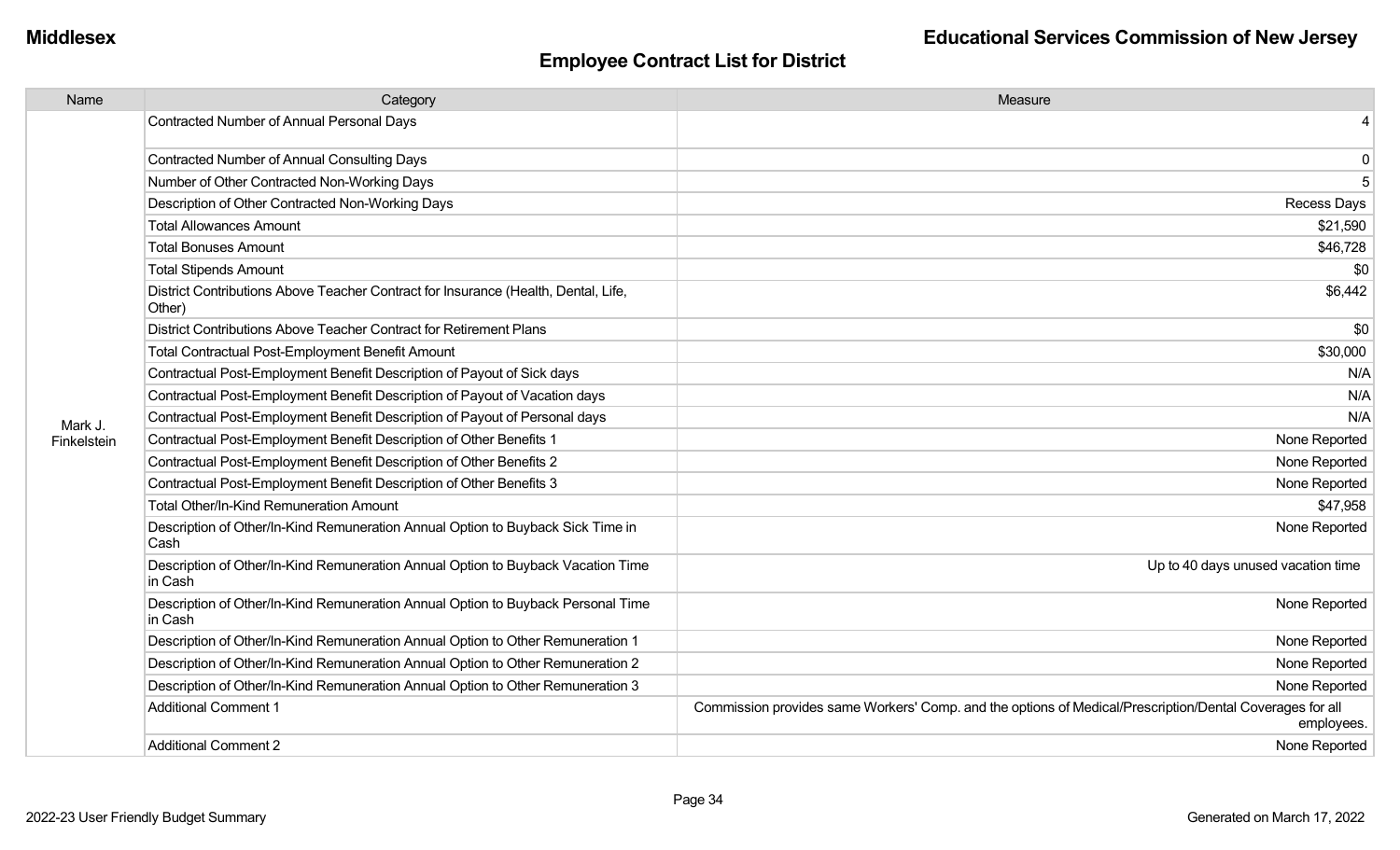| Name                | Category                                                                                     | Measure       |
|---------------------|----------------------------------------------------------------------------------------------|---------------|
| Mark J. Finkelstein | Additional Comment 3                                                                         | None Reported |
|                     | Job Title                                                                                    | Principal     |
|                     | Job Title II                                                                                 | <b>CLL</b>    |
|                     | <b>Base Annual Salary Amount</b>                                                             | \$150,745     |
|                     | Full-Time Equivalent (FTE)                                                                   | 1.0           |
|                     | Shared with Another District?                                                                | N             |
|                     | <b>Shared County</b>                                                                         | None Reported |
|                     | <b>Shared District</b>                                                                       | None Reported |
|                     | <b>Job Title Other District</b>                                                              | None Reported |
|                     | Member of Collective Bargaining Unit (CBU)?                                                  | N             |
|                     | <b>Beginning Date of Contract</b>                                                            | 07/01/21      |
|                     | <b>End Date of Contract</b>                                                                  | 06/30/22      |
|                     | Contracted Number of Annual Work Days                                                        | 240           |
|                     | Contracted Number of Annual Vacation Days                                                    | 20            |
|                     | <b>Contracted Number of Annual Sick Days</b>                                                 | 12            |
| Mary Beth Conley    | <b>Contracted Number of Annual Personal Days</b>                                             | 4             |
|                     | <b>Contracted Number of Annual Consulting Days</b>                                           | $\mathbf 0$   |
|                     | Number of Other Contracted Non-Working Days                                                  | 5             |
|                     | Description of Other Contracted Non-Working Days                                             | Recess Days   |
|                     | <b>Total Allowances Amount</b>                                                               | \$1,830       |
|                     | <b>Total Bonuses Amount</b>                                                                  | \$0           |
|                     | <b>Total Stipends Amount</b>                                                                 | \$0           |
|                     | District Contributions Above Teacher Contract for Insurance (Health, Dental, Life,<br>Other) | \$12,493      |
|                     | District Contributions Above Teacher Contract for Retirement Plans                           | \$0           |
|                     | <b>Total Contractual Post-Employment Benefit Amount</b>                                      | \$30,000      |
|                     | Contractual Post-Employment Benefit Description of Payout of Sick days                       | N/A           |
|                     | Contractual Post-Employment Benefit Description of Payout of Vacation days                   | N/A           |
|                     | Contractual Post-Employment Benefit Description of Payout of Personal days                   | N/A           |
|                     | Contractual Post-Employment Benefit Description of Other Benefits 1                          | None Reported |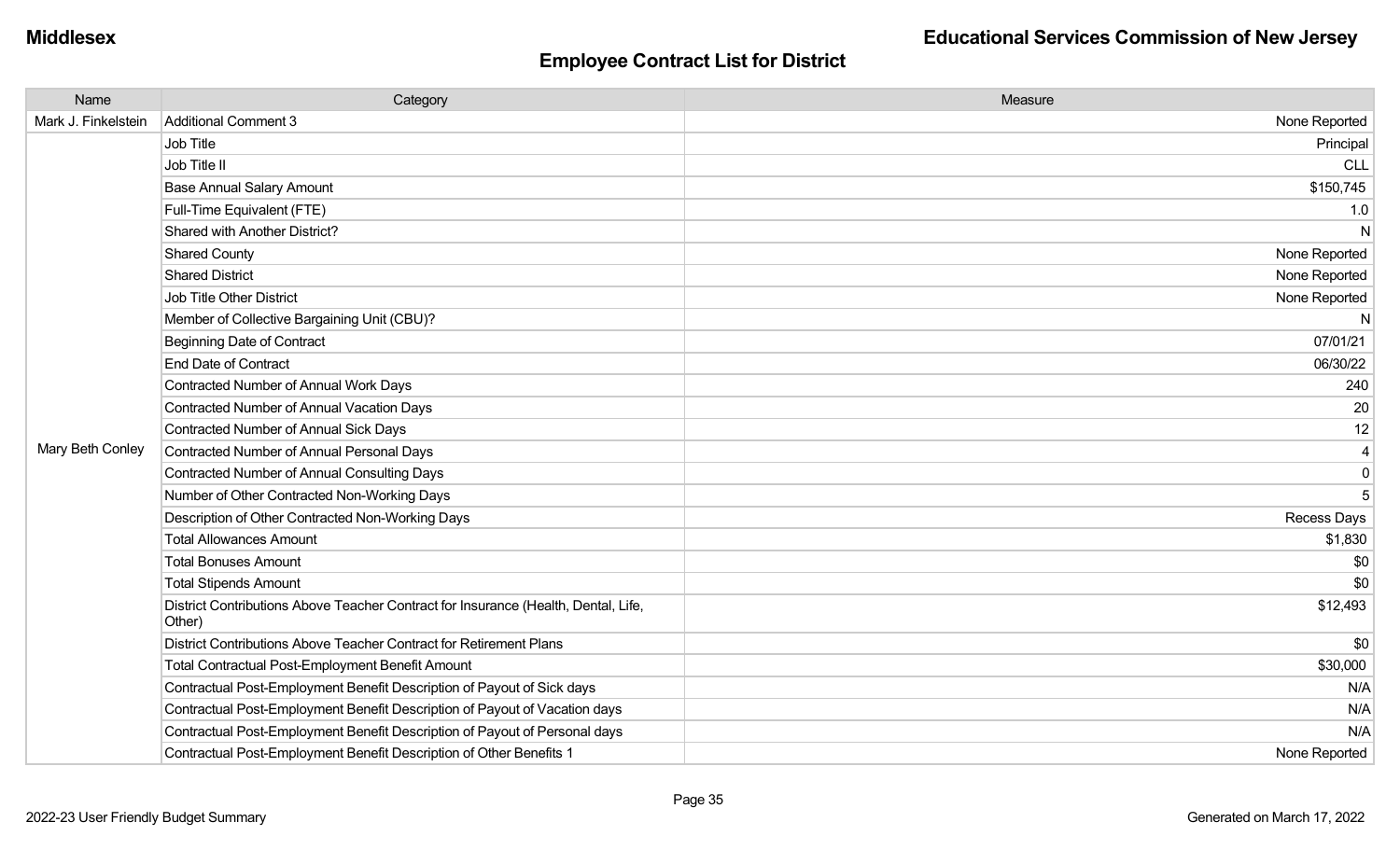| Name             | Category                                                                                    | Measure                                                                                                                |
|------------------|---------------------------------------------------------------------------------------------|------------------------------------------------------------------------------------------------------------------------|
|                  | Contractual Post-Employment Benefit Description of Other Benefits 2                         | None Reported                                                                                                          |
|                  | Contractual Post-Employment Benefit Description of Other Benefits 3                         | None Reported                                                                                                          |
|                  | Total Other/In-Kind Remuneration Amount                                                     | \$0                                                                                                                    |
|                  | Description of Other/In-Kind Remuneration Annual Option to Buyback Sick Time in<br>Cash     | N/A                                                                                                                    |
|                  | Description of Other/In-Kind Remuneration Annual Option to Buyback Vacation<br>Time in Cash | N/A                                                                                                                    |
| Mary Beth Conley | Description of Other/In-Kind Remuneration Annual Option to Buyback Personal<br>Time in Cash | N/A                                                                                                                    |
|                  | Description of Other/In-Kind Remuneration Annual Option to Other Remuneration 1             | None Reported                                                                                                          |
|                  | Description of Other/In-Kind Remuneration Annual Option to Other Remuneration 2             | None Reported                                                                                                          |
|                  | Description of Other/In-Kind Remuneration Annual Option to Other Remuneration 3             | None Reported                                                                                                          |
|                  | <b>Additional Comment 1</b>                                                                 | Commission provides same Workers' Comp. and the options of Medical/Prescription/Dental Coverages for all<br>employees. |
|                  | <b>Additional Comment 2</b>                                                                 | None Reported                                                                                                          |
|                  | <b>Additional Comment 3</b>                                                                 | None Reported                                                                                                          |
|                  | Job Title                                                                                   | Coordinator/Director/Manager/Supervisor                                                                                |
|                  | Job Title II                                                                                | <b>Collaborative Svs</b>                                                                                               |
|                  | <b>Base Annual Salary Amount</b>                                                            | \$118,077                                                                                                              |
|                  | Full-Time Equivalent (FTE)                                                                  | 1.0                                                                                                                    |
|                  | Shared with Another District?                                                               | N                                                                                                                      |
|                  | Shared County                                                                               | None Reported                                                                                                          |
| Meenaksni        | <b>Shared District</b>                                                                      | None Reported                                                                                                          |
| Pasupathy        | Job Title Other District                                                                    | None Reported                                                                                                          |
|                  | Member of Collective Bargaining Unit (CBU)?                                                 | N                                                                                                                      |
|                  | <b>Beginning Date of Contract</b>                                                           | 07/01/21                                                                                                               |
|                  | <b>End Date of Contract</b>                                                                 | 06/30/22                                                                                                               |
|                  | Contracted Number of Annual Work Days                                                       | 240                                                                                                                    |
|                  | Contracted Number of Annual Vacation Days                                                   | 20                                                                                                                     |
|                  | <b>Contracted Number of Annual Sick Days</b>                                                | 12                                                                                                                     |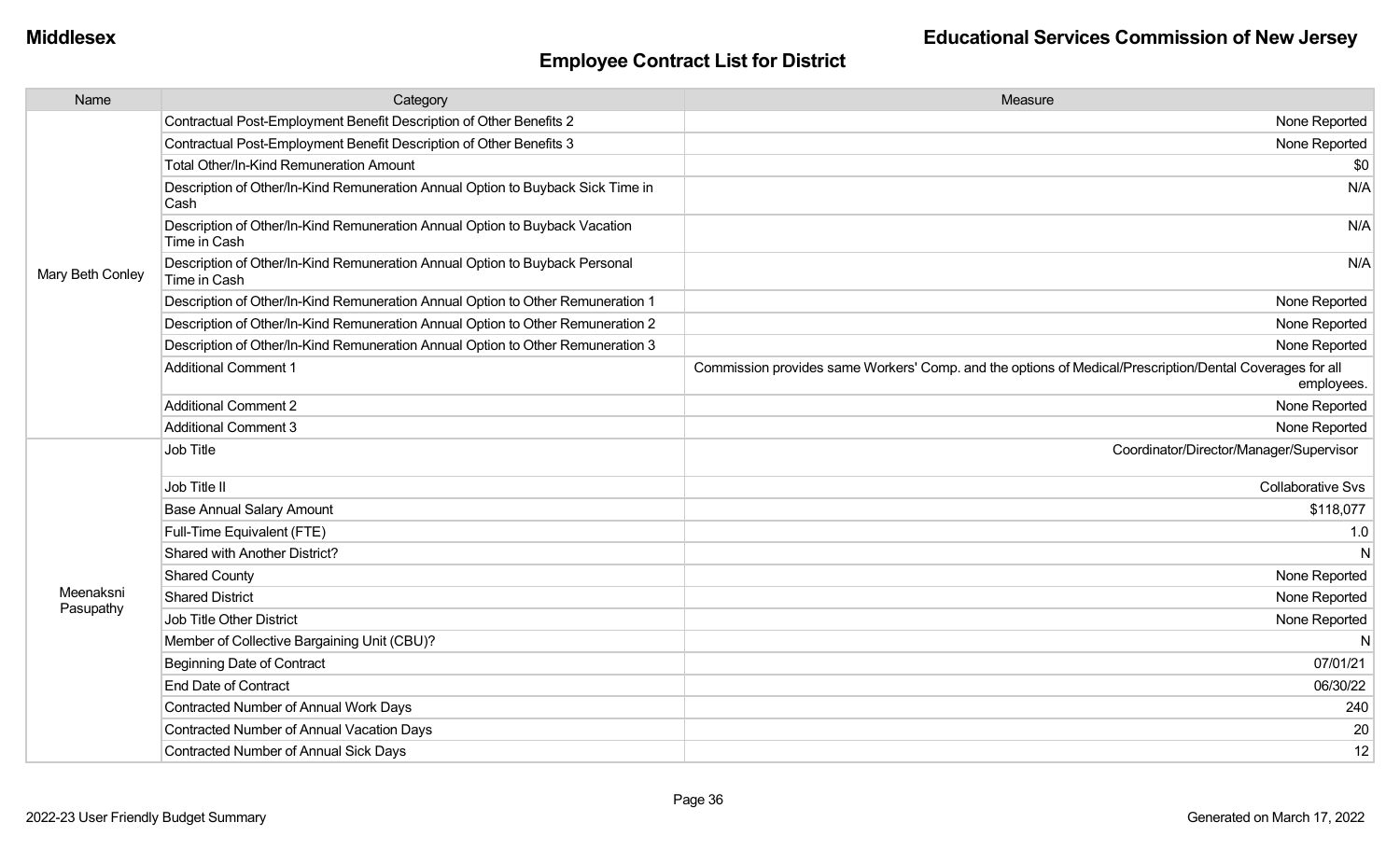| Name      | Category                                                                                     | Measure                                                                                                                |
|-----------|----------------------------------------------------------------------------------------------|------------------------------------------------------------------------------------------------------------------------|
|           | Contracted Number of Annual Personal Days                                                    |                                                                                                                        |
|           | <b>Contracted Number of Annual Consulting Days</b>                                           | 0                                                                                                                      |
|           | Number of Other Contracted Non-Working Days                                                  | 5                                                                                                                      |
|           | Description of Other Contracted Non-Working Days                                             | Recess Days                                                                                                            |
|           | <b>Total Allowances Amount</b>                                                               | \$2,244                                                                                                                |
|           | <b>Total Bonuses Amount</b>                                                                  | \$0                                                                                                                    |
|           | <b>Total Stipends Amount</b>                                                                 | \$0                                                                                                                    |
|           | District Contributions Above Teacher Contract for Insurance (Health, Dental, Life,<br>Other) | \$12,006                                                                                                               |
|           | District Contributions Above Teacher Contract for Retirement Plans                           | \$0                                                                                                                    |
|           | Total Contractual Post-Employment Benefit Amount                                             | \$30,000                                                                                                               |
|           | Contractual Post-Employment Benefit Description of Payout of Sick days                       | N/A                                                                                                                    |
|           | Contractual Post-Employment Benefit Description of Payout of Vacation days                   | N/A                                                                                                                    |
| Meenaksni | Contractual Post-Employment Benefit Description of Payout of Personal days                   | N/A                                                                                                                    |
| Pasupathy | Contractual Post-Employment Benefit Description of Other Benefits 1                          | None Reported                                                                                                          |
|           | Contractual Post-Employment Benefit Description of Other Benefits 2                          | None Reported                                                                                                          |
|           | Contractual Post-Employment Benefit Description of Other Benefits 3                          | None Reported                                                                                                          |
|           | <b>Total Other/In-Kind Remuneration Amount</b>                                               | \$0                                                                                                                    |
|           | Description of Other/In-Kind Remuneration Annual Option to Buyback Sick Time in<br>Cash      | None Reported                                                                                                          |
|           | Description of Other/In-Kind Remuneration Annual Option to Buyback Vacation<br>Time in Cash  | None Reported                                                                                                          |
|           | Description of Other/In-Kind Remuneration Annual Option to Buyback Personal<br>Time in Cash  | None Reported                                                                                                          |
|           | Description of Other/In-Kind Remuneration Annual Option to Other Remuneration 1              | None Reported                                                                                                          |
|           | Description of Other/In-Kind Remuneration Annual Option to Other Remuneration 2              | None Reported                                                                                                          |
|           | Description of Other/In-Kind Remuneration Annual Option to Other Remuneration 3              | None Reported                                                                                                          |
|           | <b>Additional Comment 1</b>                                                                  | Commission provides same Workers' Comp. and the options of Medical/Prescription/Dental Coverages for all<br>employees. |
|           | <b>Additional Comment 2</b>                                                                  | None Reported                                                                                                          |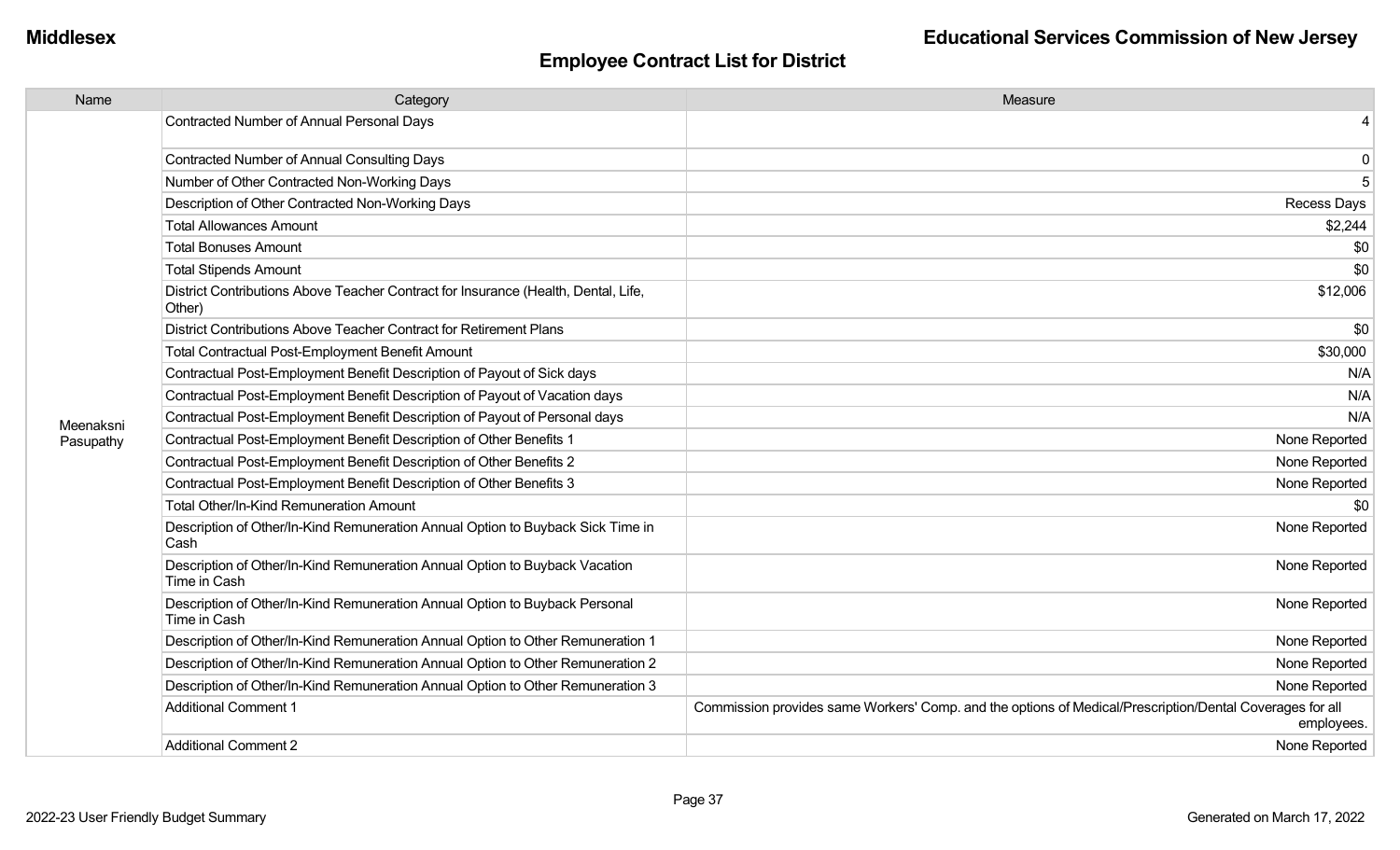| Name                   | Category                                                                                     | Measure                       |
|------------------------|----------------------------------------------------------------------------------------------|-------------------------------|
| Meenaksni<br>Pasupathy | <b>Additional Comment 3</b>                                                                  | None Reported                 |
|                        | Job Title                                                                                    | <b>Information Technology</b> |
|                        | Job Title II                                                                                 | None Reported                 |
|                        | <b>Base Annual Salary Amount</b>                                                             | \$77,480                      |
|                        | Full-Time Equivalent (FTE)                                                                   | 1.0                           |
|                        | Shared with Another District?                                                                | N                             |
|                        | <b>Shared County</b>                                                                         | None Reported                 |
|                        | <b>Shared District</b>                                                                       | None Reported                 |
|                        | <b>Job Title Other District</b>                                                              | None Reported                 |
|                        | Member of Collective Bargaining Unit (CBU)?                                                  | N                             |
|                        | <b>Beginning Date of Contract</b>                                                            | 07/01/21                      |
|                        | <b>End Date of Contract</b>                                                                  | 06/30/22                      |
|                        | Contracted Number of Annual Work Days                                                        | 240                           |
|                        | Contracted Number of Annual Vacation Days                                                    | 10                            |
| <b>Michael Gritz</b>   | Contracted Number of Annual Sick Days                                                        | 12                            |
|                        | Contracted Number of Annual Personal Days                                                    | $\overline{2}$                |
|                        | <b>Contracted Number of Annual Consulting Days</b>                                           | $\mathbf 0$                   |
|                        | Number of Other Contracted Non-Working Days                                                  |                               |
|                        | Description of Other Contracted Non-Working Days                                             | Float Day                     |
|                        | <b>Total Allowances Amount</b>                                                               | \$663                         |
|                        | <b>Total Bonuses Amount</b>                                                                  | \$0                           |
|                        | <b>Total Stipends Amount</b>                                                                 | \$0                           |
|                        | District Contributions Above Teacher Contract for Insurance (Health, Dental, Life,<br>Other) | \$10,865                      |
|                        | District Contributions Above Teacher Contract for Retirement Plans                           | \$10,848                      |
|                        | <b>Total Contractual Post-Employment Benefit Amount</b>                                      | \$30,000                      |
|                        | Contractual Post-Employment Benefit Description of Payout of Sick days                       | N/A                           |
|                        | Contractual Post-Employment Benefit Description of Payout of Vacation days                   | N/A                           |
|                        | Contractual Post-Employment Benefit Description of Payout of Personal days                   | N/A                           |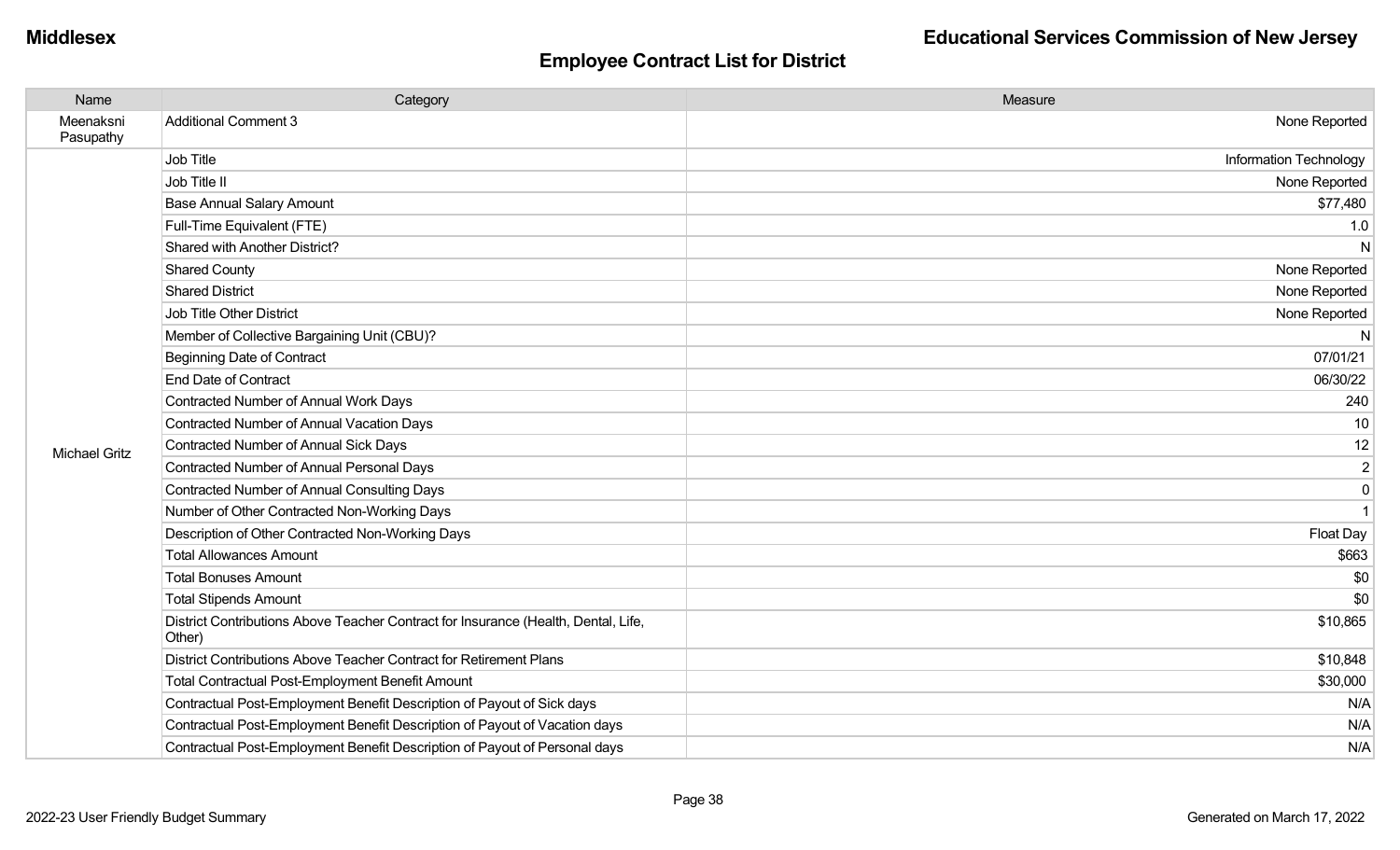| Name                 | Category                                                                                    | Measure                                                                                                                |
|----------------------|---------------------------------------------------------------------------------------------|------------------------------------------------------------------------------------------------------------------------|
|                      | Contractual Post-Employment Benefit Description of Other Benefits 1                         | None Reported                                                                                                          |
|                      | Contractual Post-Employment Benefit Description of Other Benefits 2                         | None Reported                                                                                                          |
|                      | Contractual Post-Employment Benefit Description of Other Benefits 3                         | None Reported                                                                                                          |
|                      | Total Other/In-Kind Remuneration Amount                                                     | \$0                                                                                                                    |
|                      | Description of Other/In-Kind Remuneration Annual Option to Buyback Sick Time in<br>Cash     | N/A                                                                                                                    |
|                      | Description of Other/In-Kind Remuneration Annual Option to Buyback Vacation Time<br>in Cash | N/A                                                                                                                    |
| <b>Michael Gritz</b> | Description of Other/In-Kind Remuneration Annual Option to Buyback Personal Time<br>in Cash | N/A                                                                                                                    |
|                      | Description of Other/In-Kind Remuneration Annual Option to Other Remuneration 1             | None Reported                                                                                                          |
|                      | Description of Other/In-Kind Remuneration Annual Option to Other Remuneration 2             | None Reported                                                                                                          |
|                      | Description of Other/In-Kind Remuneration Annual Option to Other Remuneration 3             | None Reported                                                                                                          |
|                      | <b>Additional Comment 1</b>                                                                 | Commission provides same Workers' Comp. and the options of Medical/Prescription/Dental Coverages for all<br>employees. |
|                      | <b>Additional Comment 2</b>                                                                 | None Reported                                                                                                          |
|                      | <b>Additional Comment 3</b>                                                                 | None Reported                                                                                                          |
|                      | Job Title                                                                                   | <b>Assistant Principal</b>                                                                                             |
|                      | Job Title II                                                                                | <b>CLL</b>                                                                                                             |
|                      | <b>Base Annual Salary Amount</b>                                                            | \$127,410                                                                                                              |
|                      | Full-Time Equivalent (FTE)                                                                  | 1.0                                                                                                                    |
|                      | Shared with Another District?                                                               | $\mathsf{N}$                                                                                                           |
|                      | <b>Shared County</b>                                                                        | None Reported                                                                                                          |
| Michael Kane         | <b>Shared District</b>                                                                      | None Reported                                                                                                          |
|                      | Job Title Other District                                                                    | None Reported                                                                                                          |
|                      | Member of Collective Bargaining Unit (CBU)?                                                 | N                                                                                                                      |
|                      | <b>Beginning Date of Contract</b>                                                           | 07/01/21                                                                                                               |
|                      | <b>End Date of Contract</b>                                                                 | 06/30/22                                                                                                               |
|                      | Contracted Number of Annual Work Days                                                       | 240                                                                                                                    |
|                      | <b>Contracted Number of Annual Vacation Days</b>                                            | 20                                                                                                                     |
|                      | <b>Contracted Number of Annual Sick Days</b>                                                | 12                                                                                                                     |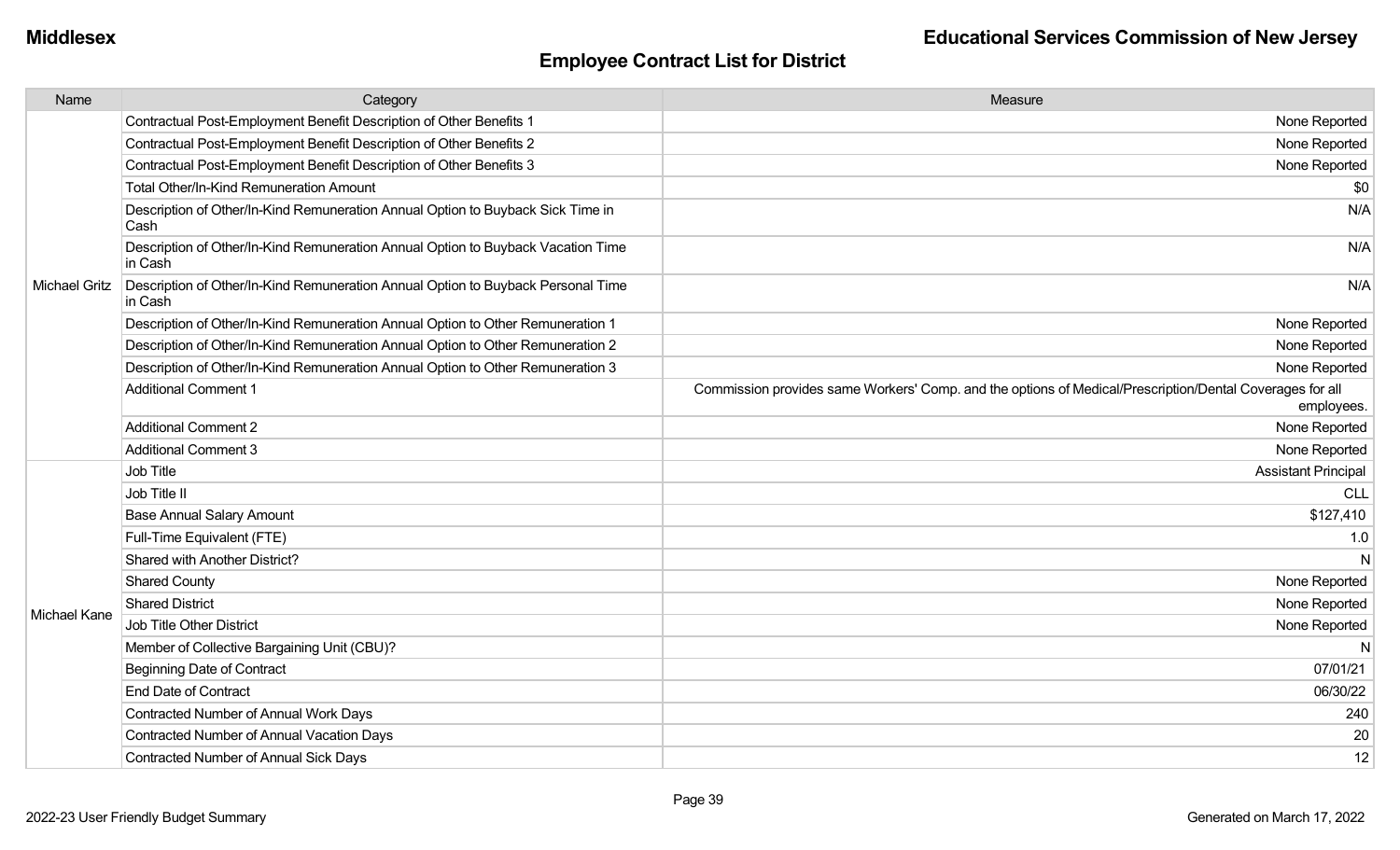| Name         | Category                                                                                     | Measure                                                                                                                |
|--------------|----------------------------------------------------------------------------------------------|------------------------------------------------------------------------------------------------------------------------|
|              | <b>Contracted Number of Annual Personal Days</b>                                             | 4                                                                                                                      |
|              | <b>Contracted Number of Annual Consulting Days</b>                                           | $\mathbf 0$                                                                                                            |
|              | Number of Other Contracted Non-Working Days                                                  | 5                                                                                                                      |
|              | Description of Other Contracted Non-Working Days                                             | <b>Recess Days</b>                                                                                                     |
|              | <b>Total Allowances Amount</b>                                                               | \$1,330                                                                                                                |
|              | <b>Total Bonuses Amount</b>                                                                  | \$0                                                                                                                    |
|              | <b>Total Stipends Amount</b>                                                                 | \$0                                                                                                                    |
|              | District Contributions Above Teacher Contract for Insurance (Health, Dental, Life,<br>Other) | \$12,145                                                                                                               |
|              | District Contributions Above Teacher Contract for Retirement Plans                           | \$0                                                                                                                    |
|              | Total Contractual Post-Employment Benefit Amount                                             | \$30,000                                                                                                               |
|              | Contractual Post-Employment Benefit Description of Payout of Sick days                       | N/A                                                                                                                    |
|              | Contractual Post-Employment Benefit Description of Payout of Vacation days                   | N/A                                                                                                                    |
|              | Contractual Post-Employment Benefit Description of Payout of Personal days                   | N/A                                                                                                                    |
|              | Contractual Post-Employment Benefit Description of Other Benefits 1                          | None Reported                                                                                                          |
| Michael Kane | Contractual Post-Employment Benefit Description of Other Benefits 2                          | None Reported                                                                                                          |
|              | Contractual Post-Employment Benefit Description of Other Benefits 3                          | None Reported                                                                                                          |
|              | Total Other/In-Kind Remuneration Amount                                                      | \$0                                                                                                                    |
|              | Description of Other/In-Kind Remuneration Annual Option to Buyback Sick Time in<br>Cash      | N/A                                                                                                                    |
|              | Description of Other/In-Kind Remuneration Annual Option to Buyback Vacation Time<br>in Cash  | N/A                                                                                                                    |
|              | Description of Other/In-Kind Remuneration Annual Option to Buyback Personal Time<br>in Cash  | N/A                                                                                                                    |
|              | Description of Other/In-Kind Remuneration Annual Option to Other Remuneration 1              | None Reported                                                                                                          |
|              | Description of Other/In-Kind Remuneration Annual Option to Other Remuneration 2              | None Reported                                                                                                          |
|              | Description of Other/In-Kind Remuneration Annual Option to Other Remuneration 3              | None Reported                                                                                                          |
|              | <b>Additional Comment 1</b>                                                                  | Commission provides same Workers' Comp. and the options of Medical/Prescription/Dental Coverages for all<br>employees. |
|              | <b>Additional Comment 2</b>                                                                  | None Reported                                                                                                          |
|              | <b>Additional Comment 3</b>                                                                  | None Reported                                                                                                          |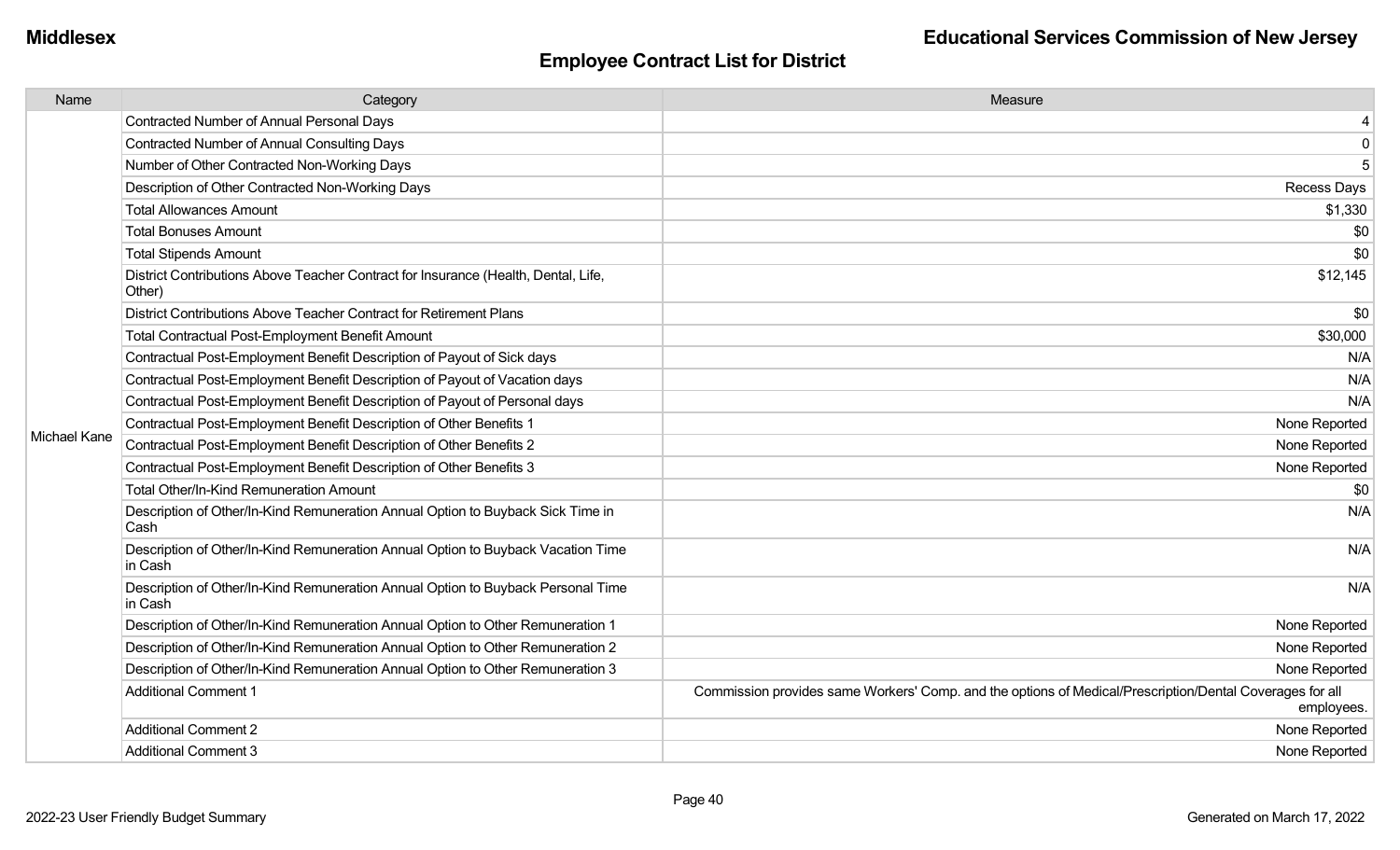| Name         | Category                                                                                     | Measure                                 |
|--------------|----------------------------------------------------------------------------------------------|-----------------------------------------|
|              | Job Title                                                                                    | Coordinator/Director/Manager/Supervisor |
|              | Job Title II                                                                                 | <b>HR</b>                               |
|              | <b>Base Annual Salary Amount</b>                                                             | \$169,926                               |
|              | Full-Time Equivalent (FTE)                                                                   | 1.0                                     |
|              | Shared with Another District?                                                                | N                                       |
|              | <b>Shared County</b>                                                                         | None Reported                           |
|              | <b>Shared District</b>                                                                       | None Reported                           |
|              | Job Title Other District                                                                     | None Reported                           |
|              | Member of Collective Bargaining Unit (CBU)?                                                  | N                                       |
|              | Beginning Date of Contract                                                                   | 07/01/21                                |
|              | <b>End Date of Contract</b>                                                                  | 06/30/22                                |
|              | <b>Contracted Number of Annual Work Days</b>                                                 | 240                                     |
|              | Contracted Number of Annual Vacation Days                                                    | 20                                      |
|              | <b>Contracted Number of Annual Sick Days</b>                                                 | 12                                      |
| Nadia Romano | <b>Contracted Number of Annual Personal Days</b>                                             | $\overline{4}$                          |
|              | <b>Contracted Number of Annual Consulting Days</b>                                           | $\pmb{0}$                               |
|              | Number of Other Contracted Non-Working Days                                                  | 5                                       |
|              | Description of Other Contracted Non-Working Days                                             | Recess Days                             |
|              | <b>Total Allowances Amount</b>                                                               | \$1,670                                 |
|              | <b>Total Bonuses Amount</b>                                                                  | \$0                                     |
|              | <b>Total Stipends Amount</b>                                                                 | \$0                                     |
|              | District Contributions Above Teacher Contract for Insurance (Health, Dental, Life,<br>Other) | \$12,779                                |
|              | District Contributions Above Teacher Contract for Retirement Plans                           | \$0                                     |
|              | <b>Total Contractual Post-Employment Benefit Amount</b>                                      | \$30,000                                |
|              | Contractual Post-Employment Benefit Description of Payout of Sick days                       | N/A                                     |
|              | Contractual Post-Employment Benefit Description of Payout of Vacation days                   | N/A                                     |
|              | Contractual Post-Employment Benefit Description of Payout of Personal days                   | N/A                                     |
|              | Contractual Post-Employment Benefit Description of Other Benefits 1                          | None Reported                           |
|              | Contractual Post-Employment Benefit Description of Other Benefits 2                          | None Reported                           |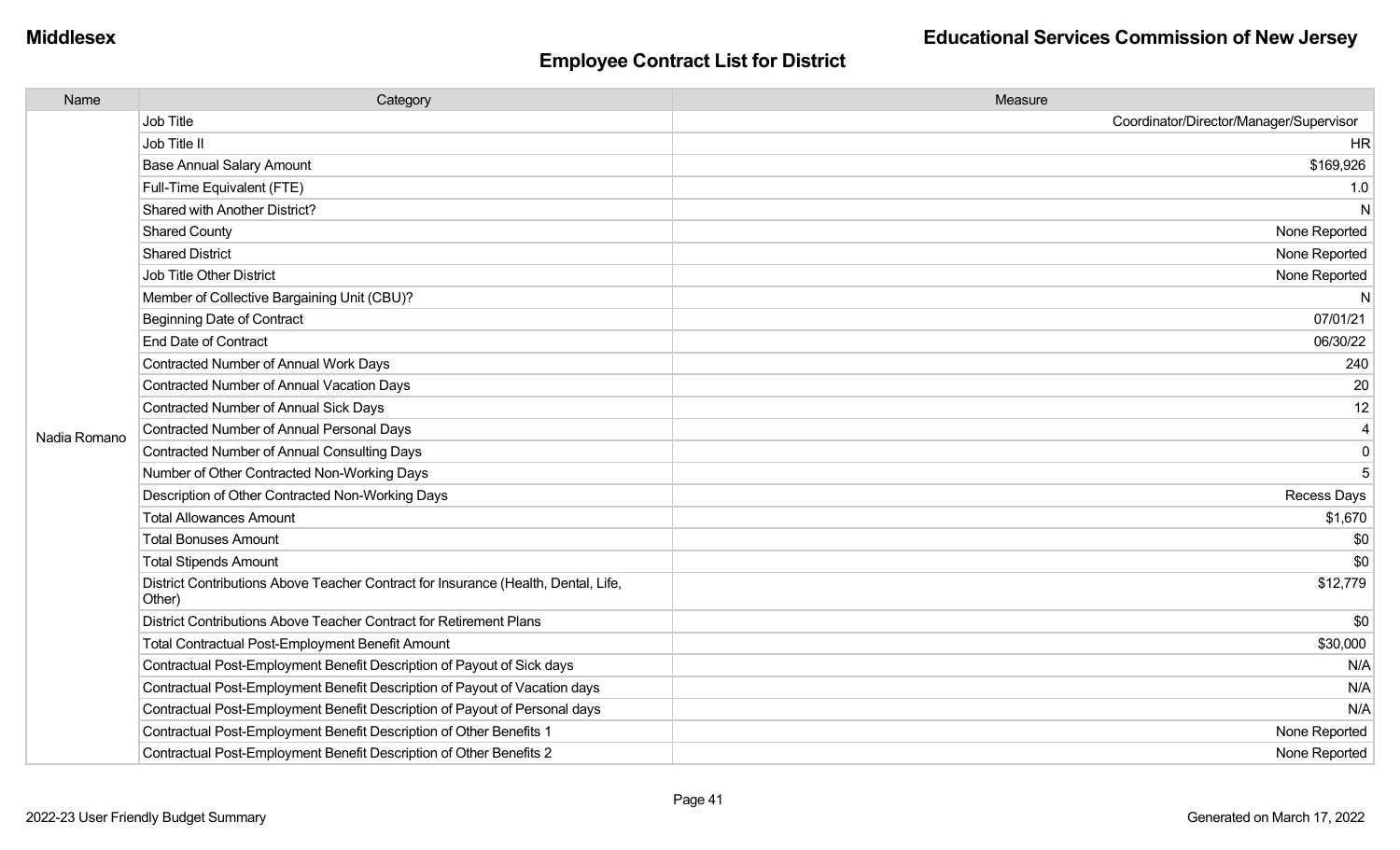| Contractual Post-Employment Benefit Description of Other Benefits 3<br><b>Total Other/In-Kind Remuneration Amount</b><br>Description of Other/In-Kind Remuneration Annual Option to Buyback Sick Time in<br>Cash | None Reported<br>\$0<br>None Reported<br>None Reported<br>None Reported |
|------------------------------------------------------------------------------------------------------------------------------------------------------------------------------------------------------------------|-------------------------------------------------------------------------|
|                                                                                                                                                                                                                  |                                                                         |
|                                                                                                                                                                                                                  |                                                                         |
|                                                                                                                                                                                                                  |                                                                         |
| Description of Other/In-Kind Remuneration Annual Option to Buyback Vacation Time<br>in Cash                                                                                                                      |                                                                         |
| Description of Other/In-Kind Remuneration Annual Option to Buyback Personal Time<br>in Cash<br>Nadia Romano                                                                                                      |                                                                         |
| Description of Other/In-Kind Remuneration Annual Option to Other Remuneration 1                                                                                                                                  | None Reported                                                           |
| Description of Other/In-Kind Remuneration Annual Option to Other Remuneration 2                                                                                                                                  | None Reported                                                           |
| Description of Other/In-Kind Remuneration Annual Option to Other Remuneration 3                                                                                                                                  | None Reported                                                           |
| <b>Additional Comment 1</b><br>Commission provides same Workers' Comp. and the options of Medical/Prescription/Dental Coverages for all                                                                          | employees.                                                              |
| <b>Additional Comment 2</b>                                                                                                                                                                                      | None Reported                                                           |
| <b>Additional Comment 3</b>                                                                                                                                                                                      | None Reported                                                           |
| Job Title<br>Coordinator/Director/Manager/Supervisor                                                                                                                                                             |                                                                         |
| Job Title II                                                                                                                                                                                                     | Nonpublic                                                               |
| <b>Base Annual Salary Amount</b>                                                                                                                                                                                 | \$138,747                                                               |
| Full-Time Equivalent (FTE)                                                                                                                                                                                       | 1.0                                                                     |
| Shared with Another District?                                                                                                                                                                                    | N                                                                       |
| <b>Shared County</b>                                                                                                                                                                                             | None Reported                                                           |
| <b>Shared District</b><br>Nancy                                                                                                                                                                                  | None Reported                                                           |
| <b>Job Title Other District</b><br>Armbruster                                                                                                                                                                    | None Reported                                                           |
| Member of Collective Bargaining Unit (CBU)?                                                                                                                                                                      | N                                                                       |
| <b>Beginning Date of Contract</b>                                                                                                                                                                                | 07/01/21                                                                |
| <b>End Date of Contract</b>                                                                                                                                                                                      | 06/30/22                                                                |
| Contracted Number of Annual Work Days                                                                                                                                                                            | 240                                                                     |
| Contracted Number of Annual Vacation Days                                                                                                                                                                        | 20                                                                      |
| <b>Contracted Number of Annual Sick Days</b>                                                                                                                                                                     | 12                                                                      |
| Contracted Number of Annual Personal Days                                                                                                                                                                        | 4                                                                       |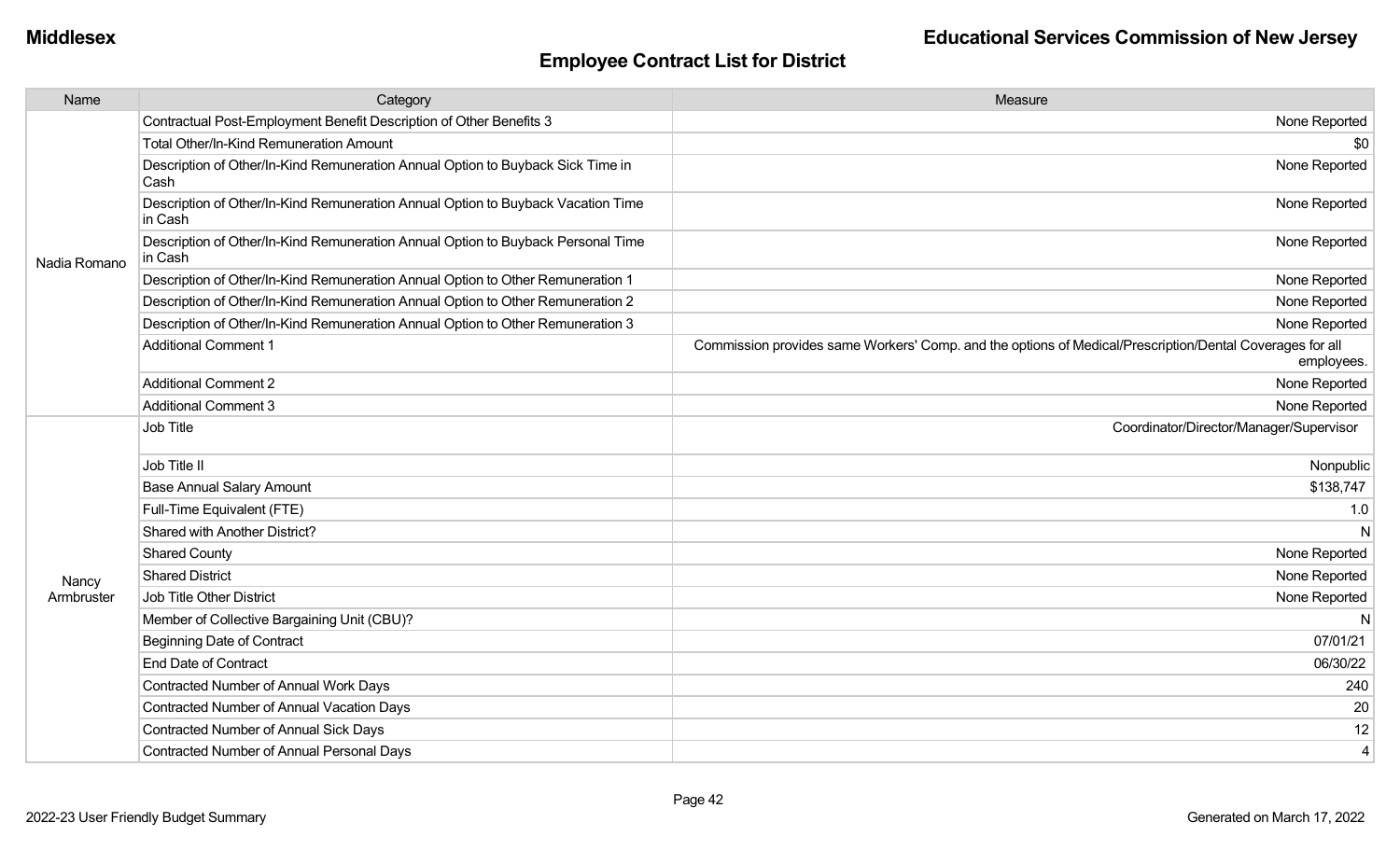| Name       | Category                                                                                     | Measure                                                                                                                |
|------------|----------------------------------------------------------------------------------------------|------------------------------------------------------------------------------------------------------------------------|
|            | Contracted Number of Annual Consulting Days                                                  | 0                                                                                                                      |
|            | Number of Other Contracted Non-Working Days                                                  | 5                                                                                                                      |
|            | Description of Other Contracted Non-Working Days                                             | <b>Recess Days</b>                                                                                                     |
|            | <b>Total Allowances Amount</b>                                                               | \$1,545                                                                                                                |
|            | <b>Total Bonuses Amount</b>                                                                  | \$0                                                                                                                    |
|            | <b>Total Stipends Amount</b>                                                                 | \$0                                                                                                                    |
|            | District Contributions Above Teacher Contract for Insurance (Health, Dental, Life,<br>Other) | \$9,983                                                                                                                |
|            | District Contributions Above Teacher Contract for Retirement Plans                           | \$0                                                                                                                    |
|            | <b>Total Contractual Post-Employment Benefit Amount</b>                                      | \$30,000                                                                                                               |
|            | Contractual Post-Employment Benefit Description of Payout of Sick days                       | N/A                                                                                                                    |
|            | Contractual Post-Employment Benefit Description of Payout of Vacation days                   | N/A                                                                                                                    |
|            | Contractual Post-Employment Benefit Description of Payout of Personal days                   | N/A                                                                                                                    |
| Nancy      | Contractual Post-Employment Benefit Description of Other Benefits 1                          | None Reported                                                                                                          |
| Armbruster | Contractual Post-Employment Benefit Description of Other Benefits 2                          | None Reported                                                                                                          |
|            | Contractual Post-Employment Benefit Description of Other Benefits 3                          | None Reported                                                                                                          |
|            | <b>Total Other/In-Kind Remuneration Amount</b>                                               | \$0                                                                                                                    |
|            | Description of Other/In-Kind Remuneration Annual Option to Buyback Sick Time in<br>Cash      | N/A                                                                                                                    |
|            | Description of Other/In-Kind Remuneration Annual Option to Buyback Vacation Time<br>in Cash  | N/A                                                                                                                    |
|            | Description of Other/In-Kind Remuneration Annual Option to Buyback Personal Time<br>in Cash  | N/A                                                                                                                    |
|            | Description of Other/In-Kind Remuneration Annual Option to Other Remuneration 1              | None Reported                                                                                                          |
|            | Description of Other/In-Kind Remuneration Annual Option to Other Remuneration 2              | None Reported                                                                                                          |
|            | Description of Other/In-Kind Remuneration Annual Option to Other Remuneration 3              | None Reported                                                                                                          |
|            | <b>Additional Comment 1</b>                                                                  | Commission provides same Workers' Comp. and the options of Medical/Prescription/Dental Coverages for all<br>employees. |
|            | <b>Additional Comment 2</b>                                                                  | None Reported                                                                                                          |
|            | <b>Additional Comment 3</b>                                                                  | None Reported                                                                                                          |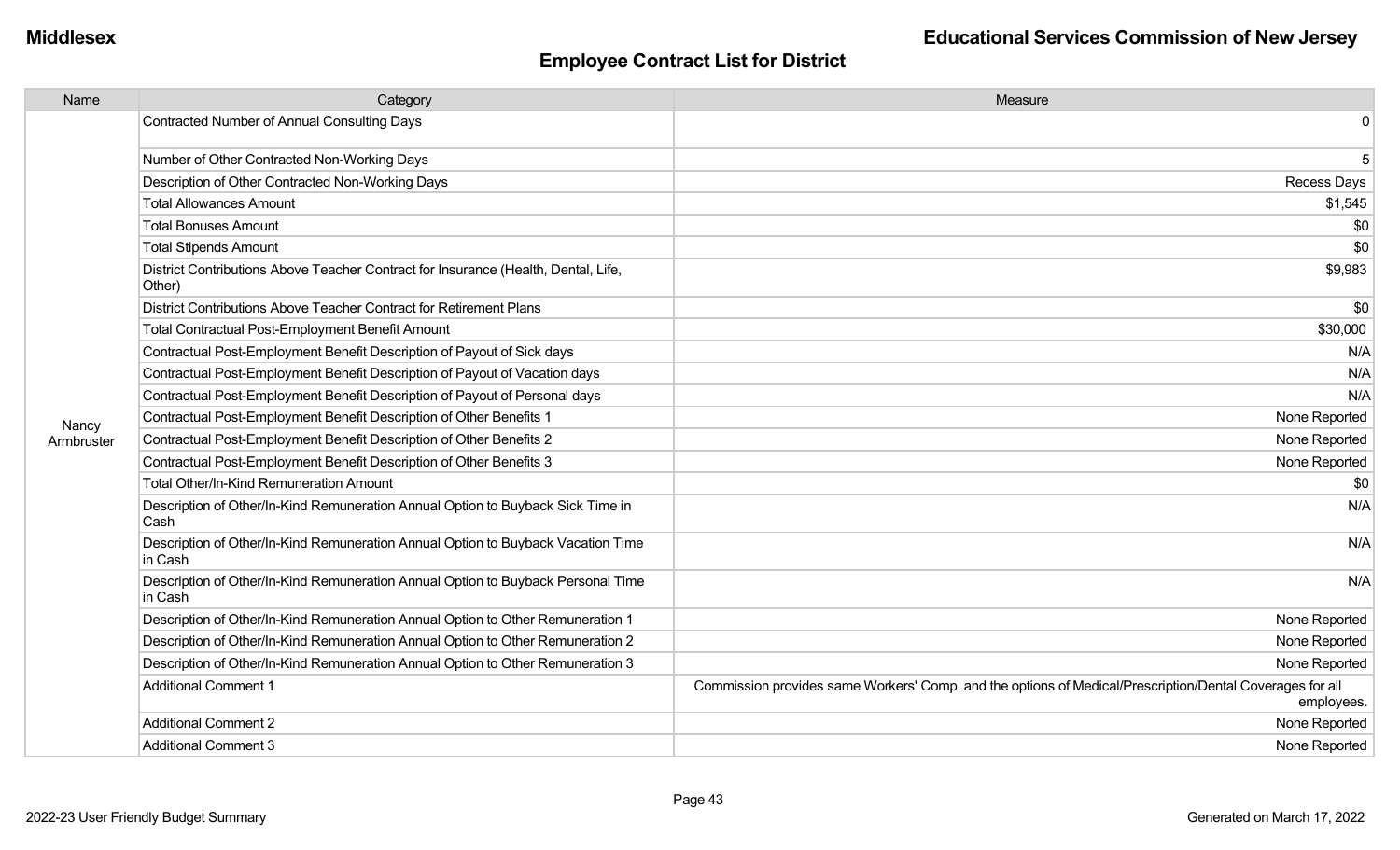| Name      | Category                                                                                     | Measure                        |
|-----------|----------------------------------------------------------------------------------------------|--------------------------------|
|           | Job Title                                                                                    | Secretary                      |
|           | Job Title II                                                                                 | <b>District Superintendent</b> |
|           | <b>Base Annual Salary Amount</b>                                                             | \$92,005                       |
|           | Full-Time Equivalent (FTE)                                                                   | 1.0                            |
|           | Shared with Another District?                                                                | N                              |
|           | <b>Shared County</b>                                                                         | None Reported                  |
|           | <b>Shared District</b>                                                                       | None Reported                  |
|           | Job Title Other District                                                                     | None Reported                  |
|           | Member of Collective Bargaining Unit (CBU)?                                                  | N                              |
|           | <b>Beginning Date of Contract</b>                                                            | 07/01/21                       |
|           | <b>End Date of Contract</b>                                                                  | 06/30/22                       |
|           | Contracted Number of Annual Work Days                                                        | 240                            |
|           | <b>Contracted Number of Annual Vacation Days</b>                                             | 15                             |
| Nancy     | Contracted Number of Annual Sick Days                                                        | 12                             |
| Tavormina | <b>Contracted Number of Annual Personal Days</b>                                             | $\overline{2}$                 |
|           | <b>Contracted Number of Annual Consulting Days</b>                                           | $\mathbf 0$                    |
|           | Number of Other Contracted Non-Working Days                                                  | $\mathbf{1}$                   |
|           | Description of Other Contracted Non-Working Days                                             | Float Day                      |
|           | <b>Total Allowances Amount</b>                                                               | \$0                            |
|           | <b>Total Bonuses Amount</b>                                                                  | \$0                            |
|           | <b>Total Stipends Amount</b>                                                                 | \$0                            |
|           | District Contributions Above Teacher Contract for Insurance (Health, Dental, Life,<br>Other) | \$23,377                       |
|           | District Contributions Above Teacher Contract for Retirement Plans                           | \$12,881                       |
|           | <b>Total Contractual Post-Employment Benefit Amount</b>                                      | \$30,000                       |
|           | Contractual Post-Employment Benefit Description of Payout of Sick days                       | N/A                            |
|           | Contractual Post-Employment Benefit Description of Payout of Vacation days                   | N/A                            |
|           | Contractual Post-Employment Benefit Description of Payout of Personal days                   | N/A                            |
|           | Contractual Post-Employment Benefit Description of Other Benefits 1                          | None Reported                  |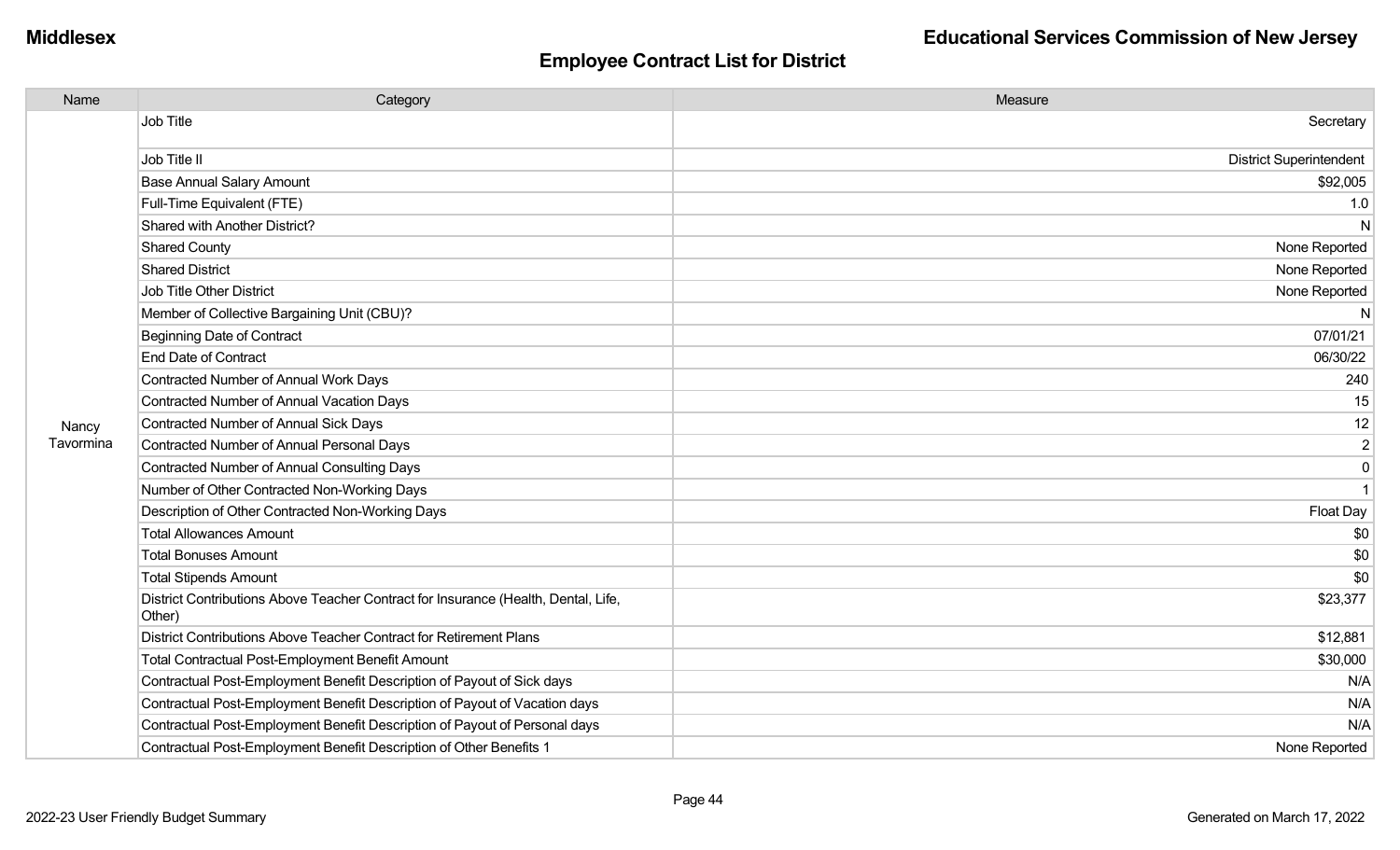| Name               | Category                                                                                    | Measure                                                                                                                |
|--------------------|---------------------------------------------------------------------------------------------|------------------------------------------------------------------------------------------------------------------------|
|                    | Contractual Post-Employment Benefit Description of Other Benefits 2                         | None Reported                                                                                                          |
|                    | Contractual Post-Employment Benefit Description of Other Benefits 3                         | None Reported                                                                                                          |
|                    | Total Other/In-Kind Remuneration Amount                                                     | \$0                                                                                                                    |
|                    | Description of Other/In-Kind Remuneration Annual Option to Buyback Sick Time in<br>Cash     | N/A                                                                                                                    |
|                    | Description of Other/In-Kind Remuneration Annual Option to Buyback Vacation Time<br>in Cash | N/A                                                                                                                    |
| Nancy<br>Tavormina | Description of Other/In-Kind Remuneration Annual Option to Buyback Personal Time<br>in Cash | N/A                                                                                                                    |
|                    | Description of Other/In-Kind Remuneration Annual Option to Other Remuneration 1             | None Reported                                                                                                          |
|                    | Description of Other/In-Kind Remuneration Annual Option to Other Remuneration 2             | None Reported                                                                                                          |
|                    | Description of Other/In-Kind Remuneration Annual Option to Other Remuneration 3             | None Reported                                                                                                          |
|                    | <b>Additional Comment 1</b>                                                                 | Commission provides same Workers' Comp. and the options of Medical/Prescription/Dental Coverages for all<br>employees. |
|                    | <b>Additional Comment 2</b>                                                                 | None Reported                                                                                                          |
|                    | <b>Additional Comment 3</b>                                                                 | None Reported                                                                                                          |
|                    | Job Title                                                                                   | Principal                                                                                                              |
|                    | Job Title II                                                                                | <b>PRDS</b>                                                                                                            |
|                    | <b>Base Annual Salary Amount</b>                                                            | \$138,738                                                                                                              |
|                    | Full-Time Equivalent (FTE)                                                                  | 1.0                                                                                                                    |
|                    | <b>Shared with Another District?</b>                                                        | $\mathsf{N}$                                                                                                           |
|                    | <b>Shared County</b>                                                                        | None Reported                                                                                                          |
| Phyllis DeLucia    | <b>Shared District</b>                                                                      | None Reported                                                                                                          |
|                    | <b>Job Title Other District</b>                                                             | None Reported                                                                                                          |
|                    | Member of Collective Bargaining Unit (CBU)?                                                 | N                                                                                                                      |
|                    | <b>Beginning Date of Contract</b>                                                           | 07/01/21                                                                                                               |
|                    | <b>End Date of Contract</b>                                                                 | 06/30/22                                                                                                               |
|                    | Contracted Number of Annual Work Days                                                       | 240                                                                                                                    |
|                    | <b>Contracted Number of Annual Vacation Days</b>                                            | 20                                                                                                                     |
|                    | Contracted Number of Annual Sick Days                                                       | 12                                                                                                                     |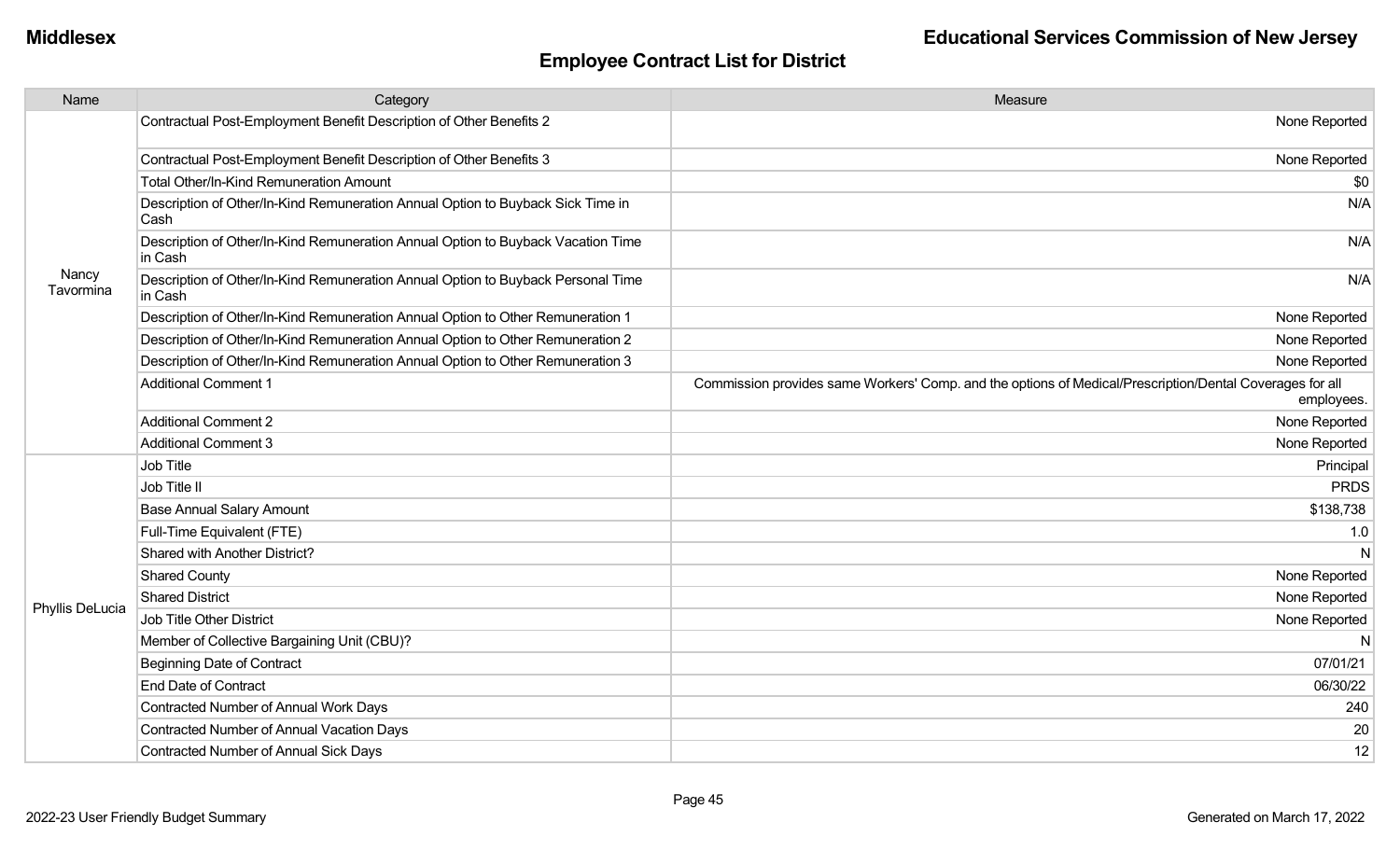| Name    | Category                                                                                     | Measure                                                                                                                |
|---------|----------------------------------------------------------------------------------------------|------------------------------------------------------------------------------------------------------------------------|
|         | Contracted Number of Annual Personal Days                                                    | 4                                                                                                                      |
|         | Contracted Number of Annual Consulting Days                                                  | 0                                                                                                                      |
|         | Number of Other Contracted Non-Working Days                                                  | 5                                                                                                                      |
|         | Description of Other Contracted Non-Working Days                                             | <b>Recess Days</b>                                                                                                     |
|         | <b>Total Allowances Amount</b>                                                               | \$1,345                                                                                                                |
|         | <b>Total Bonuses Amount</b>                                                                  | \$0                                                                                                                    |
|         | <b>Total Stipends Amount</b>                                                                 | \$0                                                                                                                    |
|         | District Contributions Above Teacher Contract for Insurance (Health, Dental, Life,<br>Other) | \$12,314                                                                                                               |
|         | District Contributions Above Teacher Contract for Retirement Plans                           | \$0                                                                                                                    |
|         | Total Contractual Post-Employment Benefit Amount                                             | \$30,000                                                                                                               |
|         | Contractual Post-Employment Benefit Description of Payout of Sick days                       | N/A                                                                                                                    |
|         | Contractual Post-Employment Benefit Description of Payout of Vacation days                   | N/A                                                                                                                    |
| Phyllis | Contractual Post-Employment Benefit Description of Payout of Personal days                   | N/A                                                                                                                    |
| DeLucia | Contractual Post-Employment Benefit Description of Other Benefits 1                          | None Reported                                                                                                          |
|         | Contractual Post-Employment Benefit Description of Other Benefits 2                          | None Reported                                                                                                          |
|         | Contractual Post-Employment Benefit Description of Other Benefits 3                          | None Reported                                                                                                          |
|         | Total Other/In-Kind Remuneration Amount                                                      | \$0                                                                                                                    |
|         | Description of Other/In-Kind Remuneration Annual Option to Buyback Sick Time in<br>Cash      | N/A                                                                                                                    |
|         | Description of Other/In-Kind Remuneration Annual Option to Buyback Vacation Time<br>in Cash  | N/A                                                                                                                    |
|         | Description of Other/In-Kind Remuneration Annual Option to Buyback Personal Time<br>in Cash  | N/A                                                                                                                    |
|         | Description of Other/In-Kind Remuneration Annual Option to Other Remuneration 1              | None Reported                                                                                                          |
|         | Description of Other/In-Kind Remuneration Annual Option to Other Remuneration 2              | None Reported                                                                                                          |
|         | Description of Other/In-Kind Remuneration Annual Option to Other Remuneration 3              | None Reported                                                                                                          |
|         | <b>Additional Comment 1</b>                                                                  | Commission provides same Workers' Comp. and the options of Medical/Prescription/Dental Coverages for all<br>employees. |
|         | Additional Comment 2                                                                         | None Reported                                                                                                          |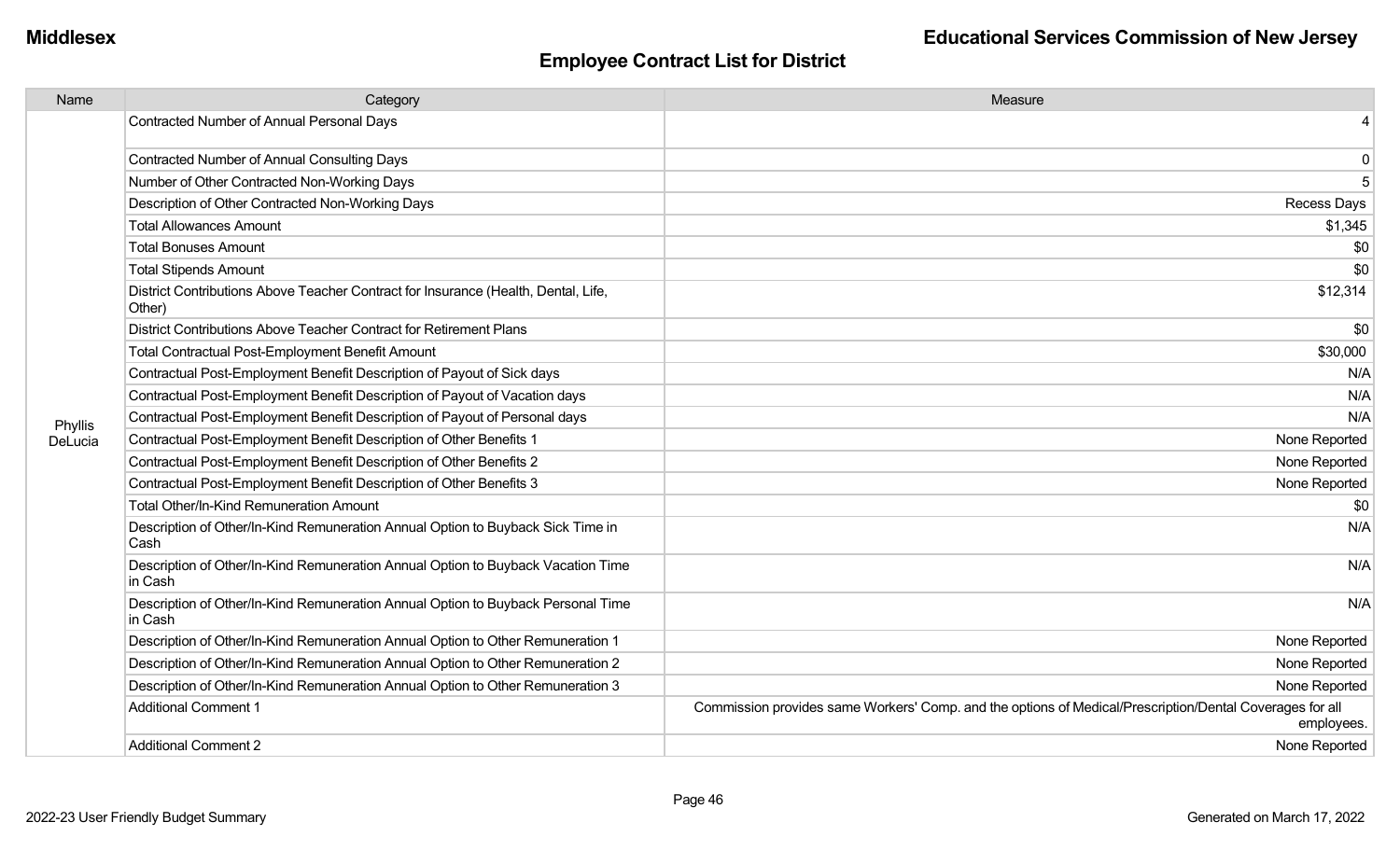| Name               | Category                                                                                     | Measure                                 |
|--------------------|----------------------------------------------------------------------------------------------|-----------------------------------------|
| Phyllis<br>DeLucia | <b>Additional Comment 3</b>                                                                  | None Reported                           |
|                    | Job Title                                                                                    | Coordinator/Director/Manager/Supervisor |
|                    | Job Title II                                                                                 | <b>TPA</b>                              |
|                    | <b>Base Annual Salary Amount</b>                                                             | \$99,690                                |
|                    | Full-Time Equivalent (FTE)                                                                   | 1.0                                     |
|                    | Shared with Another District?                                                                | N                                       |
|                    | <b>Shared County</b>                                                                         | None Reported                           |
|                    | <b>Shared District</b>                                                                       | None Reported                           |
|                    | Job Title Other District                                                                     | None Reported                           |
|                    | Member of Collective Bargaining Unit (CBU)?                                                  | N                                       |
|                    | <b>Beginning Date of Contract</b>                                                            | 07/01/21                                |
|                    | <b>End Date of Contract</b>                                                                  | 06/30/22                                |
|                    | Contracted Number of Annual Work Days                                                        | 240                                     |
|                    | Contracted Number of Annual Vacation Days                                                    | 20                                      |
| Phyllis Lewis      | <b>Contracted Number of Annual Sick Days</b>                                                 | 12                                      |
|                    | <b>Contracted Number of Annual Personal Days</b>                                             | 4                                       |
|                    | <b>Contracted Number of Annual Consulting Days</b>                                           | 0                                       |
|                    | Number of Other Contracted Non-Working Days                                                  | 5                                       |
|                    | Description of Other Contracted Non-Working Days                                             | <b>Recess Days</b>                      |
|                    | <b>Total Allowances Amount</b>                                                               | \$552                                   |
|                    | <b>Total Bonuses Amount</b>                                                                  | \$0                                     |
|                    | <b>Total Stipends Amount</b>                                                                 | \$0                                     |
|                    | District Contributions Above Teacher Contract for Insurance (Health, Dental, Life,<br>Other) | \$1,118                                 |
|                    | District Contributions Above Teacher Contract for Retirement Plans                           | \$0                                     |
|                    | Total Contractual Post-Employment Benefit Amount                                             | \$30,000                                |
|                    | Contractual Post-Employment Benefit Description of Payout of Sick days                       | N/A                                     |
|                    | Contractual Post-Employment Benefit Description of Payout of Vacation days                   | N/A                                     |
|                    | Contractual Post-Employment Benefit Description of Payout of Personal days                   | N/A                                     |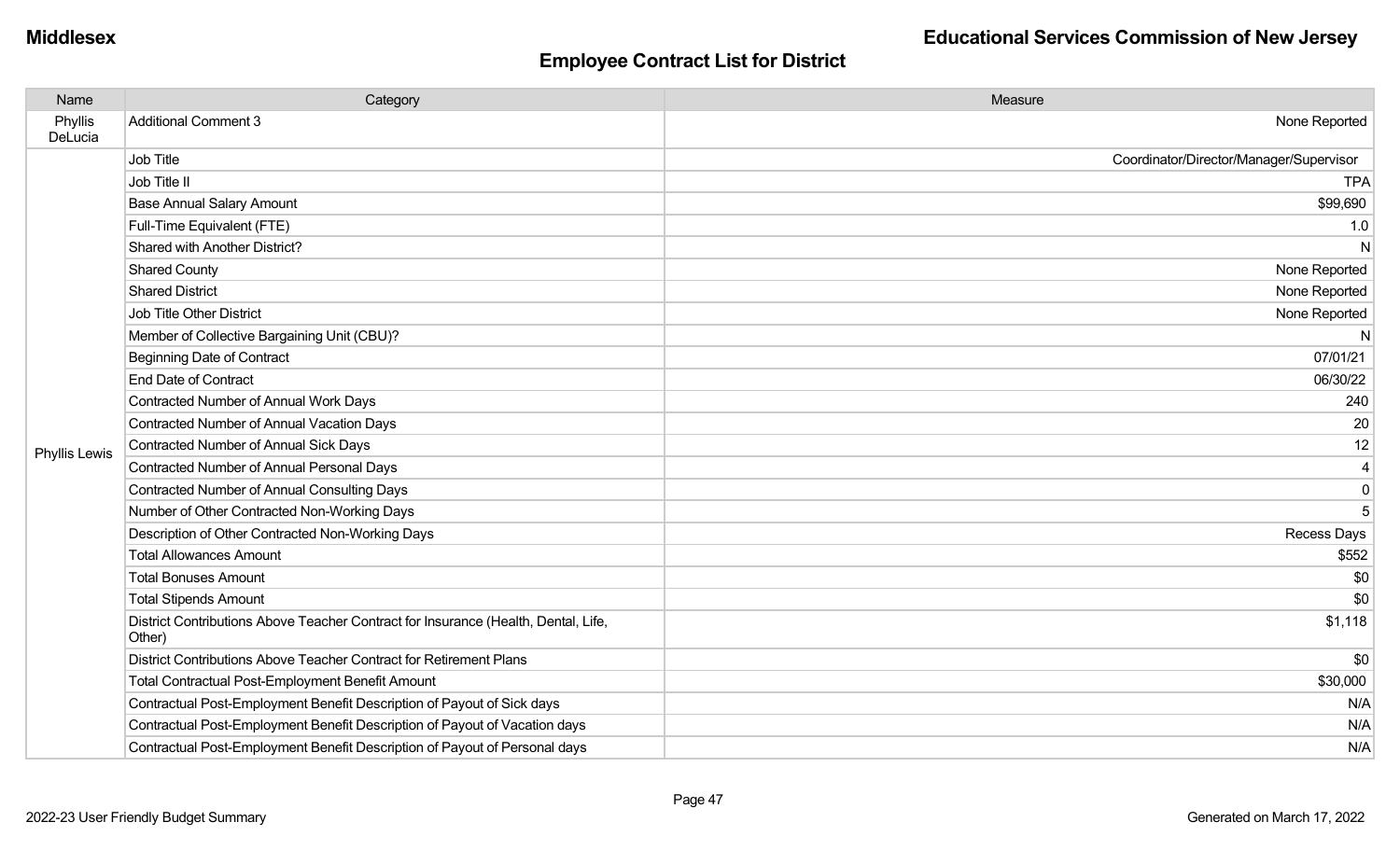| Name          | Category                                                                                    | Measure                                                                                                                |
|---------------|---------------------------------------------------------------------------------------------|------------------------------------------------------------------------------------------------------------------------|
|               | Contractual Post-Employment Benefit Description of Other Benefits 1                         | None Reported                                                                                                          |
|               | Contractual Post-Employment Benefit Description of Other Benefits 2                         | None Reported                                                                                                          |
|               | Contractual Post-Employment Benefit Description of Other Benefits 3                         | None Reported                                                                                                          |
|               | Total Other/In-Kind Remuneration Amount                                                     | \$0                                                                                                                    |
|               | Description of Other/In-Kind Remuneration Annual Option to Buyback Sick Time in<br>Cash     | N/A                                                                                                                    |
|               | Description of Other/In-Kind Remuneration Annual Option to Buyback Vacation Time in<br>Cash | N/A                                                                                                                    |
| Phyllis Lewis | Description of Other/In-Kind Remuneration Annual Option to Buyback Personal Time in<br>Cash | N/A                                                                                                                    |
|               | Description of Other/In-Kind Remuneration Annual Option to Other Remuneration 1             | None Reported                                                                                                          |
|               | Description of Other/In-Kind Remuneration Annual Option to Other Remuneration 2             | None Reported                                                                                                          |
|               | Description of Other/In-Kind Remuneration Annual Option to Other Remuneration 3             | None Reported                                                                                                          |
|               | <b>Additional Comment 1</b>                                                                 | Commission provides same Workers' Comp. and the options of Medical/Prescription/Dental Coverages for all<br>employees. |
|               | <b>Additional Comment 2</b>                                                                 | None Reported                                                                                                          |
|               | <b>Additional Comment 3</b>                                                                 | None Reported                                                                                                          |
|               | Job Title                                                                                   | Coordinator/Director/Manager/Supervisor                                                                                |
|               | Job Title II                                                                                | PAL                                                                                                                    |
|               | <b>Base Annual Salary Amount</b>                                                            | \$100,806                                                                                                              |
|               | Full-Time Equivalent (FTE)                                                                  | 1.0                                                                                                                    |
|               | Shared with Another District?                                                               | N                                                                                                                      |
|               | <b>Shared County</b>                                                                        | None Reported                                                                                                          |
| Raissa Prus   | <b>Shared District</b>                                                                      | None Reported                                                                                                          |
|               | Job Title Other District                                                                    | None Reported                                                                                                          |
|               | Member of Collective Bargaining Unit (CBU)?                                                 | N                                                                                                                      |
|               | <b>Beginning Date of Contract</b>                                                           | 07/01/21                                                                                                               |
|               | <b>End Date of Contract</b>                                                                 | 06/30/22                                                                                                               |
|               | Contracted Number of Annual Work Days                                                       | 240                                                                                                                    |
|               | Contracted Number of Annual Vacation Days                                                   | 20                                                                                                                     |
|               | <b>Contracted Number of Annual Sick Days</b>                                                | 12                                                                                                                     |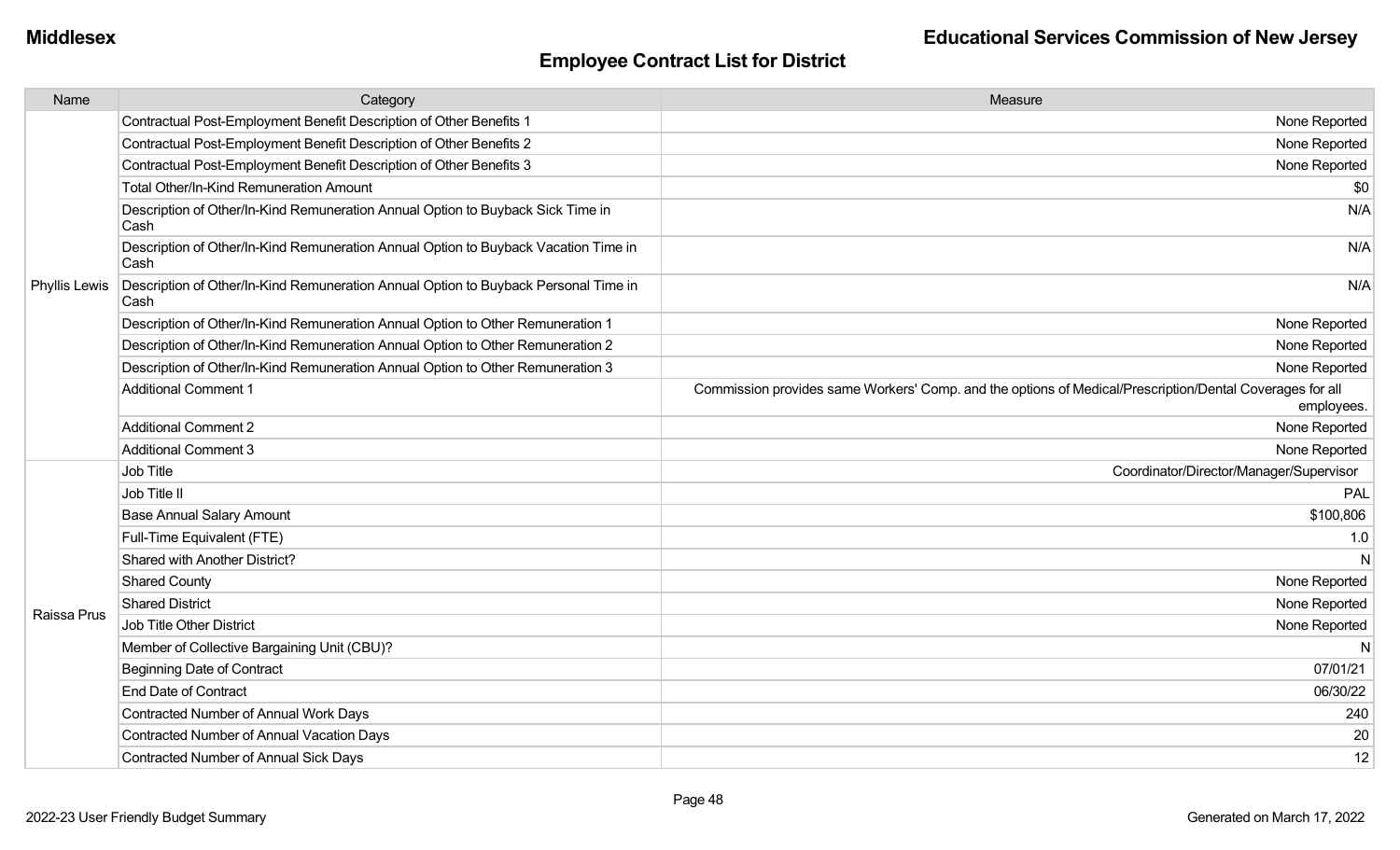| Name        | Category                                                                                     | Measure                                                                                                                |
|-------------|----------------------------------------------------------------------------------------------|------------------------------------------------------------------------------------------------------------------------|
|             | <b>Contracted Number of Annual Personal Days</b>                                             | 4                                                                                                                      |
|             | <b>Contracted Number of Annual Consulting Days</b>                                           | 0                                                                                                                      |
|             | Number of Other Contracted Non-Working Days                                                  | 5                                                                                                                      |
|             | Description of Other Contracted Non-Working Days                                             | <b>Recess Days</b>                                                                                                     |
|             | <b>Total Allowances Amount</b>                                                               | \$1,345                                                                                                                |
|             | <b>Total Bonuses Amount</b>                                                                  | \$0                                                                                                                    |
|             | <b>Total Stipends Amount</b>                                                                 | \$0                                                                                                                    |
|             | District Contributions Above Teacher Contract for Insurance (Health, Dental, Life,<br>Other) | \$24,044                                                                                                               |
|             | District Contributions Above Teacher Contract for Retirement Plans                           | \$0                                                                                                                    |
|             | <b>Total Contractual Post-Employment Benefit Amount</b>                                      | \$30,000                                                                                                               |
|             | Contractual Post-Employment Benefit Description of Payout of Sick days                       | N/A                                                                                                                    |
|             | Contractual Post-Employment Benefit Description of Payout of Vacation days                   | N/A                                                                                                                    |
|             | Contractual Post-Employment Benefit Description of Payout of Personal days                   | N/A                                                                                                                    |
|             | Contractual Post-Employment Benefit Description of Other Benefits 1                          | None Reported                                                                                                          |
| Raissa Prus | Contractual Post-Employment Benefit Description of Other Benefits 2                          | None Reported                                                                                                          |
|             | Contractual Post-Employment Benefit Description of Other Benefits 3                          | None Reported                                                                                                          |
|             | Total Other/In-Kind Remuneration Amount                                                      | \$0                                                                                                                    |
|             | Description of Other/In-Kind Remuneration Annual Option to Buyback Sick Time in<br>Cash      | N/A                                                                                                                    |
|             | Description of Other/In-Kind Remuneration Annual Option to Buyback Vacation Time in<br>Cash  | N/A                                                                                                                    |
|             | Description of Other/In-Kind Remuneration Annual Option to Buyback Personal Time in<br>Cash  | N/A                                                                                                                    |
|             | Description of Other/In-Kind Remuneration Annual Option to Other Remuneration 1              | None Reported                                                                                                          |
|             | Description of Other/In-Kind Remuneration Annual Option to Other Remuneration 2              | None Reported                                                                                                          |
|             | Description of Other/In-Kind Remuneration Annual Option to Other Remuneration 3              | None Reported                                                                                                          |
|             | <b>Additional Comment 1</b>                                                                  | Commission provides same Workers' Comp. and the options of Medical/Prescription/Dental Coverages for all<br>employees. |
|             | <b>Additional Comment 2</b>                                                                  | None Reported                                                                                                          |
|             | <b>Additional Comment 3</b>                                                                  | None Reported                                                                                                          |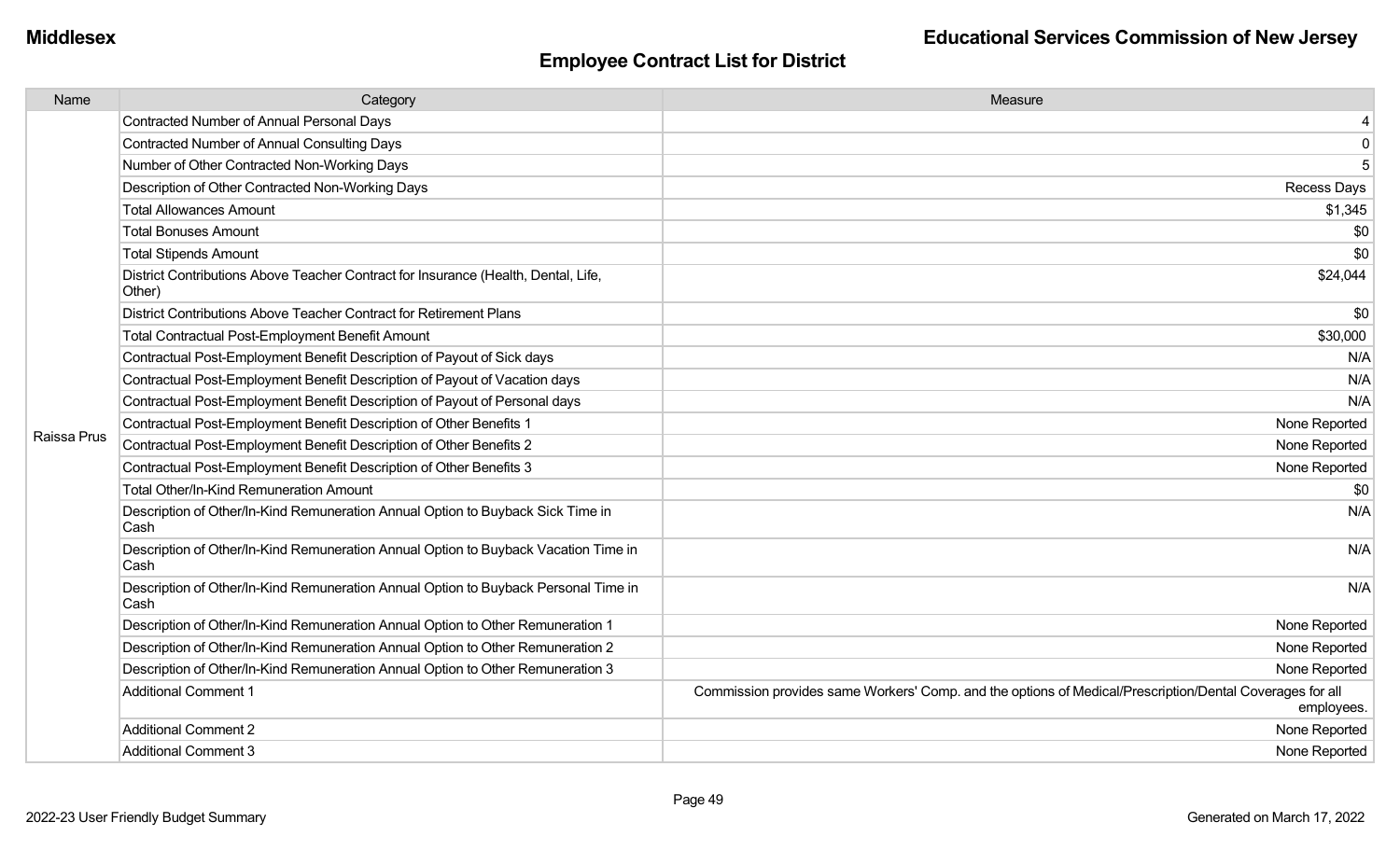| Name                 | Category                                                                                     | Measure                |
|----------------------|----------------------------------------------------------------------------------------------|------------------------|
|                      | Job Title                                                                                    | Information Technology |
|                      | Job Title II                                                                                 | Coordinator            |
|                      | <b>Base Annual Salary Amount</b>                                                             | \$95,465               |
|                      | Full-Time Equivalent (FTE)                                                                   | 1.0                    |
|                      | Shared with Another District?                                                                | N                      |
|                      | <b>Shared County</b>                                                                         | None Reported          |
|                      | <b>Shared District</b>                                                                       | None Reported          |
|                      | Job Title Other District                                                                     | None Reported          |
|                      | Member of Collective Bargaining Unit (CBU)?                                                  | N                      |
|                      | <b>Beginning Date of Contract</b>                                                            | 07/01/21               |
|                      | <b>End Date of Contract</b>                                                                  | 06/30/22               |
|                      | Contracted Number of Annual Work Days                                                        | 240                    |
|                      | Contracted Number of Annual Vacation Days                                                    | 10                     |
|                      | Contracted Number of Annual Sick Days                                                        | 12                     |
| <b>Robert Reinke</b> | <b>Contracted Number of Annual Personal Days</b>                                             | $\overline{2}$         |
|                      | Contracted Number of Annual Consulting Days                                                  | $\mathbf 0$            |
|                      | Number of Other Contracted Non-Working Days                                                  | $\mathbf{1}$           |
|                      | Description of Other Contracted Non-Working Days                                             | Float Day              |
|                      | <b>Total Allowances Amount</b>                                                               | \$900                  |
|                      | <b>Total Bonuses Amount</b>                                                                  | \$0                    |
|                      | <b>Total Stipends Amount</b>                                                                 | \$0                    |
|                      | District Contributions Above Teacher Contract for Insurance (Health, Dental, Life,<br>Other) | \$11,133               |
|                      | District Contributions Above Teacher Contract for Retirement Plans                           | \$13,366               |
|                      | <b>Total Contractual Post-Employment Benefit Amount</b>                                      | \$30,000               |
|                      | Contractual Post-Employment Benefit Description of Payout of Sick days                       | N/A                    |
|                      | Contractual Post-Employment Benefit Description of Payout of Vacation days                   | N/A                    |
|                      | Contractual Post-Employment Benefit Description of Payout of Personal days                   | N/A                    |
|                      | Contractual Post-Employment Benefit Description of Other Benefits 1                          | None Reported          |
|                      | Contractual Post-Employment Benefit Description of Other Benefits 2                          | None Reported          |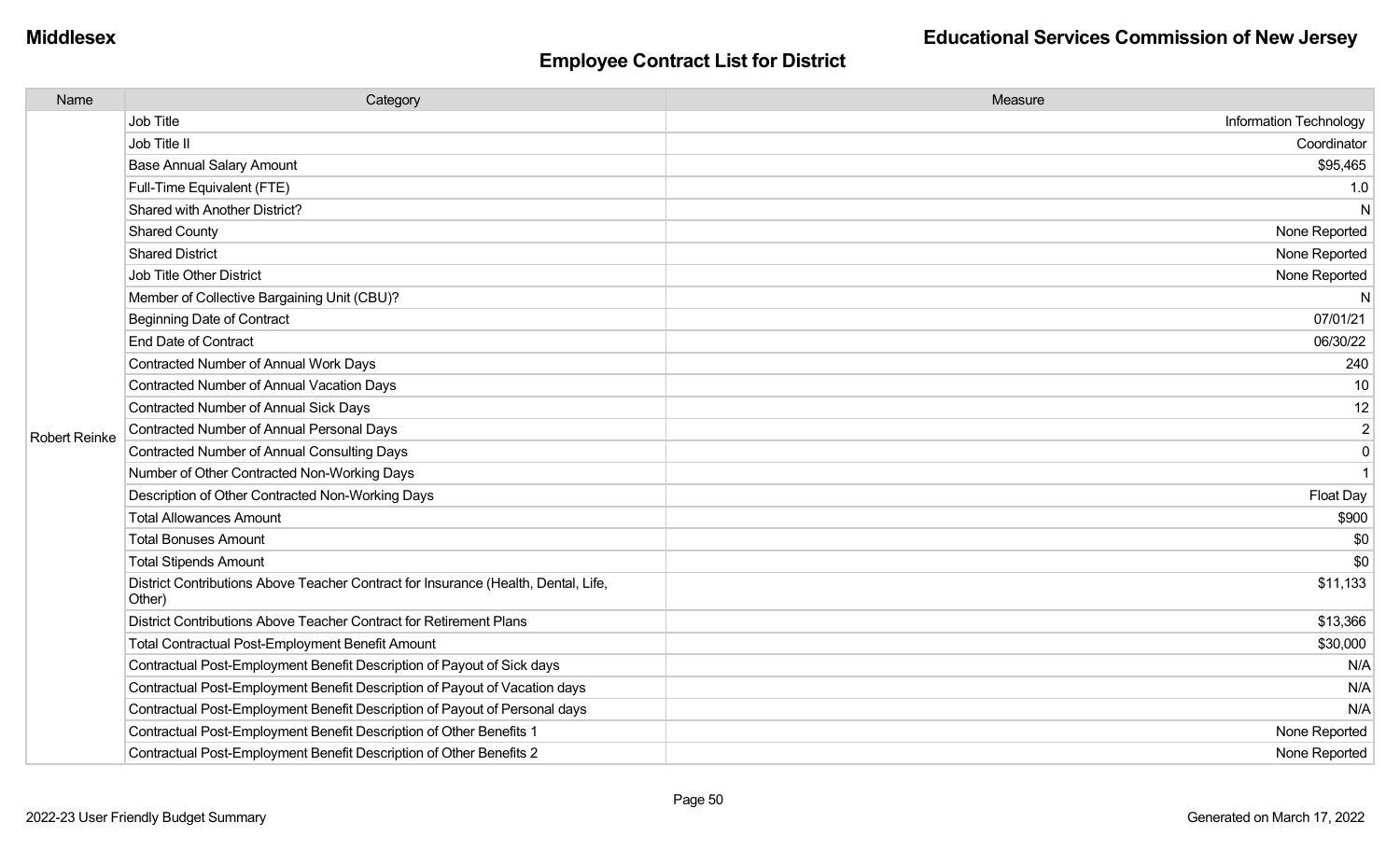| Name                  | Category                                                                                    | Measure                                                                                                                |
|-----------------------|---------------------------------------------------------------------------------------------|------------------------------------------------------------------------------------------------------------------------|
|                       | Contractual Post-Employment Benefit Description of Other Benefits 3                         | None Reported                                                                                                          |
|                       | Total Other/In-Kind Remuneration Amount                                                     | \$0                                                                                                                    |
|                       | Description of Other/In-Kind Remuneration Annual Option to Buyback Sick Time in<br>Cash     | N/A                                                                                                                    |
|                       | Description of Other/In-Kind Remuneration Annual Option to Buyback Vacation Time<br>in Cash | N/A                                                                                                                    |
| <b>Robert Reinke</b>  | Description of Other/In-Kind Remuneration Annual Option to Buyback Personal Time<br>in Cash | N/A                                                                                                                    |
|                       | Description of Other/In-Kind Remuneration Annual Option to Other Remuneration 1             | None Reported                                                                                                          |
|                       | Description of Other/In-Kind Remuneration Annual Option to Other Remuneration 2             | None Reported                                                                                                          |
|                       | Description of Other/In-Kind Remuneration Annual Option to Other Remuneration 3             | None Reported                                                                                                          |
|                       | <b>Additional Comment 1</b>                                                                 | Commission provides same Workers' Comp. and the options of Medical/Prescription/Dental Coverages for all<br>employees. |
|                       | <b>Additional Comment 2</b>                                                                 | None Reported                                                                                                          |
|                       | <b>Additional Comment 3</b>                                                                 | None Reported                                                                                                          |
|                       | Job Title                                                                                   | Principal                                                                                                              |
|                       | Job Title II                                                                                | <b>NVA</b>                                                                                                             |
|                       | <b>Base Annual Salary Amount</b>                                                            | \$128,750                                                                                                              |
|                       | Full-Time Equivalent (FTE)                                                                  | 1.0                                                                                                                    |
|                       | Shared with Another District?                                                               | N                                                                                                                      |
|                       | <b>Shared County</b>                                                                        | None Reported                                                                                                          |
|                       | <b>Shared District</b>                                                                      | None Reported                                                                                                          |
| <b>Russell Hudson</b> | Job Title Other District                                                                    | None Reported                                                                                                          |
|                       | Member of Collective Bargaining Unit (CBU)?                                                 | N                                                                                                                      |
|                       | Beginning Date of Contract                                                                  | 07/01/21                                                                                                               |
|                       | <b>End Date of Contract</b>                                                                 | 06/30/22                                                                                                               |
|                       | Contracted Number of Annual Work Days                                                       | 240                                                                                                                    |
|                       | <b>Contracted Number of Annual Vacation Days</b>                                            | 20                                                                                                                     |
|                       | Contracted Number of Annual Sick Days                                                       | 12                                                                                                                     |
|                       | Contracted Number of Annual Personal Days                                                   | 4                                                                                                                      |
|                       | Contracted Number of Annual Consulting Days                                                 | $\mathbf 0$                                                                                                            |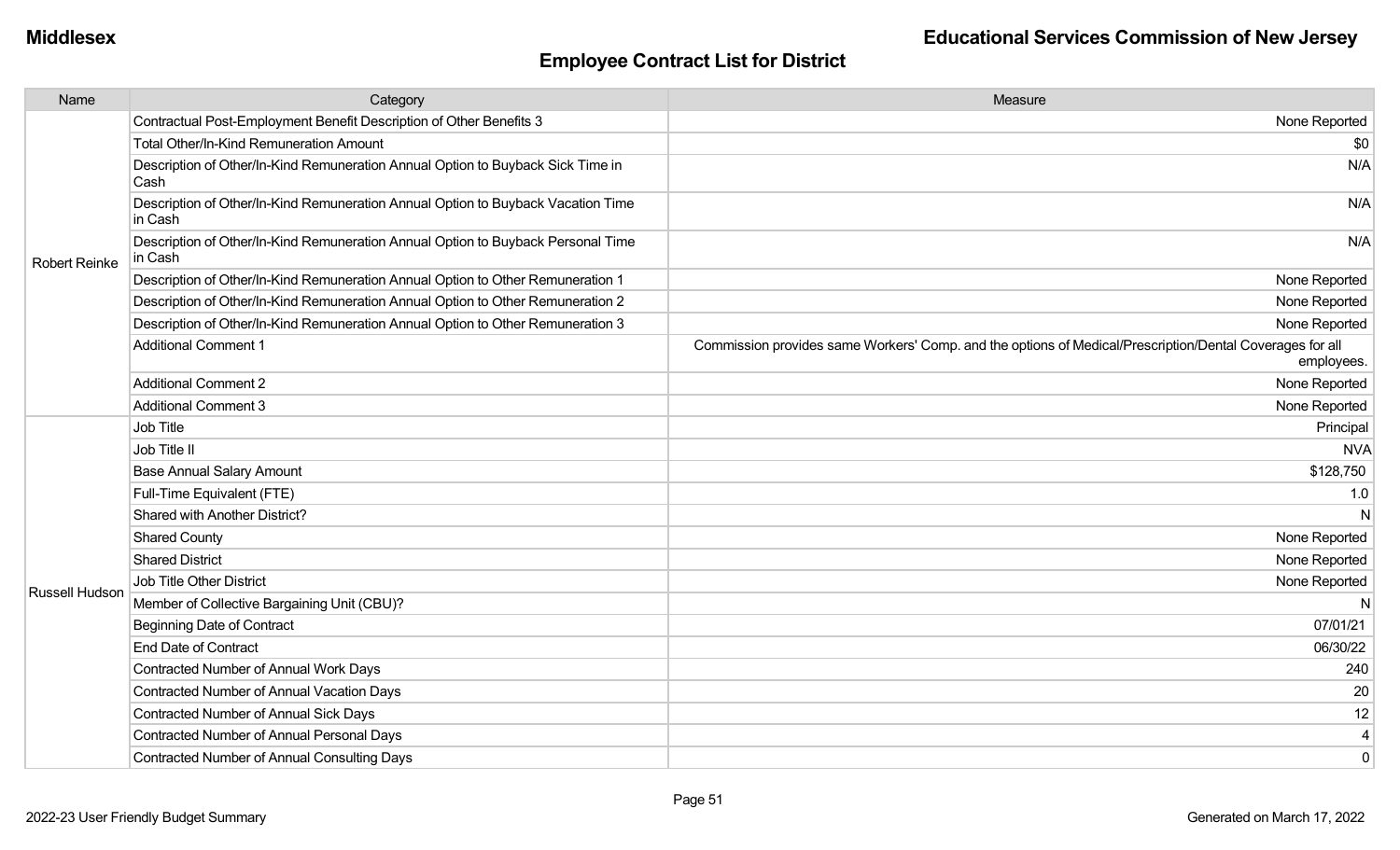| Name           | Category                                                                                     | Measure                                                                                                                |
|----------------|----------------------------------------------------------------------------------------------|------------------------------------------------------------------------------------------------------------------------|
|                | Number of Other Contracted Non-Working Days                                                  | 5                                                                                                                      |
|                | Description of Other Contracted Non-Working Days                                             | Recess Days                                                                                                            |
|                | <b>Total Allowances Amount</b>                                                               | \$1,420                                                                                                                |
|                | <b>Total Bonuses Amount</b>                                                                  | \$0                                                                                                                    |
|                | <b>Total Stipends Amount</b>                                                                 | \$0                                                                                                                    |
|                | District Contributions Above Teacher Contract for Insurance (Health, Dental, Life,<br>Other) | \$1,775                                                                                                                |
|                | District Contributions Above Teacher Contract for Retirement Plans                           | \$0                                                                                                                    |
|                | <b>Total Contractual Post-Employment Benefit Amount</b>                                      | \$30,000                                                                                                               |
|                | Contractual Post-Employment Benefit Description of Payout of Sick days                       | N/A                                                                                                                    |
|                | Contractual Post-Employment Benefit Description of Payout of Vacation days                   | N/A                                                                                                                    |
|                | Contractual Post-Employment Benefit Description of Payout of Personal days                   | N/A                                                                                                                    |
|                | Contractual Post-Employment Benefit Description of Other Benefits 1                          | None Reported                                                                                                          |
|                | Contractual Post-Employment Benefit Description of Other Benefits 2                          | None Reported                                                                                                          |
| Russell Hudson | Contractual Post-Employment Benefit Description of Other Benefits 3                          | None Reported                                                                                                          |
|                | Total Other/In-Kind Remuneration Amount                                                      | \$0                                                                                                                    |
|                | Description of Other/In-Kind Remuneration Annual Option to Buyback Sick Time in<br>Cash      | N/A                                                                                                                    |
|                | Description of Other/In-Kind Remuneration Annual Option to Buyback Vacation Time<br>in Cash  | N/A                                                                                                                    |
|                | Description of Other/In-Kind Remuneration Annual Option to Buyback Personal Time<br>in Cash  | N/A                                                                                                                    |
|                | Description of Other/In-Kind Remuneration Annual Option to Other Remuneration 1              | None Reported                                                                                                          |
|                | Description of Other/In-Kind Remuneration Annual Option to Other Remuneration 2              | None Reported                                                                                                          |
|                | Description of Other/In-Kind Remuneration Annual Option to Other Remuneration 3              | None Reported                                                                                                          |
|                | <b>Additional Comment 1</b>                                                                  | Commission provides same Workers' Comp. and the options of Medical/Prescription/Dental Coverages for all<br>employees. |
|                | <b>Additional Comment 2</b>                                                                  | None Reported                                                                                                          |
|                | <b>Additional Comment 3</b>                                                                  | None Reported                                                                                                          |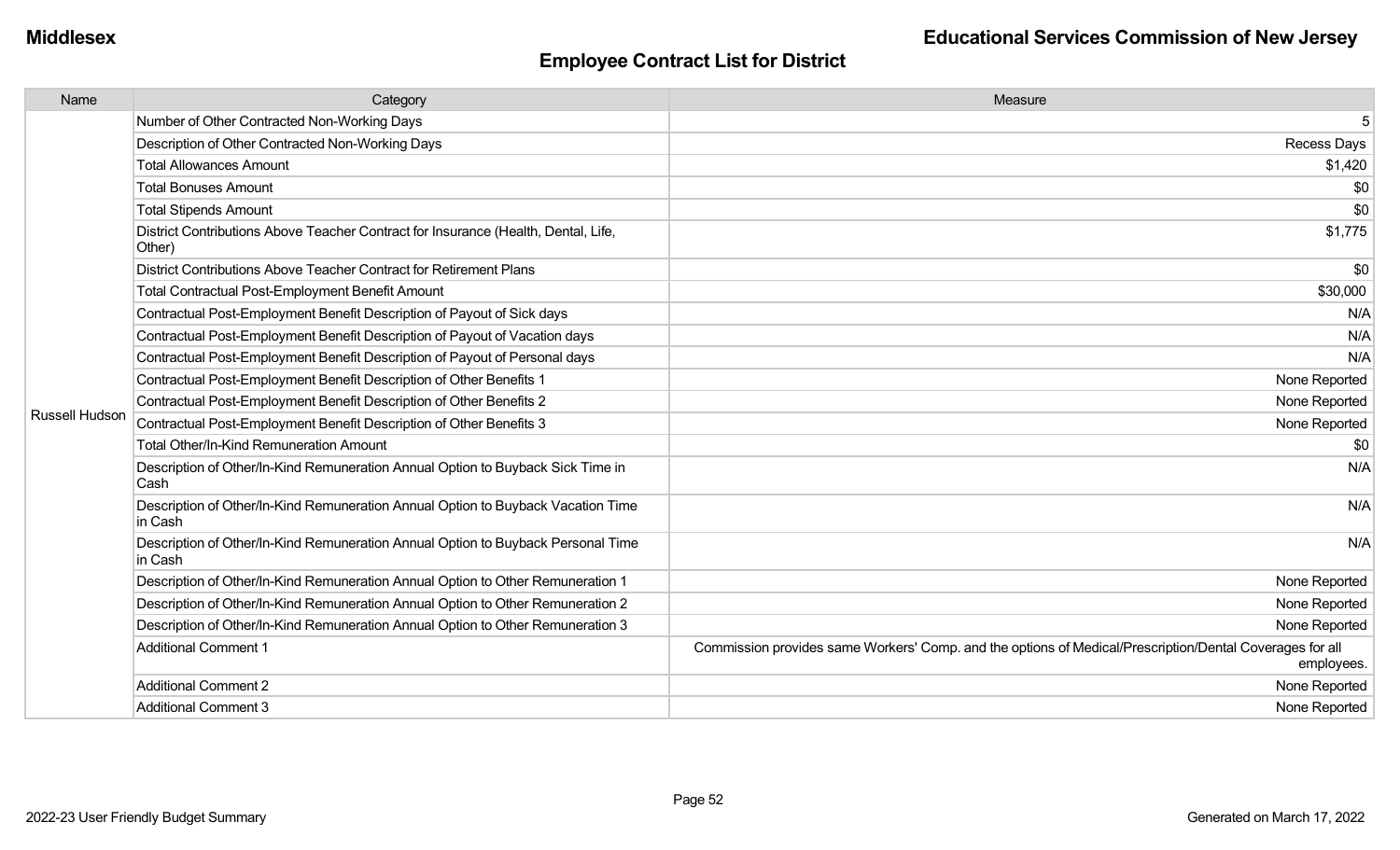| Name     | Category                                                                                     | Measure                 |
|----------|----------------------------------------------------------------------------------------------|-------------------------|
|          | Job Title                                                                                    | Principal               |
|          | Job Title II                                                                                 | <b>BBLC</b>             |
|          | <b>Base Annual Salary Amount</b>                                                             | \$136,365               |
|          | Full-Time Equivalent (FTE)                                                                   | 1.0                     |
|          | Shared with Another District?                                                                | N                       |
|          | <b>Shared County</b>                                                                         | None Reported           |
|          | <b>Shared District</b>                                                                       | None Reported           |
|          | Job Title Other District                                                                     | None Reported           |
|          | Member of Collective Bargaining Unit (CBU)?                                                  | N                       |
|          | <b>Beginning Date of Contract</b>                                                            | 07/01/21                |
|          | <b>End Date of Contract</b>                                                                  | 06/30/22                |
|          | Contracted Number of Annual Work Days                                                        | 240                     |
|          | <b>Contracted Number of Annual Vacation Days</b>                                             | 20                      |
| Sandra   | <b>Contracted Number of Annual Sick Days</b>                                                 | 12                      |
| Giardino | <b>Contracted Number of Annual Personal Days</b>                                             | $\overline{\mathbf{4}}$ |
|          | <b>Contracted Number of Annual Consulting Days</b>                                           | $\overline{0}$          |
|          | Number of Other Contracted Non-Working Days                                                  | 5                       |
|          | Description of Other Contracted Non-Working Days                                             | <b>Recess Days</b>      |
|          | <b>Total Allowances Amount</b>                                                               | \$1,580                 |
|          | <b>Total Bonuses Amount</b>                                                                  | \$0                     |
|          | <b>Total Stipends Amount</b>                                                                 | \$0                     |
|          | District Contributions Above Teacher Contract for Insurance (Health, Dental, Life,<br>Other) | \$12,279                |
|          | District Contributions Above Teacher Contract for Retirement Plans                           | \$0                     |
|          | <b>Total Contractual Post-Employment Benefit Amount</b>                                      | \$30,000                |
|          | Contractual Post-Employment Benefit Description of Payout of Sick days                       | N/A                     |
|          | Contractual Post-Employment Benefit Description of Payout of Vacation days                   | N/A                     |
|          | Contractual Post-Employment Benefit Description of Payout of Personal days                   | N/A                     |
|          | Contractual Post-Employment Benefit Description of Other Benefits 1                          | None Reported           |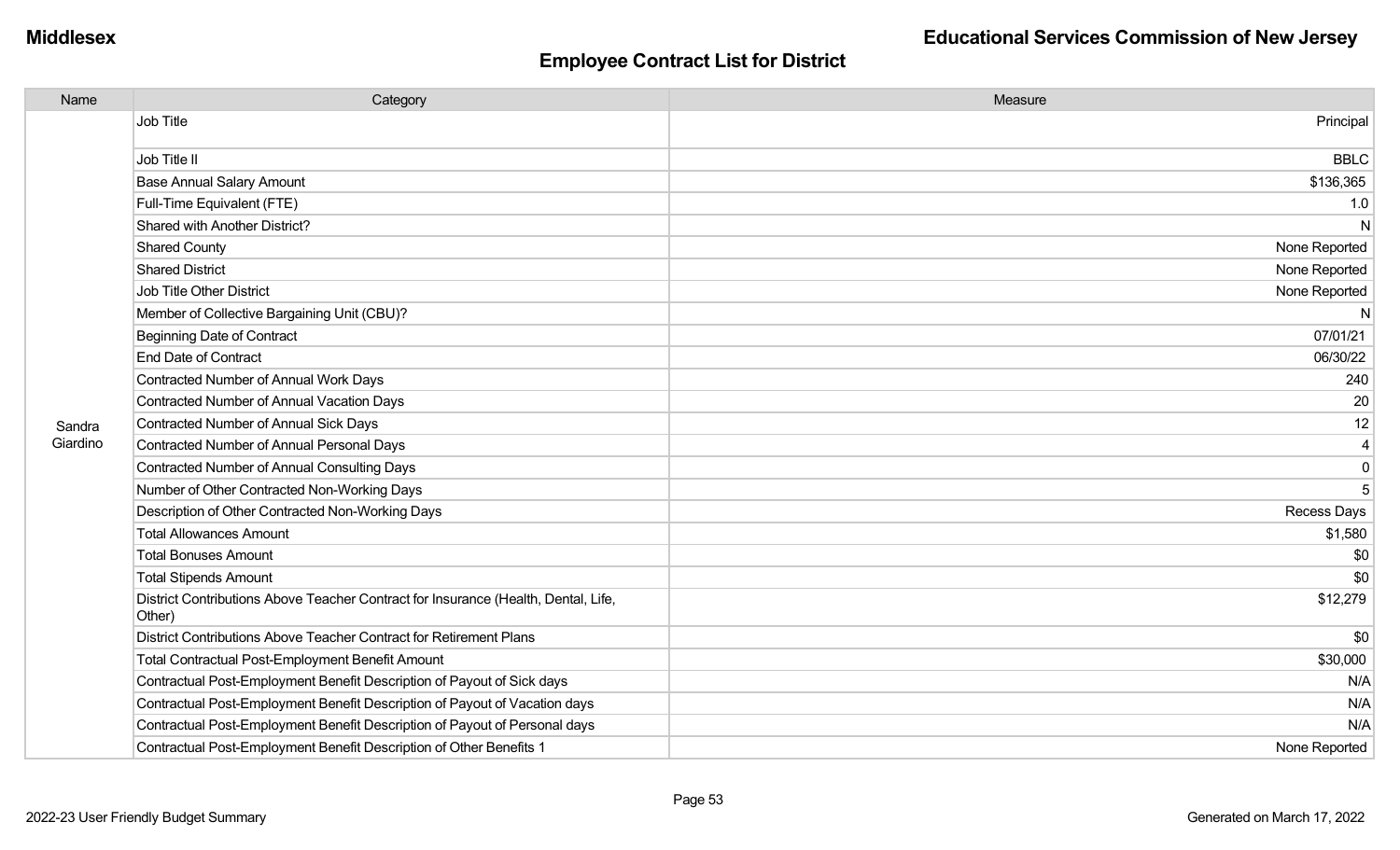| Name               | Category                                                                                    | Measure                                                                                                                |
|--------------------|---------------------------------------------------------------------------------------------|------------------------------------------------------------------------------------------------------------------------|
|                    | Contractual Post-Employment Benefit Description of Other Benefits 2                         | None Reported                                                                                                          |
|                    | Contractual Post-Employment Benefit Description of Other Benefits 3                         | None Reported                                                                                                          |
|                    | Total Other/In-Kind Remuneration Amount                                                     | \$0                                                                                                                    |
|                    | Description of Other/In-Kind Remuneration Annual Option to Buyback Sick Time in<br>Cash     | None Reported                                                                                                          |
|                    | Description of Other/In-Kind Remuneration Annual Option to Buyback Vacation Time<br>in Cash | None Reported                                                                                                          |
| Sandra<br>Giardino | Description of Other/In-Kind Remuneration Annual Option to Buyback Personal Time<br>in Cash | None Reported                                                                                                          |
|                    | Description of Other/In-Kind Remuneration Annual Option to Other Remuneration 1             | None Reported                                                                                                          |
|                    | Description of Other/In-Kind Remuneration Annual Option to Other Remuneration 2             | None Reported                                                                                                          |
|                    | Description of Other/In-Kind Remuneration Annual Option to Other Remuneration 3             | None Reported                                                                                                          |
|                    | <b>Additional Comment 1</b>                                                                 | Commission provides same Workers' Comp. and the options of Medical/Prescription/Dental Coverages for all<br>employees. |
|                    | <b>Additional Comment 2</b>                                                                 | None Reported                                                                                                          |
|                    | <b>Additional Comment 3</b>                                                                 | None Reported                                                                                                          |
|                    | Job Title                                                                                   | Coordinator/Director/Manager/Supervisor                                                                                |
|                    | Job Title II                                                                                | Care Manager                                                                                                           |
|                    | <b>Base Annual Salary Amount</b>                                                            | \$75,198                                                                                                               |
|                    | Full-Time Equivalent (FTE)                                                                  | 1.0                                                                                                                    |
|                    | Shared with Another District?                                                               | N                                                                                                                      |
| Shaleice           | <b>Shared County</b>                                                                        | None Reported                                                                                                          |
| Jenkins            | <b>Shared District</b>                                                                      | None Reported                                                                                                          |
|                    | Job Title Other District                                                                    | None Reported                                                                                                          |
|                    | Member of Collective Bargaining Unit (CBU)?                                                 | N                                                                                                                      |
|                    | <b>Beginning Date of Contract</b>                                                           | 07/01/21                                                                                                               |
|                    | <b>End Date of Contract</b>                                                                 | 06/30/22                                                                                                               |
|                    | Contracted Number of Annual Work Days                                                       | 242                                                                                                                    |
|                    | <b>Contracted Number of Annual Vacation Days</b>                                            | 10                                                                                                                     |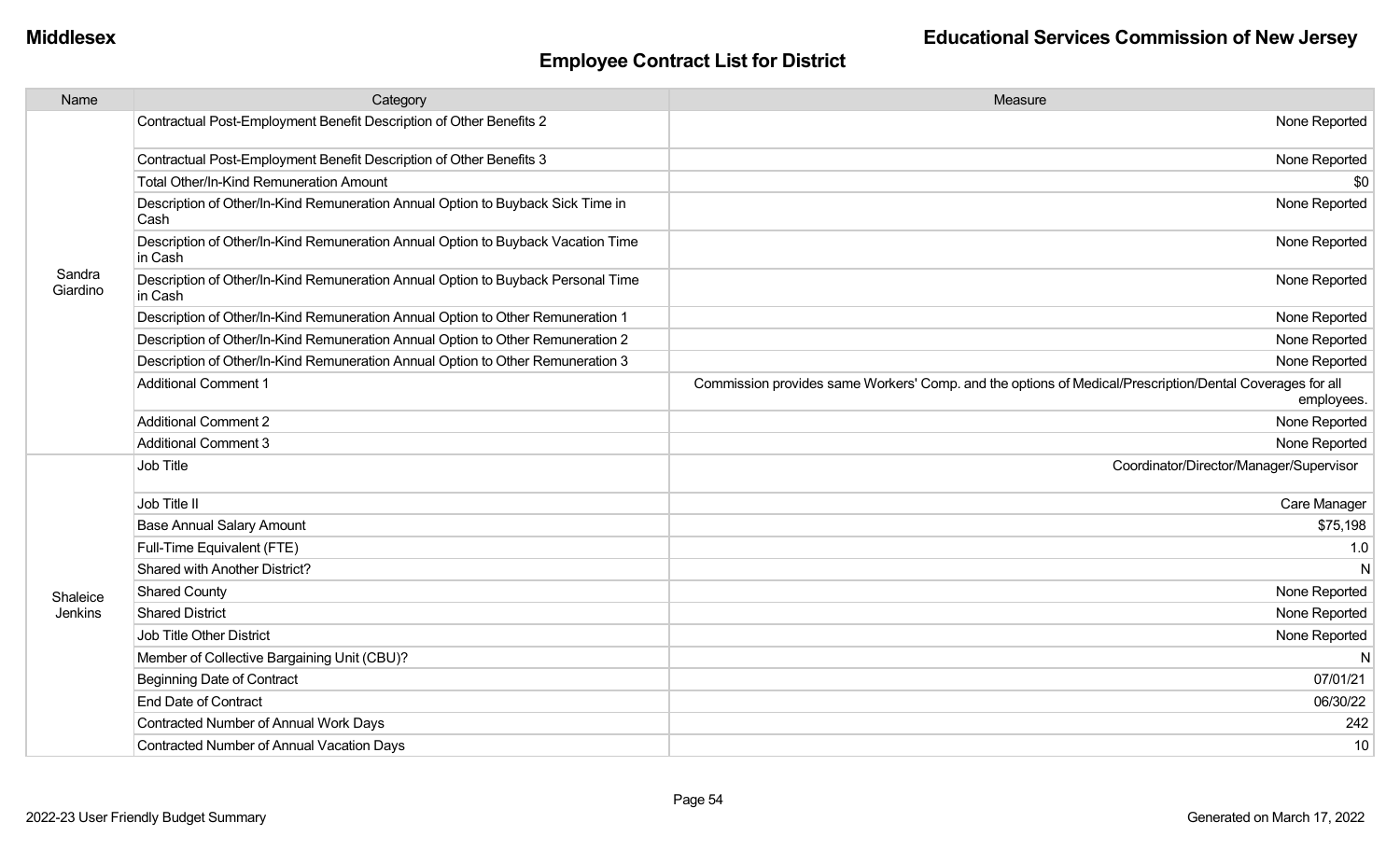| Name     | Category                                                                                     | Measure                                                                                                                |
|----------|----------------------------------------------------------------------------------------------|------------------------------------------------------------------------------------------------------------------------|
|          | Contracted Number of Annual Sick Days                                                        | 12                                                                                                                     |
|          | Contracted Number of Annual Personal Days                                                    | $\overline{2}$                                                                                                         |
|          | <b>Contracted Number of Annual Consulting Days</b>                                           | $\mathbf 0$                                                                                                            |
|          | Number of Other Contracted Non-Working Days                                                  | $\mathbf 0$                                                                                                            |
|          | Description of Other Contracted Non-Working Days                                             | None Reported                                                                                                          |
|          | <b>Total Allowances Amount</b>                                                               | \$0                                                                                                                    |
|          | <b>Total Bonuses Amount</b>                                                                  | \$0                                                                                                                    |
|          | <b>Total Stipends Amount</b>                                                                 | \$0                                                                                                                    |
|          | District Contributions Above Teacher Contract for Insurance (Health, Dental, Life,<br>Other) | \$10,831                                                                                                               |
|          | District Contributions Above Teacher Contract for Retirement Plans                           | \$10,528                                                                                                               |
|          | <b>Total Contractual Post-Employment Benefit Amount</b>                                      | \$30,000                                                                                                               |
|          | Contractual Post-Employment Benefit Description of Payout of Sick days                       | N/A                                                                                                                    |
| Shaleice | Contractual Post-Employment Benefit Description of Payout of Vacation days                   | N/A                                                                                                                    |
| Jenkins  | Contractual Post-Employment Benefit Description of Payout of Personal days                   | N/A                                                                                                                    |
|          | Contractual Post-Employment Benefit Description of Other Benefits 1                          | None Reported                                                                                                          |
|          | Contractual Post-Employment Benefit Description of Other Benefits 2                          | None Reported                                                                                                          |
|          | Contractual Post-Employment Benefit Description of Other Benefits 3                          | None Reported                                                                                                          |
|          | <b>Total Other/In-Kind Remuneration Amount</b>                                               | \$0                                                                                                                    |
|          | Description of Other/In-Kind Remuneration Annual Option to Buyback Sick Time in<br>Cash      | N/A                                                                                                                    |
|          | Description of Other/In-Kind Remuneration Annual Option to Buyback Vacation Time<br>in Cash  | N/A                                                                                                                    |
|          | Description of Other/In-Kind Remuneration Annual Option to Buyback Personal Time<br>in Cash  | N/A                                                                                                                    |
|          | Description of Other/In-Kind Remuneration Annual Option to Other Remuneration 1              | None Reported                                                                                                          |
|          | Description of Other/In-Kind Remuneration Annual Option to Other Remuneration 2              | None Reported                                                                                                          |
|          | Description of Other/In-Kind Remuneration Annual Option to Other Remuneration 3              | None Reported                                                                                                          |
|          | <b>Additional Comment 1</b>                                                                  | Commission provides same Workers' Comp. and the options of Medical/Prescription/Dental Coverages for all<br>employees. |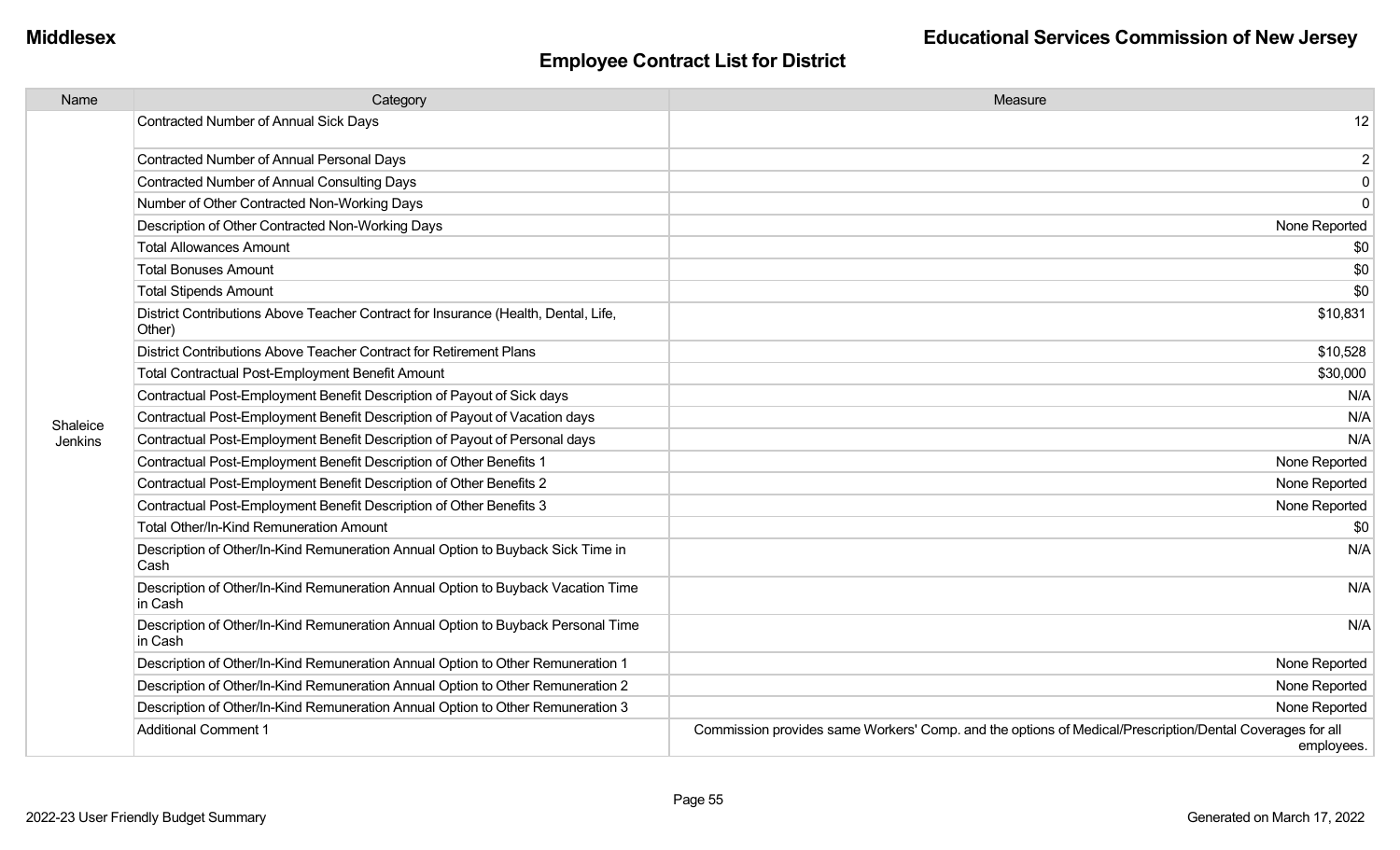| Name                | Category                                                                                     | Measure                                 |
|---------------------|----------------------------------------------------------------------------------------------|-----------------------------------------|
| Shaleice            | <b>Additional Comment 2</b>                                                                  | None Reported                           |
| Jenkins             | <b>Additional Comment 3</b>                                                                  | None Reported                           |
|                     | Job Title                                                                                    | Coordinator/Director/Manager/Supervisor |
|                     | Job Title II                                                                                 | Nonpublic                               |
|                     | <b>Base Annual Salary Amount</b>                                                             | \$103,660                               |
|                     | Full-Time Equivalent (FTE)                                                                   | 1.0                                     |
|                     | Shared with Another District?                                                                | N                                       |
|                     | <b>Shared County</b>                                                                         | None Reported                           |
|                     | <b>Shared District</b>                                                                       | None Reported                           |
|                     | <b>Job Title Other District</b>                                                              | None Reported                           |
|                     | Member of Collective Bargaining Unit (CBU)?                                                  | N                                       |
|                     | <b>Beginning Date of Contract</b>                                                            | 07/01/21                                |
|                     | <b>End Date of Contract</b>                                                                  | 06/30/22                                |
|                     | Contracted Number of Annual Work Days                                                        | 240                                     |
| Sharon<br>Marinello | Contracted Number of Annual Vacation Days                                                    | 20                                      |
|                     | <b>Contracted Number of Annual Sick Days</b>                                                 | 12                                      |
|                     | <b>Contracted Number of Annual Personal Days</b>                                             | 4                                       |
|                     | <b>Contracted Number of Annual Consulting Days</b>                                           | 0                                       |
|                     | Number of Other Contracted Non-Working Days                                                  | 5                                       |
|                     | Description of Other Contracted Non-Working Days                                             | <b>Recess Days</b>                      |
|                     | <b>Total Allowances Amount</b>                                                               | \$1,345                                 |
|                     | <b>Total Bonuses Amount</b>                                                                  | \$0                                     |
|                     | <b>Total Stipends Amount</b>                                                                 | \$0                                     |
|                     | District Contributions Above Teacher Contract for Insurance (Health, Dental, Life,<br>Other) | \$11,792                                |
|                     | District Contributions Above Teacher Contract for Retirement Plans                           | \$0                                     |
|                     | Total Contractual Post-Employment Benefit Amount                                             | \$30,000                                |
|                     | Contractual Post-Employment Benefit Description of Payout of Sick days                       | N/A                                     |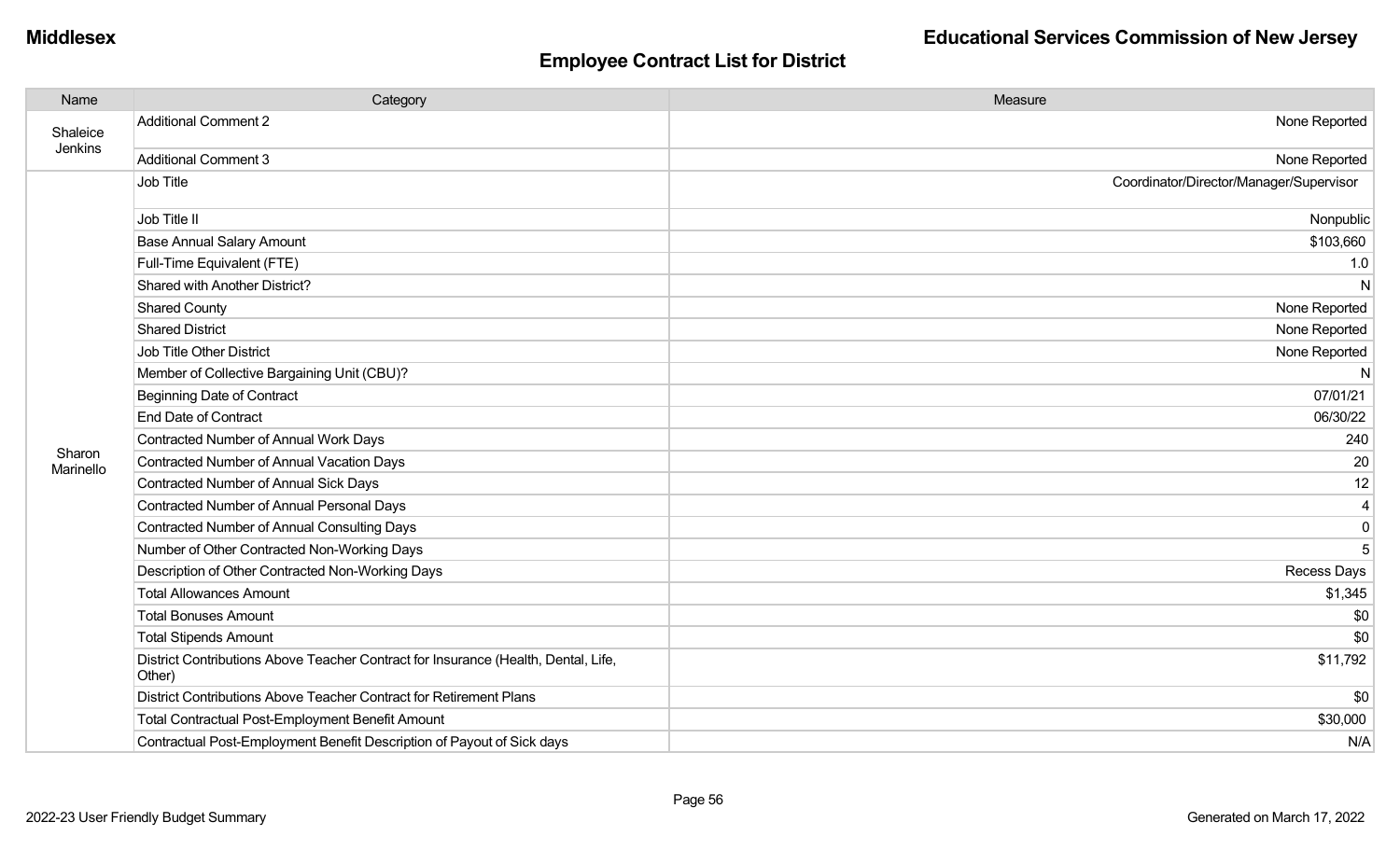| Name                | Category                                                                                    | Measure                                                                                                                |
|---------------------|---------------------------------------------------------------------------------------------|------------------------------------------------------------------------------------------------------------------------|
|                     | Contractual Post-Employment Benefit Description of Payout of Vacation days                  | N/A                                                                                                                    |
|                     | Contractual Post-Employment Benefit Description of Payout of Personal days                  | N/A                                                                                                                    |
|                     | Contractual Post-Employment Benefit Description of Other Benefits 1                         | None Reported                                                                                                          |
|                     | Contractual Post-Employment Benefit Description of Other Benefits 2                         | None Reported                                                                                                          |
|                     | Contractual Post-Employment Benefit Description of Other Benefits 3                         | None Reported                                                                                                          |
|                     | Total Other/In-Kind Remuneration Amount                                                     | \$0                                                                                                                    |
|                     | Description of Other/In-Kind Remuneration Annual Option to Buyback Sick Time in<br>Cash     | N/A                                                                                                                    |
| Sharon Marinello    | Description of Other/In-Kind Remuneration Annual Option to Buyback Vacation Time<br>in Cash | N/A                                                                                                                    |
|                     | Description of Other/In-Kind Remuneration Annual Option to Buyback Personal Time<br>in Cash | N/A                                                                                                                    |
|                     | Description of Other/In-Kind Remuneration Annual Option to Other Remuneration 1             | None Reported                                                                                                          |
|                     | Description of Other/In-Kind Remuneration Annual Option to Other Remuneration 2             | None Reported                                                                                                          |
|                     | Description of Other/In-Kind Remuneration Annual Option to Other Remuneration 3             | None Reported                                                                                                          |
|                     | <b>Additional Comment 1</b>                                                                 | Commission provides same Workers' Comp. and the options of Medical/Prescription/Dental Coverages for all<br>employees. |
|                     | <b>Additional Comment 2</b>                                                                 | None Reported                                                                                                          |
|                     | <b>Additional Comment 3</b>                                                                 | None Reported                                                                                                          |
|                     | Job Title                                                                                   | Principal                                                                                                              |
|                     | Job Title II                                                                                | <b>ALC</b>                                                                                                             |
|                     | <b>Base Annual Salary Amount</b>                                                            | \$133,900                                                                                                              |
|                     | Full-Time Equivalent (FTE)                                                                  | 1.0                                                                                                                    |
|                     | Shared with Another District?                                                               | N                                                                                                                      |
| <b>Stacy Rieger</b> | <b>Shared County</b>                                                                        | None Reported                                                                                                          |
|                     | <b>Shared District</b>                                                                      | None Reported                                                                                                          |
|                     | <b>Job Title Other District</b>                                                             | None Reported                                                                                                          |
|                     | Member of Collective Bargaining Unit (CBU)?                                                 | $\mathsf{N}$                                                                                                           |
|                     | <b>Beginning Date of Contract</b>                                                           | 07/01/21                                                                                                               |
|                     | <b>End Date of Contract</b>                                                                 | 06/30/22                                                                                                               |
|                     | Contracted Number of Annual Work Days                                                       | 240                                                                                                                    |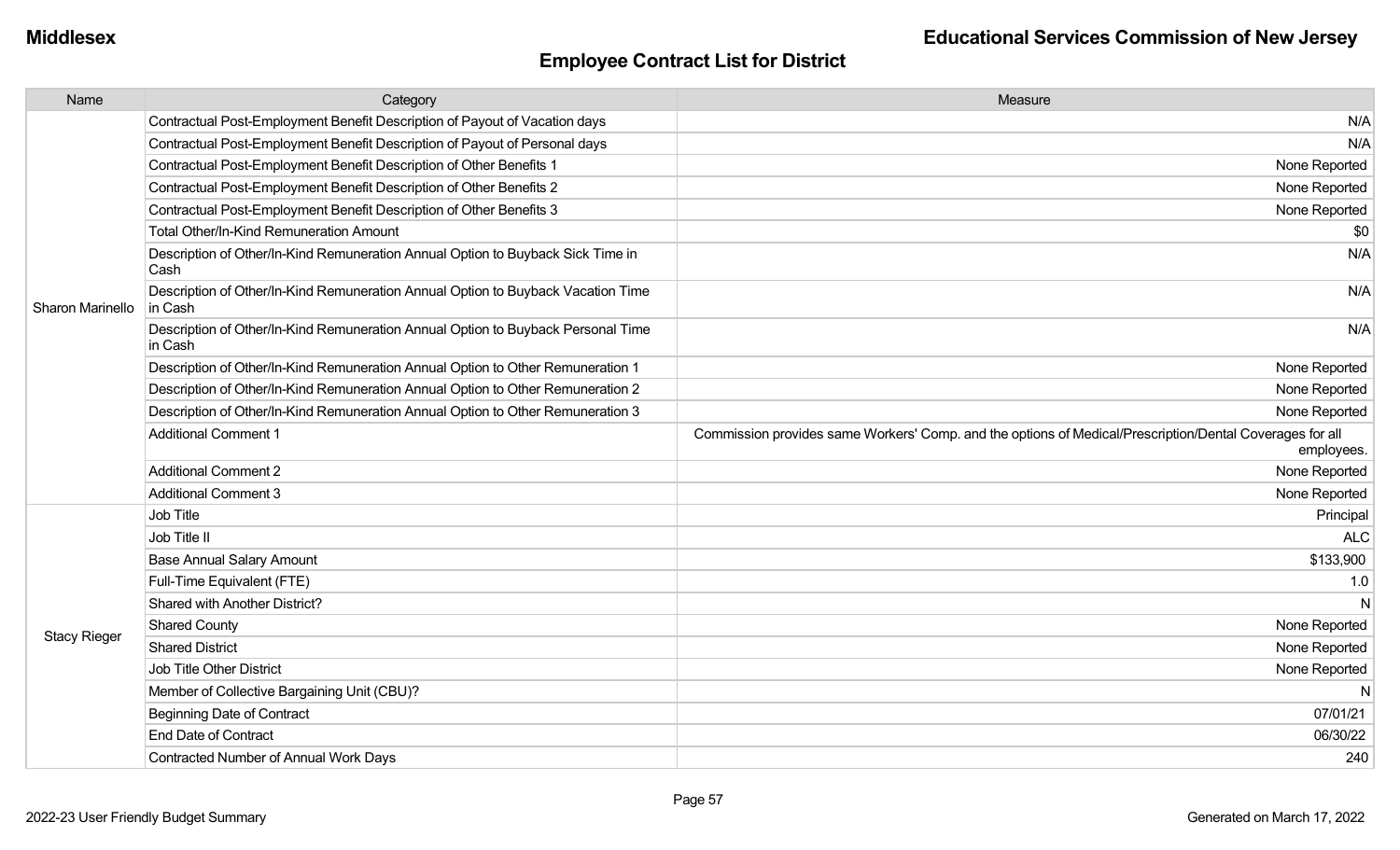| Name                | Category                                                                                     | Measure                                                                                                                |
|---------------------|----------------------------------------------------------------------------------------------|------------------------------------------------------------------------------------------------------------------------|
|                     | <b>Contracted Number of Annual Vacation Days</b>                                             | 20                                                                                                                     |
|                     | Contracted Number of Annual Sick Days                                                        | 12                                                                                                                     |
|                     | Contracted Number of Annual Personal Days                                                    | $\overline{\mathbf{4}}$                                                                                                |
|                     | Contracted Number of Annual Consulting Days                                                  | $\mathbf 0$                                                                                                            |
|                     | Number of Other Contracted Non-Working Days                                                  | 5                                                                                                                      |
|                     | Description of Other Contracted Non-Working Days                                             | Recess Days                                                                                                            |
|                     | <b>Total Allowances Amount</b>                                                               | \$1,345                                                                                                                |
|                     | <b>Total Bonuses Amount</b>                                                                  | \$0                                                                                                                    |
|                     | <b>Total Stipends Amount</b>                                                                 | \$0                                                                                                                    |
|                     | District Contributions Above Teacher Contract for Insurance (Health, Dental, Life,<br>Other) | \$12,242                                                                                                               |
|                     | District Contributions Above Teacher Contract for Retirement Plans                           | \$0                                                                                                                    |
|                     | <b>Total Contractual Post-Employment Benefit Amount</b>                                      | \$30,000                                                                                                               |
|                     | Contractual Post-Employment Benefit Description of Payout of Sick days                       | N/A                                                                                                                    |
|                     | Contractual Post-Employment Benefit Description of Payout of Vacation days                   | N/A                                                                                                                    |
| <b>Stacy Rieger</b> | Contractual Post-Employment Benefit Description of Payout of Personal days                   | N/A                                                                                                                    |
|                     | Contractual Post-Employment Benefit Description of Other Benefits 1                          | None Reported                                                                                                          |
|                     | Contractual Post-Employment Benefit Description of Other Benefits 2                          | None Reported                                                                                                          |
|                     | Contractual Post-Employment Benefit Description of Other Benefits 3                          | None Reported                                                                                                          |
|                     | <b>Total Other/In-Kind Remuneration Amount</b>                                               | \$0                                                                                                                    |
|                     | Description of Other/In-Kind Remuneration Annual Option to Buyback Sick Time in<br>Cash      | N/A                                                                                                                    |
|                     | Description of Other/In-Kind Remuneration Annual Option to Buyback Vacation Time<br>in Cash  | N/A                                                                                                                    |
|                     | Description of Other/In-Kind Remuneration Annual Option to Buyback Personal Time<br>in Cash  | N/A                                                                                                                    |
|                     | Description of Other/In-Kind Remuneration Annual Option to Other Remuneration 1              | Commission provides same Workers' Comp. and the options of Medical/Prescription/Dental Coverages for all<br>employees. |
|                     | Description of Other/In-Kind Remuneration Annual Option to Other Remuneration 2              | None Reported                                                                                                          |
|                     | Description of Other/In-Kind Remuneration Annual Option to Other Remuneration 3              | None Reported                                                                                                          |
|                     | <b>Additional Comment 1</b>                                                                  | None Reported                                                                                                          |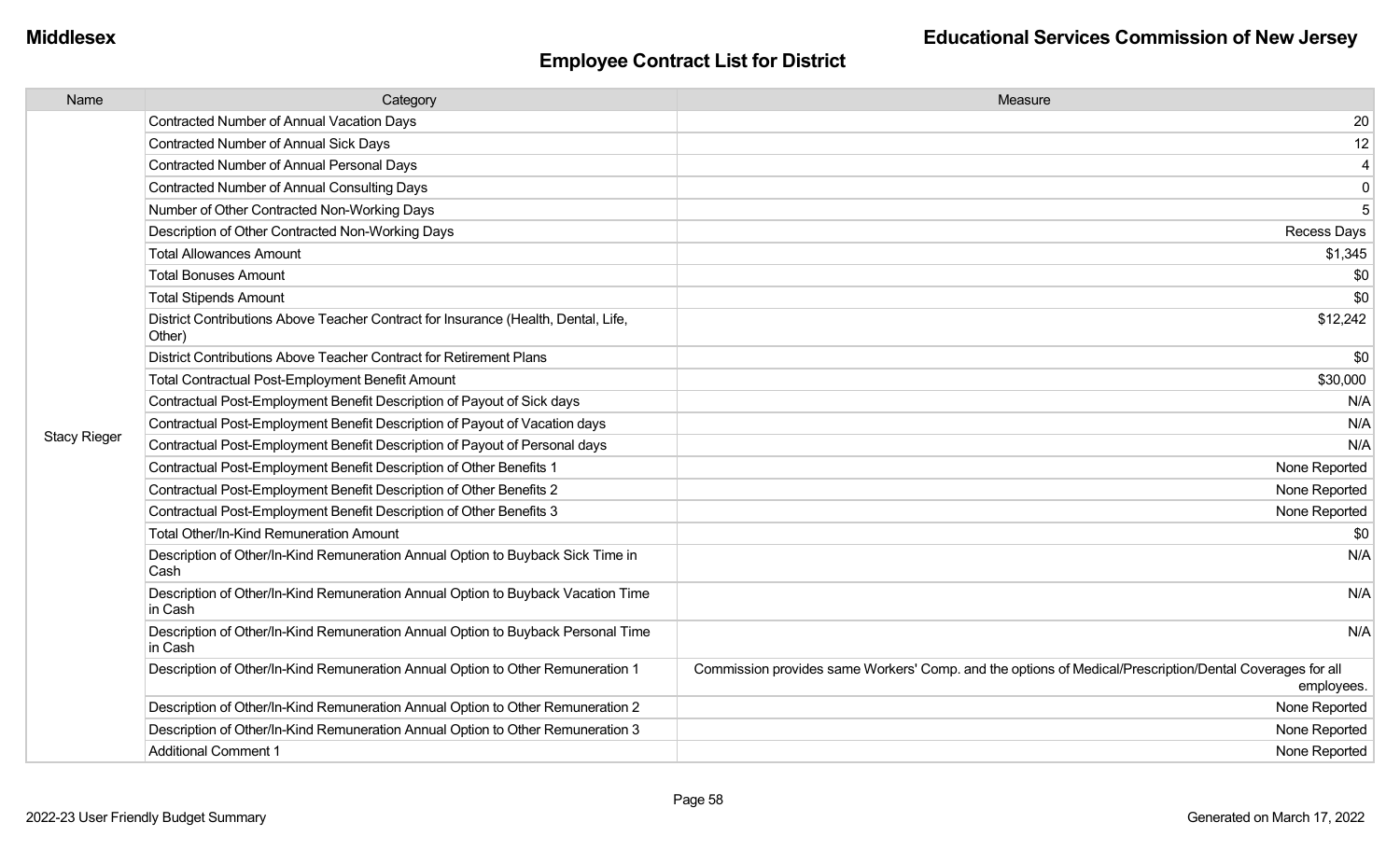| Name                | Category                                                                                     | Measure                |
|---------------------|----------------------------------------------------------------------------------------------|------------------------|
|                     | <b>Additional Comment 2</b>                                                                  | None Reported          |
| <b>Stacy Rieger</b> | Additional Comment 3                                                                         | None Reported          |
|                     | Job Title                                                                                    | Other                  |
|                     | Job Title II                                                                                 | Co-op Purchasing Agent |
|                     | <b>Base Annual Salary Amount</b>                                                             | \$91,956               |
|                     | Full-Time Equivalent (FTE)                                                                   | 1.0                    |
|                     | Shared with Another District?                                                                | N                      |
|                     | <b>Shared County</b>                                                                         | None Reported          |
|                     | <b>Shared District</b>                                                                       | None Reported          |
|                     | Job Title Other District                                                                     | None Reported          |
|                     | Member of Collective Bargaining Unit (CBU)?                                                  | N                      |
|                     | <b>Beginning Date of Contract</b>                                                            | 07/01/21               |
|                     | <b>End Date of Contract</b>                                                                  | 06/30/22               |
|                     | Contracted Number of Annual Work Days                                                        | 240                    |
| Teresa              | Contracted Number of Annual Vacation Days                                                    | 15                     |
| Gerstacker          | <b>Contracted Number of Annual Sick Days</b>                                                 | 12                     |
|                     | <b>Contracted Number of Annual Personal Days</b>                                             | $\overline{2}$         |
|                     | <b>Contracted Number of Annual Consulting Days</b>                                           | $\mathbf 0$            |
|                     | Number of Other Contracted Non-Working Days                                                  | 1                      |
|                     | Description of Other Contracted Non-Working Days                                             | Float Day              |
|                     | <b>Total Allowances Amount</b>                                                               | \$1,109                |
|                     | <b>Total Bonuses Amount</b>                                                                  | \$0                    |
|                     | <b>Total Stipends Amount</b>                                                                 | \$0                    |
|                     | District Contributions Above Teacher Contract for Insurance (Health, Dental, Life,<br>Other) | \$11,081               |
|                     | District Contributions Above Teacher Contract for Retirement Plans                           | \$12,874               |
|                     | Total Contractual Post-Employment Benefit Amount                                             | \$30,000               |
|                     | Contractual Post-Employment Benefit Description of Payout of Sick days                       | N/A                    |
|                     | Contractual Post-Employment Benefit Description of Payout of Vacation days                   | N/A                    |